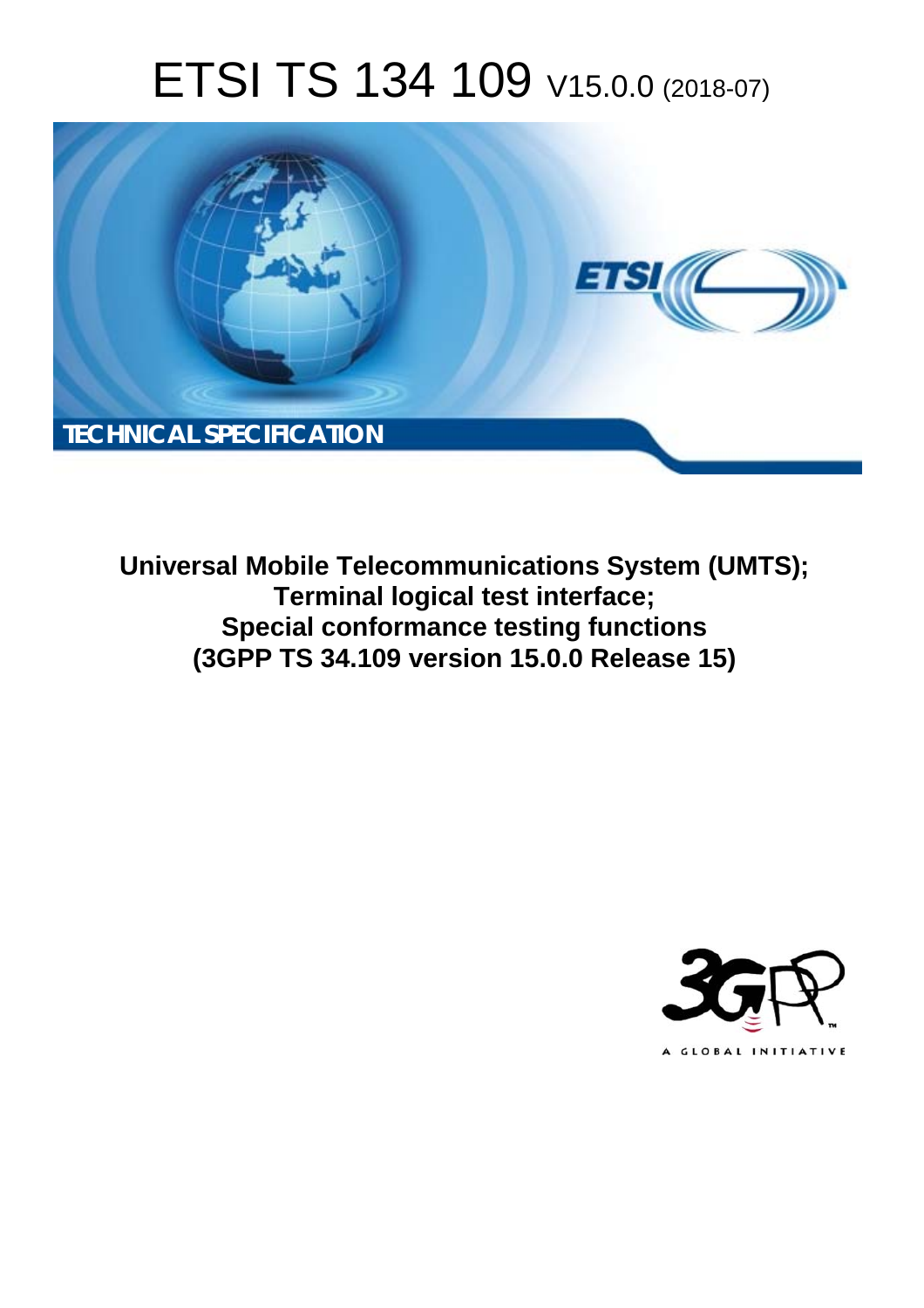Reference RTS/TSGR-0234109vf00

> Keywords UMTS

#### *ETSI*

#### 650 Route des Lucioles F-06921 Sophia Antipolis Cedex - FRANCE

Tel.: +33 4 92 94 42 00 Fax: +33 4 93 65 47 16

Siret N° 348 623 562 00017 - NAF 742 C Association à but non lucratif enregistrée à la Sous-Préfecture de Grasse (06) N° 7803/88

#### *Important notice*

The present document can be downloaded from: <http://www.etsi.org/standards-search>

The present document may be made available in electronic versions and/or in print. The content of any electronic and/or print versions of the present document shall not be modified without the prior written authorization of ETSI. In case of any existing or perceived difference in contents between such versions and/or in print, the only prevailing document is the print of the Portable Document Format (PDF) version kept on a specific network drive within ETSI Secretariat.

Users of the present document should be aware that the document may be subject to revision or change of status. Information on the current status of this and other ETSI documents is available at <https://portal.etsi.org/TB/ETSIDeliverableStatus.aspx>

If you find errors in the present document, please send your comment to one of the following services: <https://portal.etsi.org/People/CommiteeSupportStaff.aspx>

#### *Copyright Notification*

No part may be reproduced or utilized in any form or by any means, electronic or mechanical, including photocopying and microfilm except as authorized by written permission of ETSI. The content of the PDF version shall not be modified without the written authorization of ETSI. The copyright and the foregoing restriction extend to reproduction in all media.

> © ETSI 2018. All rights reserved.

**DECT**TM, **PLUGTESTS**TM, **UMTS**TM and the ETSI logo are trademarks of ETSI registered for the benefit of its Members. **3GPP**TM and **LTE**TM are trademarks of ETSI registered for the benefit of its Members and of the 3GPP Organizational Partners. **oneM2M** logo is protected for the benefit of its Members.

**GSM**® and the GSM logo are trademarks registered and owned by the GSM Association.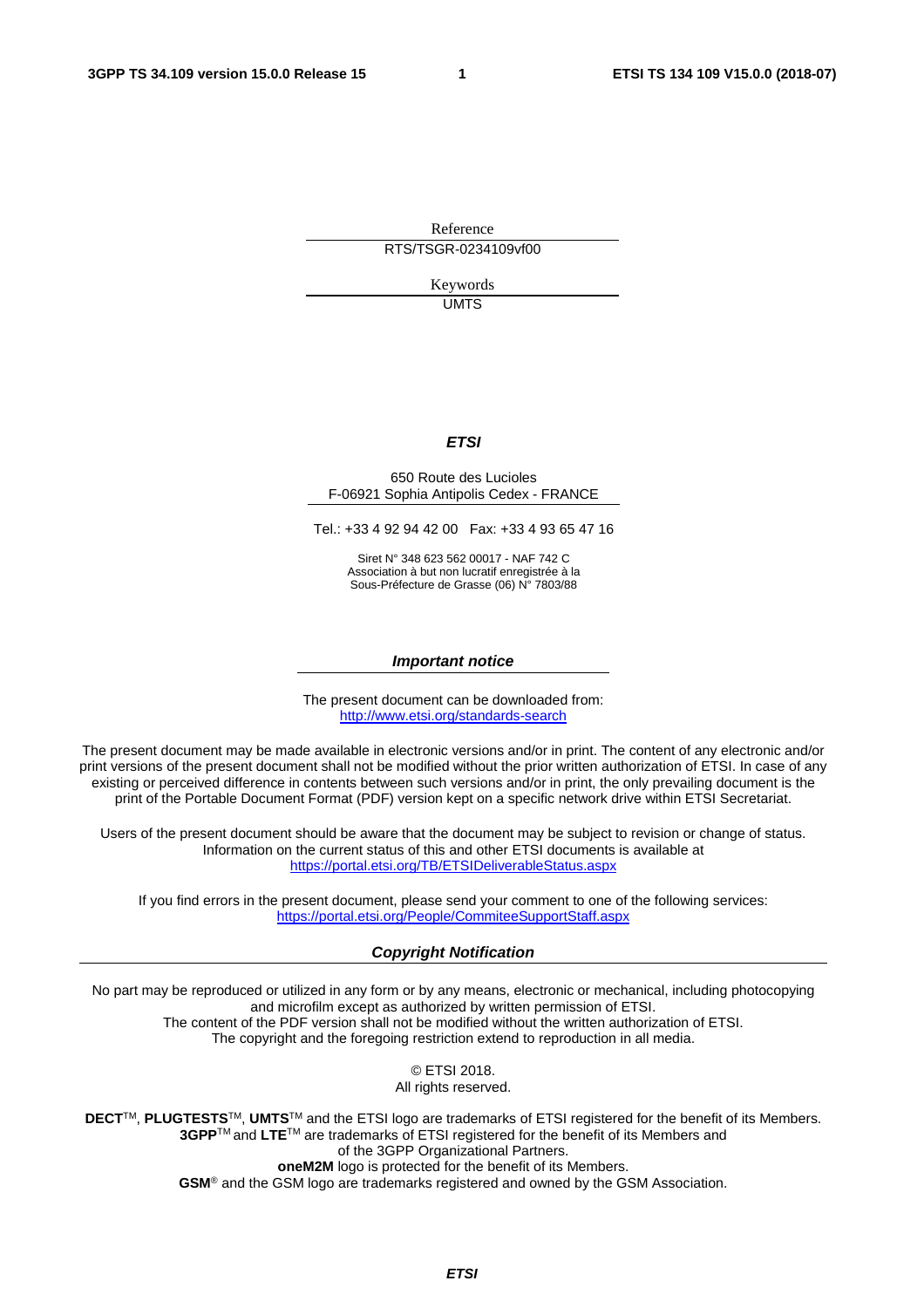# Intellectual Property Rights

#### Essential patents

IPRs essential or potentially essential to normative deliverables may have been declared to ETSI. The information pertaining to these essential IPRs, if any, is publicly available for **ETSI members and non-members**, and can be found in ETSI SR 000 314: *"Intellectual Property Rights (IPRs); Essential, or potentially Essential, IPRs notified to ETSI in respect of ETSI standards"*, which is available from the ETSI Secretariat. Latest updates are available on the ETSI Web server ([https://ipr.etsi.org/\)](https://ipr.etsi.org/).

Pursuant to the ETSI IPR Policy, no investigation, including IPR searches, has been carried out by ETSI. No guarantee can be given as to the existence of other IPRs not referenced in ETSI SR 000 314 (or the updates on the ETSI Web server) which are, or may be, or may become, essential to the present document.

#### **Trademarks**

The present document may include trademarks and/or tradenames which are asserted and/or registered by their owners. ETSI claims no ownership of these except for any which are indicated as being the property of ETSI, and conveys no right to use or reproduce any trademark and/or tradename. Mention of those trademarks in the present document does not constitute an endorsement by ETSI of products, services or organizations associated with those trademarks.

# Foreword

This Technical Specification (TS) has been produced by ETSI 3rd Generation Partnership Project (3GPP).

The present document may refer to technical specifications or reports using their 3GPP identities, UMTS identities or GSM identities. These should be interpreted as being references to the corresponding ETSI deliverables.

The cross reference between GSM, UMTS, 3GPP and ETSI identities can be found under [http://webapp.etsi.org/key/queryform.asp.](http://webapp.etsi.org/key/queryform.asp)

# Modal verbs terminology

In the present document "**shall**", "**shall not**", "**should**", "**should not**", "**may**", "**need not**", "**will**", "**will not**", "**can**" and "**cannot**" are to be interpreted as described in clause 3.2 of the [ETSI Drafting Rules](https://portal.etsi.org/Services/editHelp!/Howtostart/ETSIDraftingRules.aspx) (Verbal forms for the expression of provisions).

"**must**" and "**must not**" are **NOT** allowed in ETSI deliverables except when used in direct citation.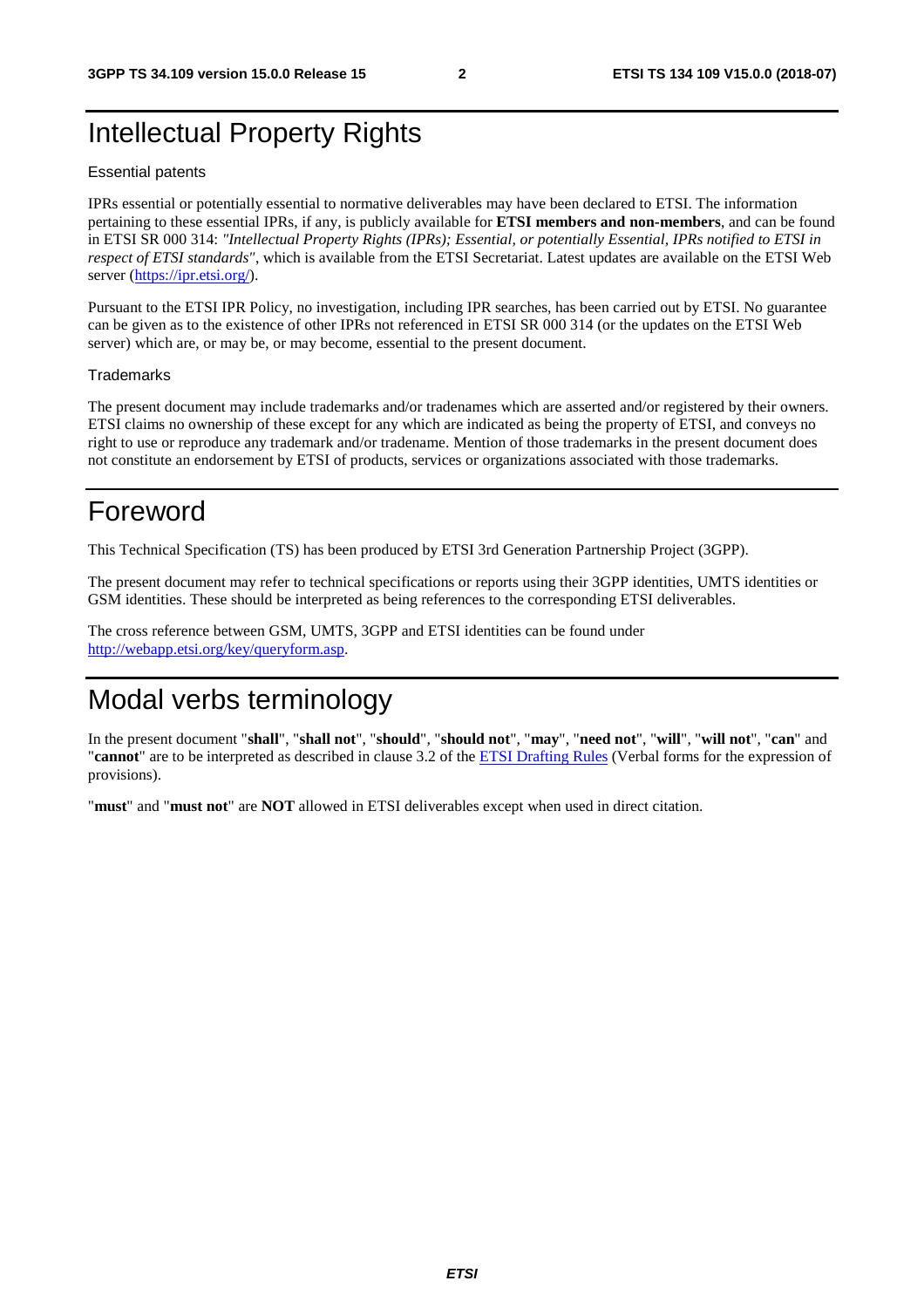$\mathbf{3}$ 

# Contents

| 1                    |                                                                           |  |
|----------------------|---------------------------------------------------------------------------|--|
| 2                    |                                                                           |  |
| 3                    |                                                                           |  |
| 3.1                  |                                                                           |  |
| 3.2                  |                                                                           |  |
| $\overline{4}$       |                                                                           |  |
| 4.1                  |                                                                           |  |
| 4.2                  |                                                                           |  |
| 4.3                  |                                                                           |  |
| 4.4                  |                                                                           |  |
| 5                    |                                                                           |  |
| 5.1                  |                                                                           |  |
| 5.2                  |                                                                           |  |
| 5.2.1                |                                                                           |  |
| 5.2.1.1              |                                                                           |  |
| 5.2.1.2              |                                                                           |  |
| 5.2.1.3              |                                                                           |  |
| 5.2.1.4              |                                                                           |  |
| 5.2.1.5              |                                                                           |  |
| 5.2.2                |                                                                           |  |
| 5.2.2.1              |                                                                           |  |
| 5.2.2.2<br>5.2.2.3   |                                                                           |  |
| 5.2.2.4              |                                                                           |  |
| 5.2.2.5              |                                                                           |  |
| 5.3                  |                                                                           |  |
| 5.3.1                |                                                                           |  |
| 5.3.2                |                                                                           |  |
| 5.3.2.1              |                                                                           |  |
| 5.3.2.2              |                                                                           |  |
| 5.3.2.3              |                                                                           |  |
| 5.3.2.4              |                                                                           |  |
| 5.3.2.5              |                                                                           |  |
| 5.3.2.6              |                                                                           |  |
| 5.3.2.6.1            |                                                                           |  |
| 5.3.2.6.2            |                                                                           |  |
| 5.3.2.7              |                                                                           |  |
| 5.3.2.7.1            |                                                                           |  |
| 5.3.2.8              |                                                                           |  |
| 5.3.2.8a<br>5.3.2.8b |                                                                           |  |
| 5.3.2.8b.1           |                                                                           |  |
| 5.3.2.9              |                                                                           |  |
| 5.3.2.9.1            |                                                                           |  |
| 5.3.2.9.2            | Loopback delay requirement for RLC and PDCP SDUs (UE Test loop mode 1) 23 |  |
| 5.3.3                |                                                                           |  |
| 5.3.3.1              |                                                                           |  |
| 5.3.3.2              |                                                                           |  |
| 5.3.3.3              |                                                                           |  |
| 5.3.3.4              |                                                                           |  |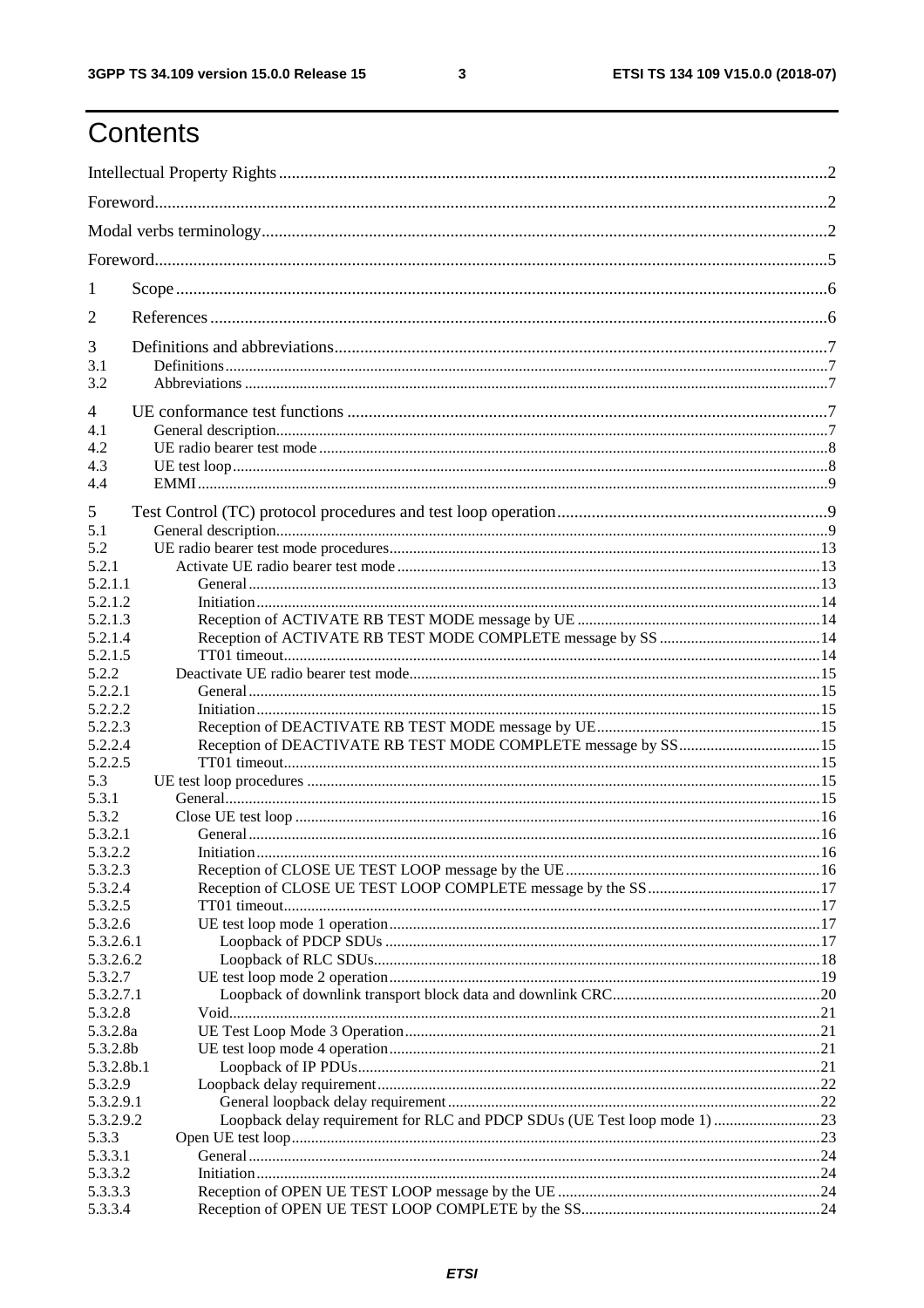| 5.3.3.5            |                                                                                                |  |
|--------------------|------------------------------------------------------------------------------------------------|--|
| 5.4                |                                                                                                |  |
| 5.4.1              |                                                                                                |  |
| 5.4.1.1            |                                                                                                |  |
| 5.4.1.2            |                                                                                                |  |
| 5.4.1.3            | Reception of RESET UE POSITIONING STORED INFORMATION message by UE24                           |  |
| 5.4.2              |                                                                                                |  |
| 5.4.2.1            |                                                                                                |  |
| 5.4.2.2            |                                                                                                |  |
| 5.4.2.3            |                                                                                                |  |
| 5.5                |                                                                                                |  |
| 5.5.1              | UE TEST LOOP MODE 3 RLC SDU COUNTER REQUEST and UE TEST LOOP MODE 3 RLC                        |  |
|                    |                                                                                                |  |
| 5.5.1.1<br>5.5.1.2 |                                                                                                |  |
| 5.5.1.3            | Reception of UE TEST LOOP MODE 3 RLC SDU COUNTER REQUEST by the UE 26                          |  |
| 5.5.1.4            | Reception of UE TEST LOOP MODE 3 RLC SDU COUNTER RESPONSE by the SS26                          |  |
| 5.5.1.5            |                                                                                                |  |
|                    |                                                                                                |  |
| 6                  |                                                                                                |  |
| 6.1                |                                                                                                |  |
| 6.2                |                                                                                                |  |
| 6.3                |                                                                                                |  |
| 6.4                |                                                                                                |  |
| 6.5                |                                                                                                |  |
| 6.6                |                                                                                                |  |
| 6.7<br>6.8         |                                                                                                |  |
| 6.9                |                                                                                                |  |
| 6.10               |                                                                                                |  |
| 6.11               |                                                                                                |  |
| 6.12               |                                                                                                |  |
| 6.13               |                                                                                                |  |
|                    |                                                                                                |  |
| 7                  |                                                                                                |  |
| 8                  |                                                                                                |  |
| 8.1                |                                                                                                |  |
| 8.2                |                                                                                                |  |
| 8.3                |                                                                                                |  |
| 8.4                |                                                                                                |  |
|                    | <b>Annex A (informative):</b>                                                                  |  |
| A.1                | Measurement of receiver characteristics (BER) using UE test loop mode 1 and RLC TM 35          |  |
| A.1.1              | Measurement of receiver characteristics (BER) - DL reference measurement channel (12.2 kbps)35 |  |
| A.2                | Measurement of receiver performance (BLER) using UE test loop mode 1 and RLC AM 35             |  |
| A.2.1              | Measurement of receiver performance (BLER) - DL reference measurement channel (64,144,384      |  |
|                    |                                                                                                |  |
| A.3                |                                                                                                |  |
| A.3.1              | Measurement of receiver performance (BLER) - DL reference measurement channel (12.2 kbps)36    |  |
| A.3.2              | Measurement of receiver performance (BLER) - DL reference measurement channel (64,144 and      |  |
|                    |                                                                                                |  |
| A.4                |                                                                                                |  |
| A.5                |                                                                                                |  |
| A.6                | Using UE test loop mode 2 for testing of UE Blind Transport Format Detection (FDD mode) 38     |  |
| A.7                |                                                                                                |  |
|                    | <b>Annex B</b> (informative):                                                                  |  |
|                    |                                                                                                |  |
|                    |                                                                                                |  |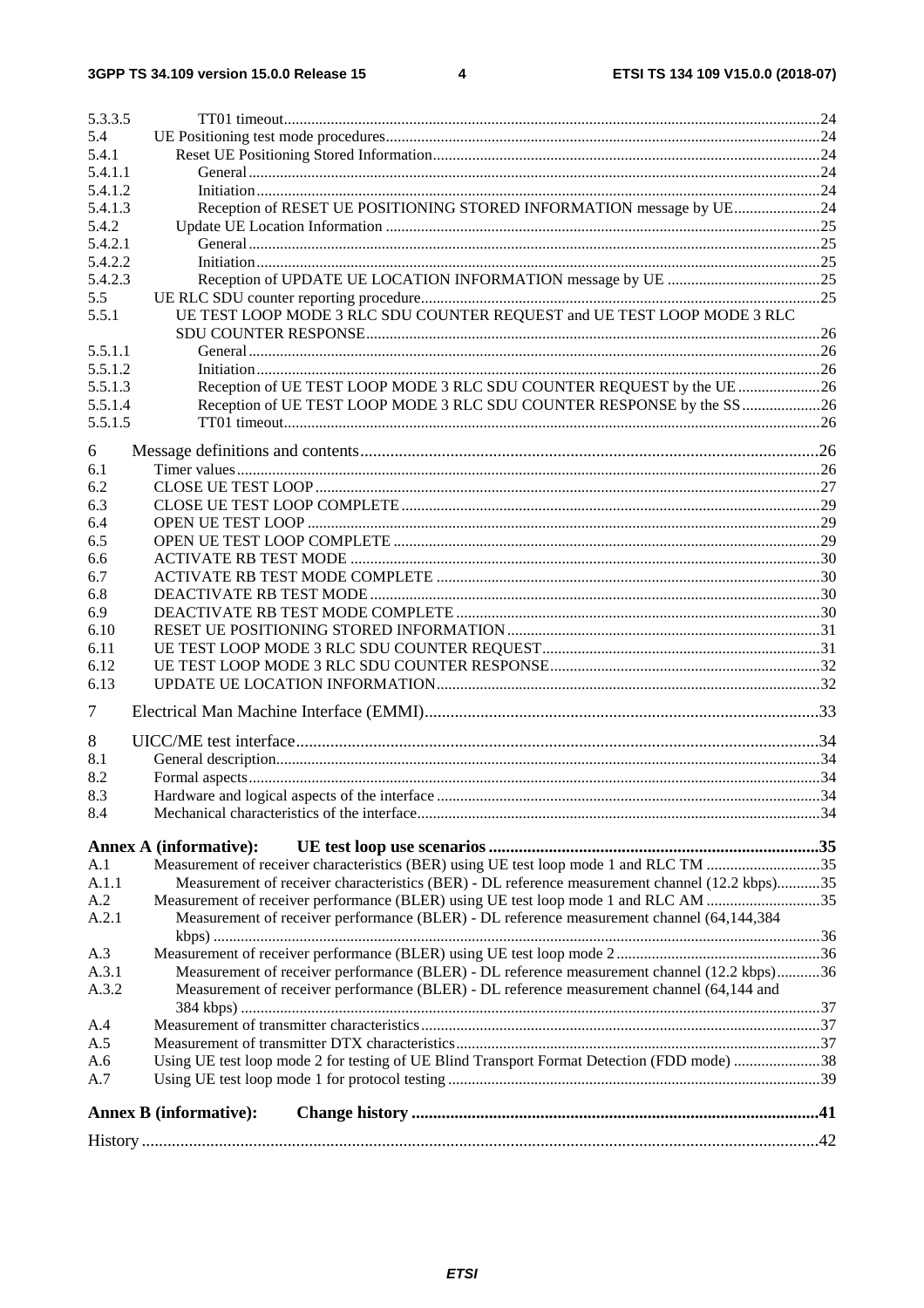# Foreword

This Technical Specification has been produced by the 3rd Generation Partnership Project (3GPP).

The contents of the present document are subject to continuing work within the TSG and may change following formal TSG approval. Should the TSG modify the contents of the present document, it will be re-released by the TSG with an identifying change of release date and an increase in version number as follows:

Version x.y.z

where:

- x the first digit:
	- 1 presented to TSG for information;
	- 2 presented to TSG for approval;
	- 3 or greater indicates TSG approved document under change control.
- y the second digit is incremented for all changes of substance, i.e. technical enhancements, corrections, updates, etc.
- z the third digit is incremented when editorial only changes have been incorporated in the document.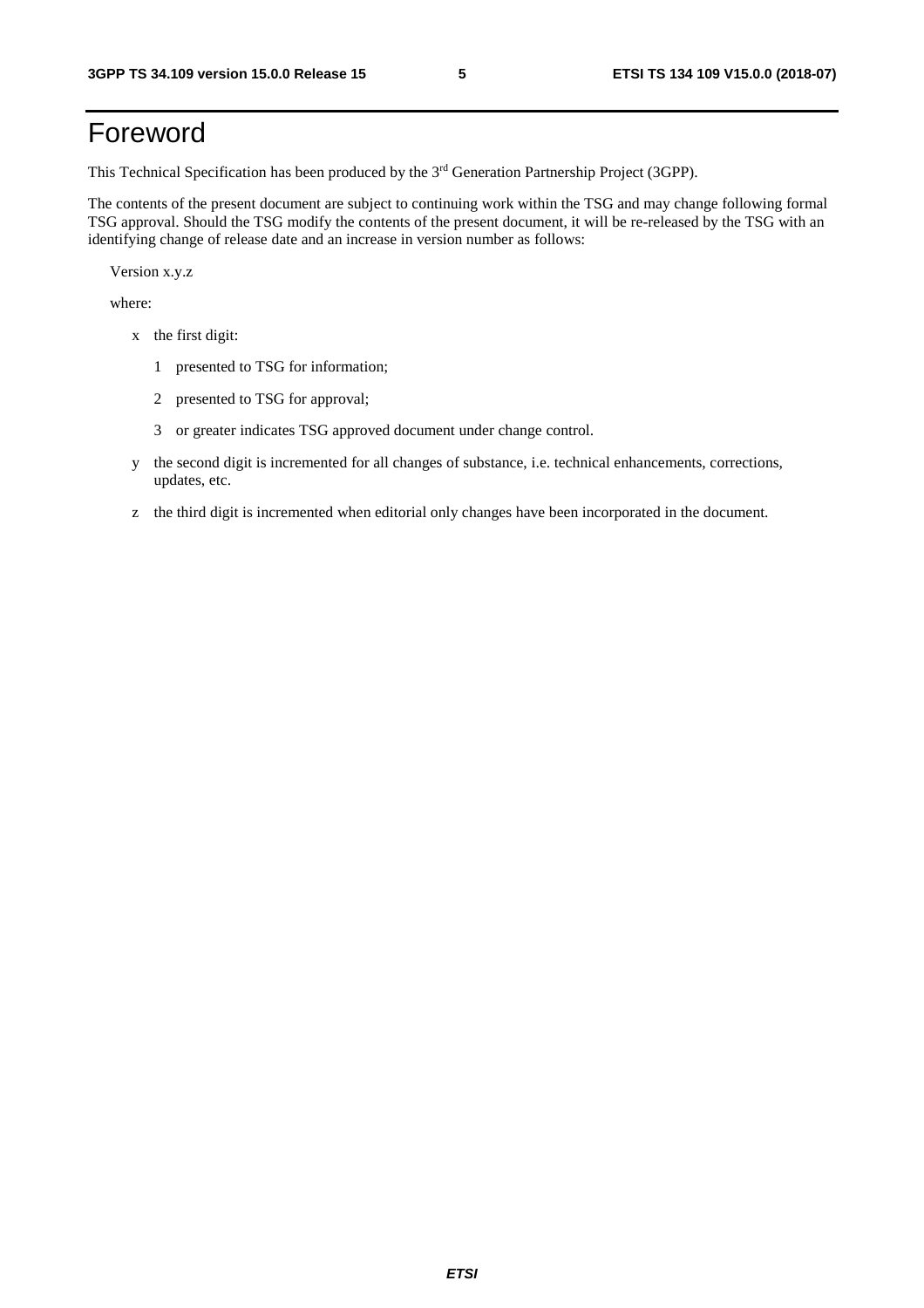# 1 Scope

The present document specifies for User Equipment (UE), in UMTS system, for FDD and TDD modes, those UE functions that are required for conformance testing purposes.

For conformance tests, functions are activated via the radio interface. These functions shall be capable of being activated when a test USIM is present. Any USIM related features such as subsidy-related UE features should also not interfere with the functions. In the loopback state, the UE shall be able to perform all functions specified in the present document except where otherwise stated; in addition however, the conformance testing functions must be operational.

USIM, in general, is described in TS 31.101 [7]. The ME recognises the test USIM by the Administrative Data Field. Test USIM data fields are described in TS 34.108 [10].

The present document applies to the unit that includes the hardware to establish a connection across the radio interface.

# 2 References

The following documents contain provisions that, through reference in this text, constitute provisions of the present document.

- References are either specific (identified by date of publication, edition number, version number, etc.) or non-specific.
- For a specific reference, subsequent revisions do not apply.
- For a non-specific reference, the latest version applies. In the case of a reference to a 3GPP document (including a GSM document), a non-specific reference implicitly refers to the latest version of that document *in the same Release as the present document*.
- [1] 3GPP TS 24.007: "Mobile radio interface signalling layer 3; General aspects".
- [2] 3GPP TS 24.008: "Mobile radio interface layer 3 specification; Core Network Protocols; Stage 3".
- [3] 3GPP TS 25.101: "UE Radio transmission and reception (FDD)".
- [4] 3GPP TS 25.102: "UTRA (UE) TDD; Radio transmission and reception".
- [5] 3GPP TS 25.331: "Radio Resource Control (RRC); protocol specification".
- [6] 3GPP TR 21.905: "Vocabulary for 3GPP Specifications".
- [7] 3GPP TS 31.101: "UICC-Terminal Interface; Physical and Logical Characteristics".
- [8] 3GPP TS 34.121: "Terminal Conformance Specification; Radio Transmission and Reception (FDD)".
- [9] 3GPP TS 34.122: "Terminal Conformance Specification; Radio Transmission and Reception (TDD)".
- [10] 3GPP TS 34.108: "Common Test Environments for User Equipment (UE) Conformance Testing".
- [11] 3GPP TS 25.211: "Physical channels and mapping of transport channels onto physical channels (FDD)".
- [12] 3GPP TS 25.133: "Requirements for support of Radio Resource Management (FDD)".
- [13] 3GPP TS 44.014: "Individual equipment type requirements and interworking; Special conformance testing functions".
- [14] 3GPP TS 27.005: "Use of Data Terminal Equipment Data Circuit terminating Equipment (DTE DCE) interface for Cell Broadcast Service (CBS)".
- [15] 3GPP TS 27.007: "AT command set for User Equipment (UE)".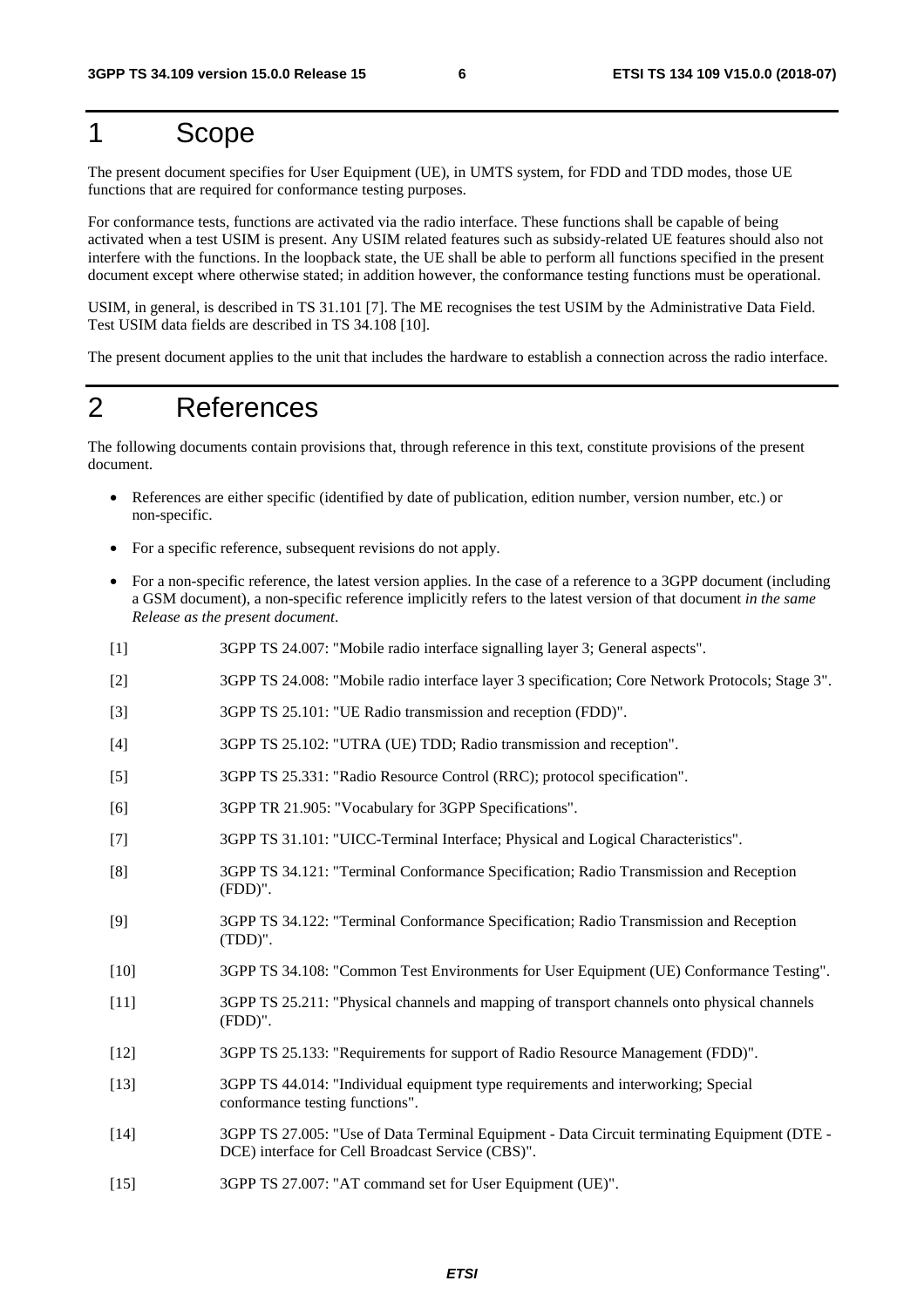- [16] 3GPP TS 27.060: "Mobile Stations (MS) supporting packet switched services".
- [17] 3GPP TS 34.123-2: "User Equipment (UE) conformance specification; Part 2: Implementation Conformance Statement (ICS) proforma specification".
- [18] 3GPP TS 25.306: "UE Radio Access capabilities".
- [19] 3GPP TS 25.322: "Radio Link Control (RLC) protocol specification".
- [20] 3GPP TS 23.060: "General Packet Radio Service (GPRS) Service Description Stage 2".

### 3 Definitions and abbreviations

### 3.1 Definitions

For the purposes of the present document, the following terms and definitions apply:

**UE (User Equipment):** user equipment that is under test.

**SS (System Simulator):** test system (or equipment) that drives the test process between UE, like BS (Base Station) simulator.

**User:** test user, who handles the test and measurement process via the logical test interface.

**Logical Test Interface:** interface which provides the logical service to interwork and to communicate between UE and System Simulator during the test of a UE.

**TC (Test Control):** UE protocol entity used by the SS to control the UE specific testing functions.

### 3.2 Abbreviations

Abbreviations used in the present document are listed in TR 21.905 [6].

For the purposes of the present document, the following abbreviations apply:

| IΡ            | Internet Protocol                   |
|---------------|-------------------------------------|
| LB            | Loop Back                           |
| <b>RAB</b>    | Radio Access Bearer                 |
| <b>RB</b>     | Radio Bearer                        |
| <b>SAPI</b>   | Service Access Point Indicator      |
| SS            | <b>System Simulator</b>             |
| <b>TC</b>     | <b>Test Control</b>                 |
| <b>TFT</b>    | Traffic Flow Template               |
| <b>UICC</b>   | <b>UMTS</b> Integrated Circuit Card |
| <b>UL TFT</b> | <b>Uplink Traffic Flow Template</b> |

# 4 UE conformance test functions

### 4.1 General description

The SS performs activation and deactivation of the conformance test functions in the UE by sending standard NAS Layer 3 messages. A specific protocol discriminator value has been defined in TS 24.007 [1], subclause 11.2.3.1.1 for the UE test command messages. Figure 4.1.1 illustrates the Layer 3 protocol entity Test Control (TC) where the UE test command messages terminates.

NOTE: The protocol discriminator value used for the TC messages is the same as used in GSM for the MS specific testing functions, see TS 44.014 [13].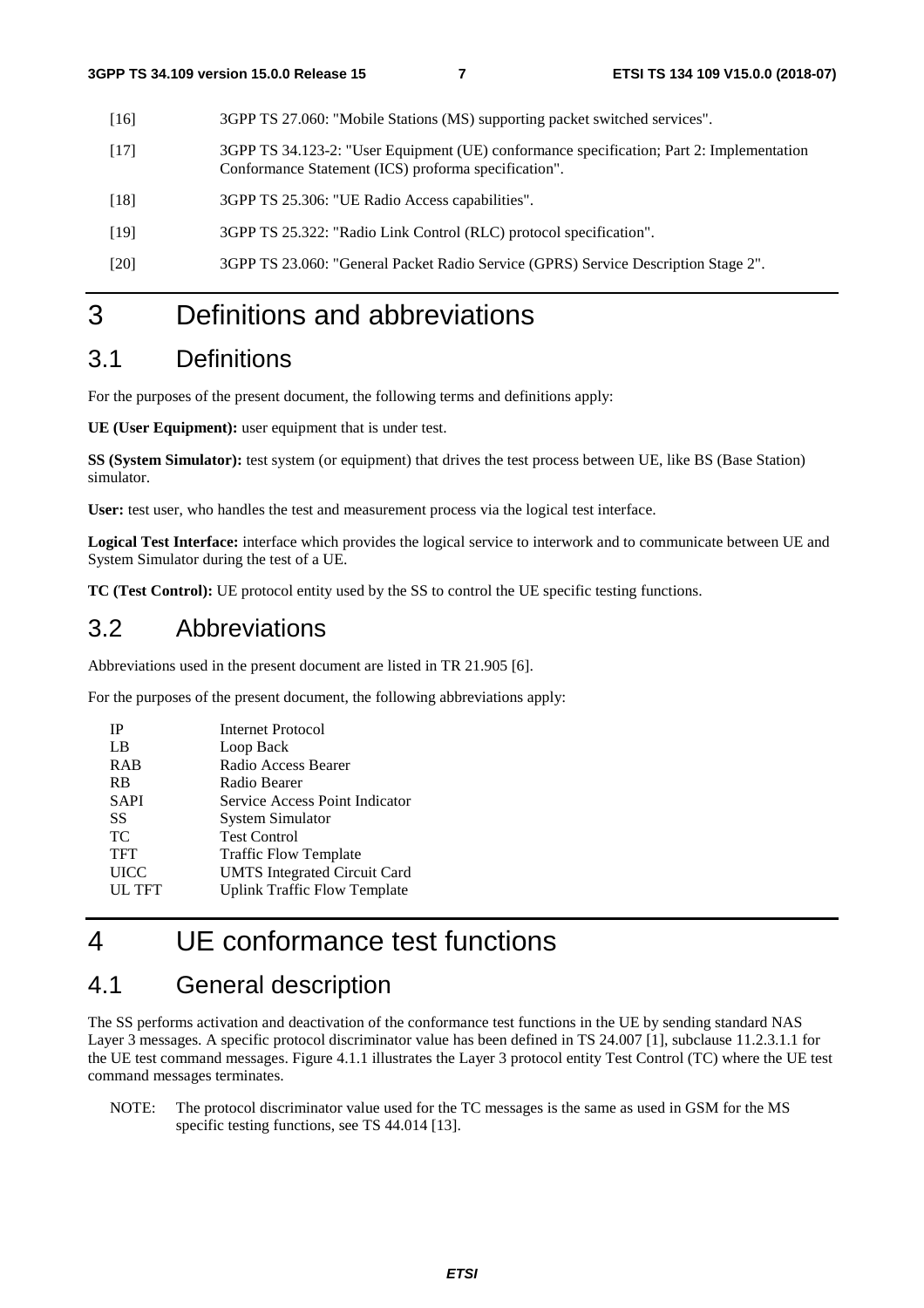| MM/CC/SM<br>TC | <b>TC</b>  | MM/CC/SM   |  |
|----------------|------------|------------|--|
| <b>RRC</b>     | <b>RRC</b> |            |  |
| <b>RLC</b>     | <b>RLC</b> |            |  |
| <b>MAC</b>     |            | <b>MAC</b> |  |
| PHY            |            | <b>PHY</b> |  |
| UE             |            | SS         |  |

**Figure 4.1.1: TC protocol termination (TC =Test Control)** 

Apart from sending the appropriate deactivation command to the UE the functions shall be deactivated by switching off the UE.

The following UE conformance testing functions can be activated (and deactivated):

- UE test loop function;
- UE radio bearer test mode;
- Electrical Man Machine Interface (EMMI).

In addition to the conformance testing functions listed above there is a set of reference measurement channels that a UE need to support to enable RF conformance testing. The reference measurement channels are defined in TS 34.121 [8], Annex C for FDD and in TS 34.122 [9], Annex C for TDD.

Example of reference measurement channels (RMC) essential to all UEs supporting FDD or TDD are:

- UL 12.2 kbps RMC (Reference Measurement Channel);
- DL 12.2 kbps RMC.

Example of reference measurement channels associated with UE service capabilities for FDD (DL and UL) and TDD (DL only) are:

- DL 64 kbps RMC;
- DL 144 kbps RMC;
- DL 384 kbps RMC;
- UL 64 kbps RMC;
- UL 144 kbps RMC;
- UL 384 kbps RMC.

### 4.2 UE radio bearer test mode

The UE radio bearer test mode is specified in subclause 5.2.

The following TC procedures are used to control the UE radio bearer test mode:

- Activate UE radio bearer test mode;
- Deactivate UE radio bearer test mode.

### 4.3 UE test loop

The UE test loop function is specified in subclause 5.3.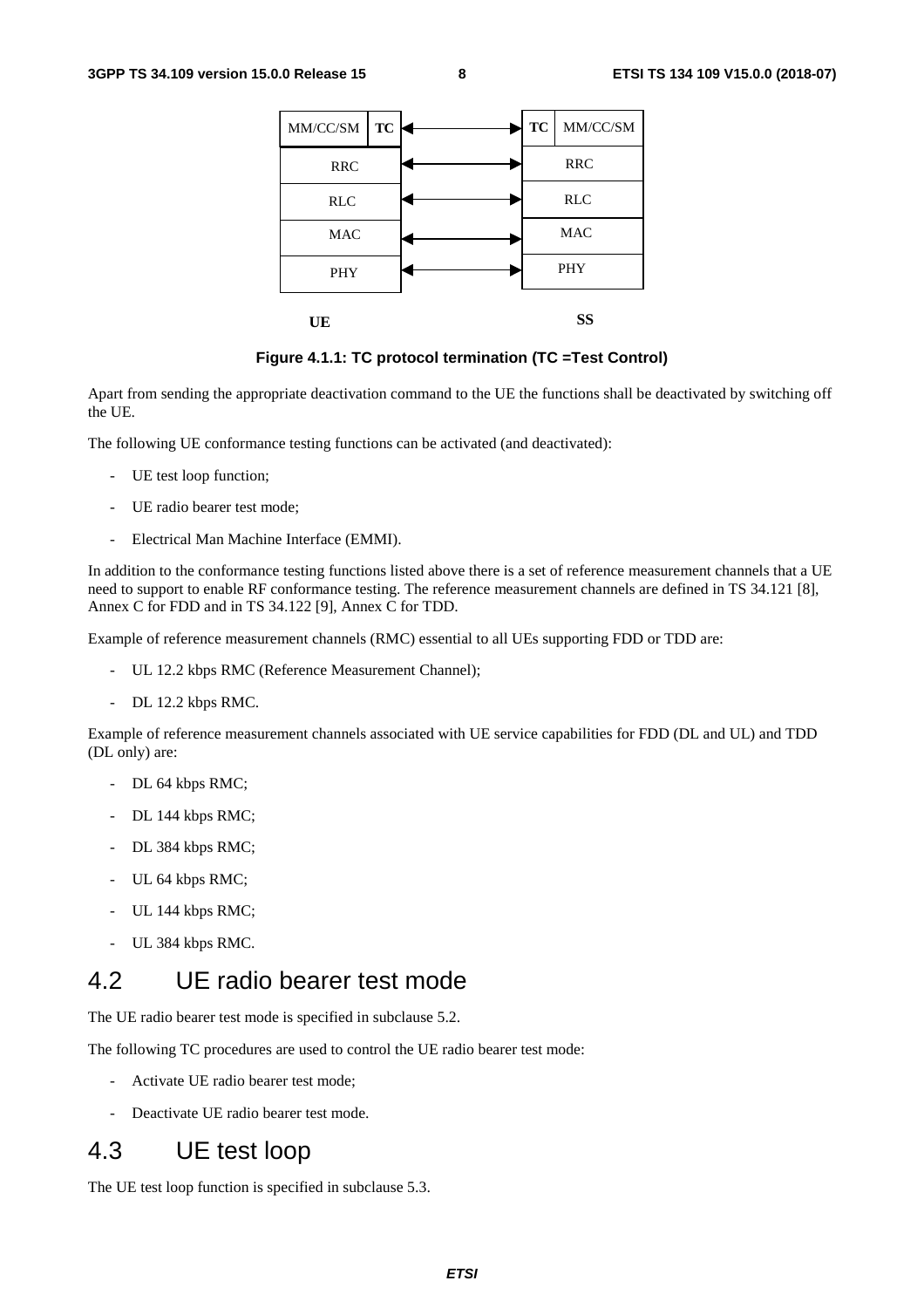The following TC procedures are used to control the UE test loop function:

- Close UE test loop;
- Open UE test loop.

A prerequisite for the UE test loop function is that the UE radio bearer test mode is active.

### 4.4 EMMI

The EMMI is specified in clause 7.

No specific TC procedures are associated with EMMI.

# 5 Test Control (TC) protocol procedures and test loop operation

# 5.1 General description

The UE test loop function provides access to isolated functions of the UE via the radio interface without introducing new physical interfaces just for the reason of conformance testing.

NOTE: It should be emphasised that the UE test loop function only describes the functional behaviour of the UE with respect to its external interfaces; physical implementation of the UE test loop function is completely left open to the manufacturer.

The UE test loop function is activated by transmitting the appropriate Test Control (TC) message to the UE, see clause 6.

For the purposes of this specification only, the following definitions are used:

Bidirectional Radio Bearer:

If the "RB mapping info" information element ([5] subclause 10.3.4.21) for the currently active configuration of a radio bearer includes mappings to both uplink and downlink transport channels then this radio bearer is defined to be a bidirectional radio bearer.

Unidirectional Radio Bearer:

If the "RB mapping info" information element ([5] subclause 10.3.4.21) for the currently active configuration of a radio bearer includes mappings to only uplink or downlink transport channels then this radio bearer is defined to be a unidirectional radio bearer.

NOTE: This definition of unidirectional radio bearer is only applicable to RLC Unacknowledged Mode, in this version of the specification.

The UE test loop function can be operated in four different loopback modes:

- UE test loop mode 1;
- UE test loop mode 2;
- UE test loop mode 3; and
- UE test loop mode 4.

UE test loop mode 1, 2 and 4 provide loopback of data for bidirectional radio bearers. UE test loop mode 3 provides counting of successfully received RLC SDUs on a given MTCH.

The UE test loop mode 1 and 2 are mandatory to all UEs. The UE test loop mode 3 is mandatory for UEs supporting MBMS. The UE test loop mode 4 is mandatory for UEs supporting network initiated secondary PDP context.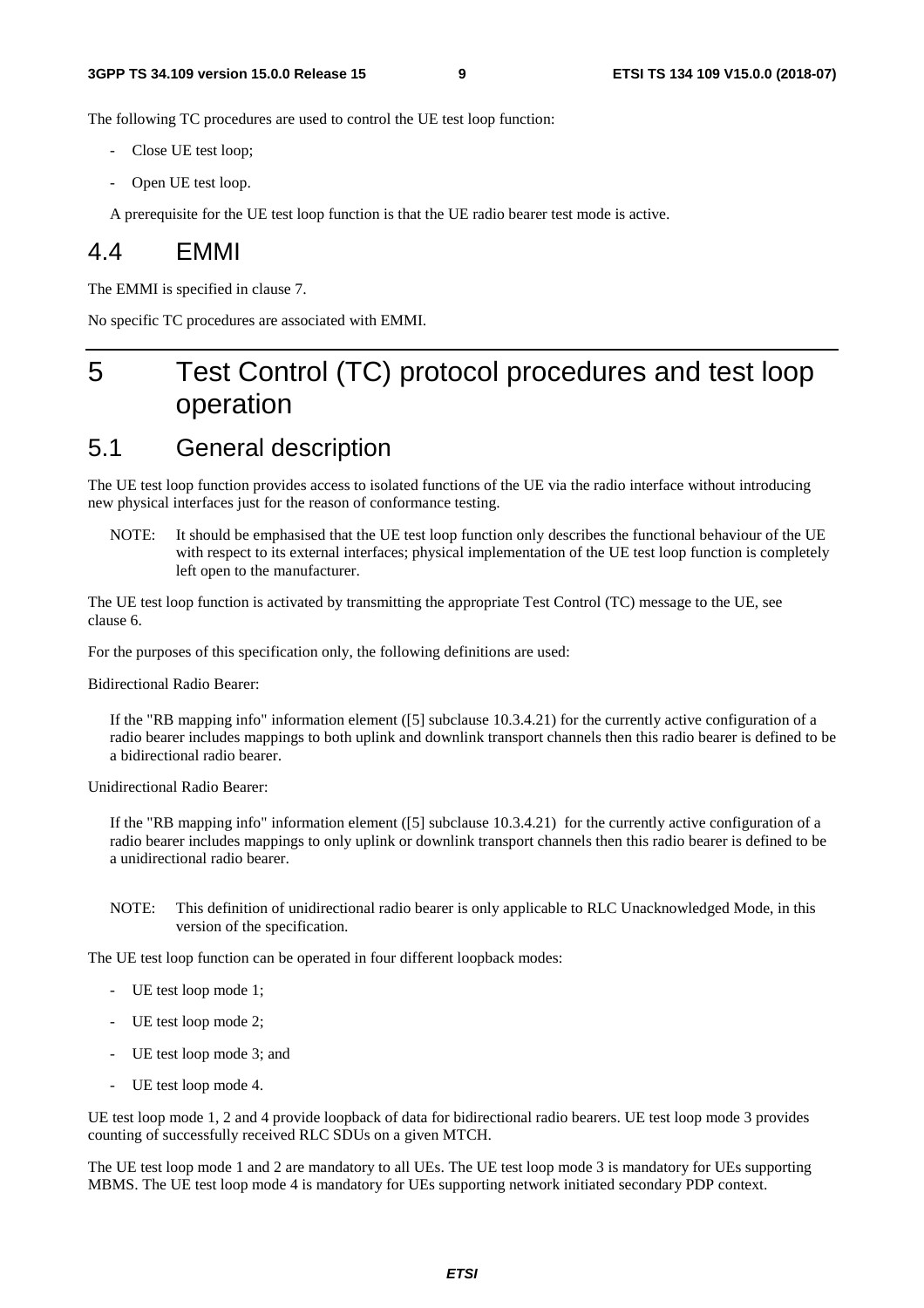Support of Update UE Location Information function is optional for the UE.

Figure 5.1.1 shows a functional block diagram of the UE test loop function for UE test loop mode 1.

Figure 5.1.2 shows a functional block diagram of the UE test loop function for UE test loop mode 3 applicable when testing reception of MBMS services not operating in MBSFN mode.

Figure 5.1.3 shows a functional block diagram of UE test loop function for UE test loop mode 3 applicable when testing MBMS services operating in MBSFN mode. Test loop command/response messages are sent on the unicast carrier while the UE test loop mode 3 operates on the MTCH on the MBSFN carrier.

Figure 5.1.4 shows a functional block diagram of UE test loop function for UE test loop mode 4 applicable when testing network initiated secondary PDP context and routing of UE uplink IP packets based on network signalled UL TFT.

For UE test loop mode 1 the loopback point is located above Layer 2. Depending on the actual radio bearer setup loopback is performed of RLC SDUs or PDCP SDUs according to the procedure specified in subclause 5.3.3.2.

For UE test loop mode 3 the UE counts each successfully received RLC SDU on the MTCH configured for RLC SDU counting.

The loop back point for UE test loop mode 1 has been selected above Layer 2 to separate the protocol configurations from the UE test loop function. By configuration of RLC and MAC layers other loop back points may functional be achieved. E.g. by transparent configuration of RLC and MAC layer functional loop back point at Transport channel level can be achieved to implement the reference measurement channels as specified by TS 34.121 [8], Annex C for FDD and by TS 34.122 [9], Annex C for TDD.

For UE test loop mode 2 both data and CRC are looped back. UE test loop mode 2 is intended for Blind Transport Format Detection (BTFD) testing and BLER testing of DL 12.2 kbps reference measurement channel for which loopback of downlink CRC is required. UE test loop mode 2 can also be used for BLER testing of DL 64, 144 and 384 kbps reference measurement channels if the UE supports correspondent UL reference measurement channels. Both received data and CRC bits for the DCH transport channel used for the BTFD test case is returned according to the procedure specified in subclause 5.3.3.3.

The loop back point for UE test loop mode 4 has been selected above UE's function for UL TFT handling. IP PDUs (=PDCP SDUs) received in downlink are returned to the UL TFT handling SAP in the UE. The UE shall perform normal operation of the UL TFT handling function while UE test loop mode 4 is active, i.e. the UE shall perform routing of uplink IP packets to the uplink radio bearers in accordance with the signalled UL TFT filters as specified in [20] and [2].

A specific radio bearer test mode is specified to be used together with the UE test loop function. The purpose of the radio bearer test mode is to put the UE into a mode where: SS can set up radio bearers to be terminated in the UE test loop function without having to involve CC or SM; and to disable any control mechanisms in NAS protocols or in any UE applications that otherwise could cause the RRC connection to be released.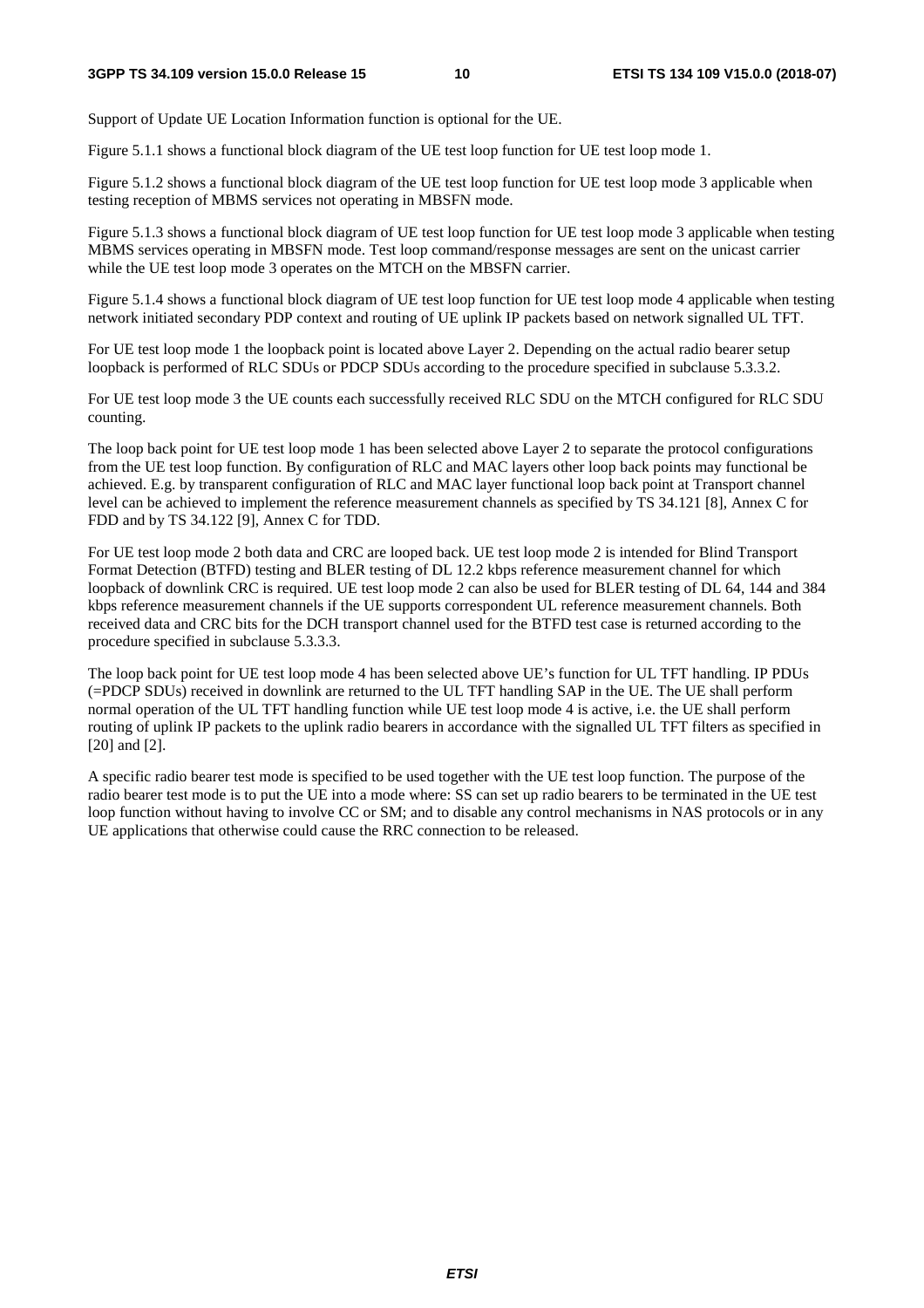

**Figure 5.1.1: UE Test Loop Mode 1 function (TC =Test Control, LB = Loop Back entity)** 



**Figure 5.1.2: UE test loop mode 3 for testing MBMS services not operating in MBSFN mode** 

*ETSI*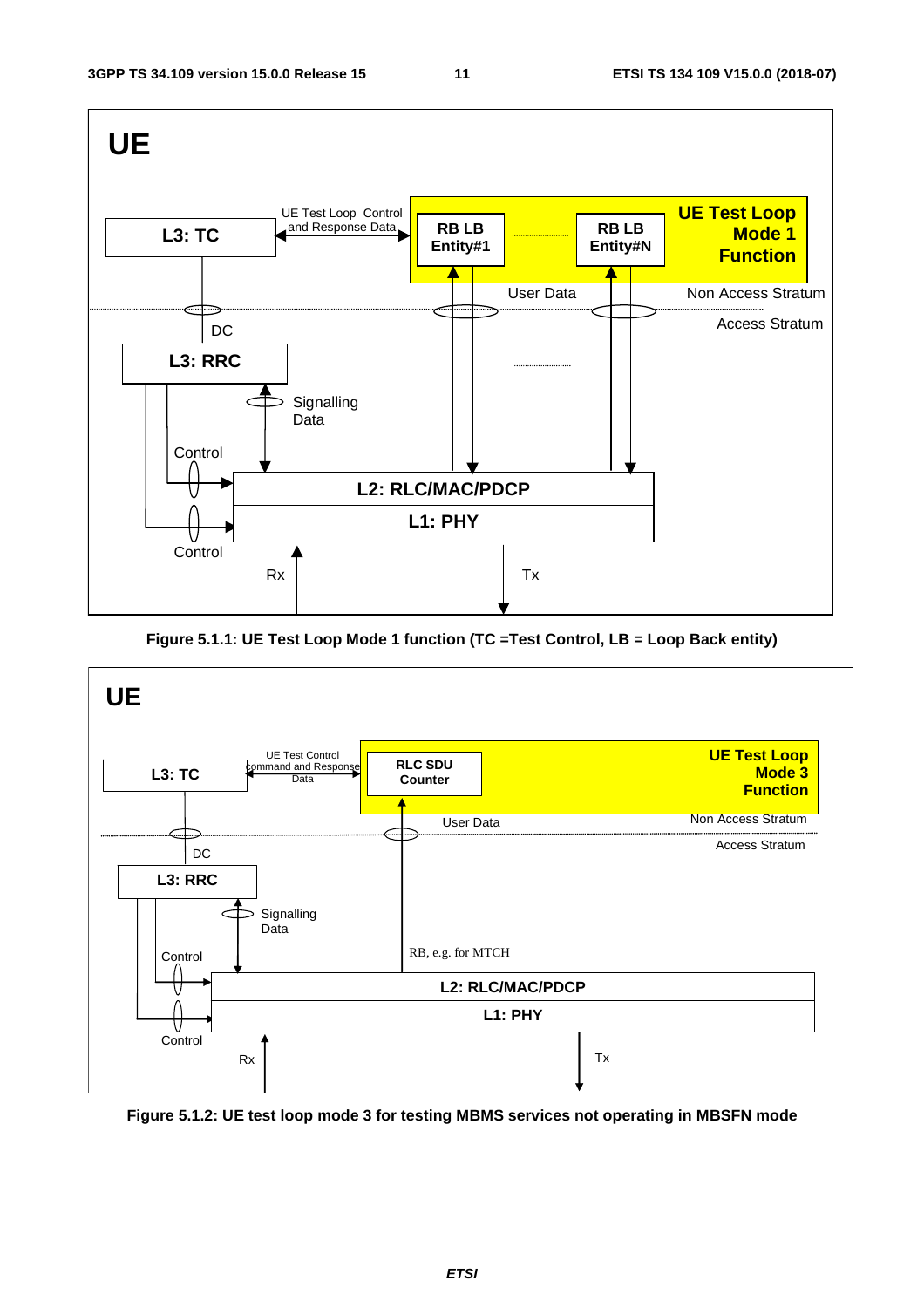

**Figure 5.1.3: UE test loop mode 3 for testing MBMS services operating in MBSFN mode**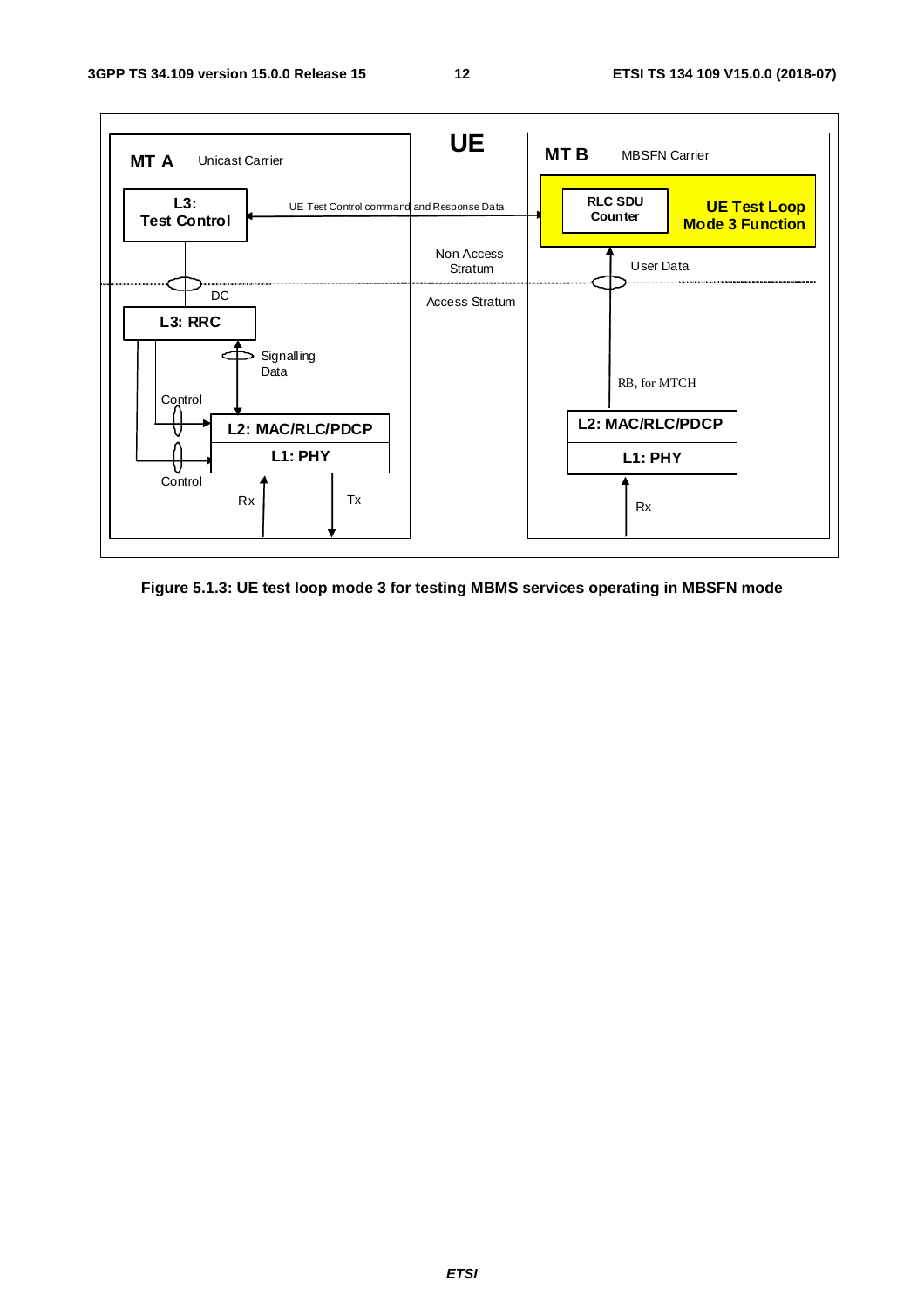



- 5.2 UE radio bearer test mode procedures
- 5.2.1 Activate UE radio bearer test mode



**Figure 5.2.1.1: Activate UE radio bearer test mode procedure** 

#### 5.2.1.1 General

The SS uses the activate UE radio bearer procedure to get the UE into a test mode where: the SS can set up radio bearers to be terminated in the UE test loop function without having to involve CC or SM; and to disable any control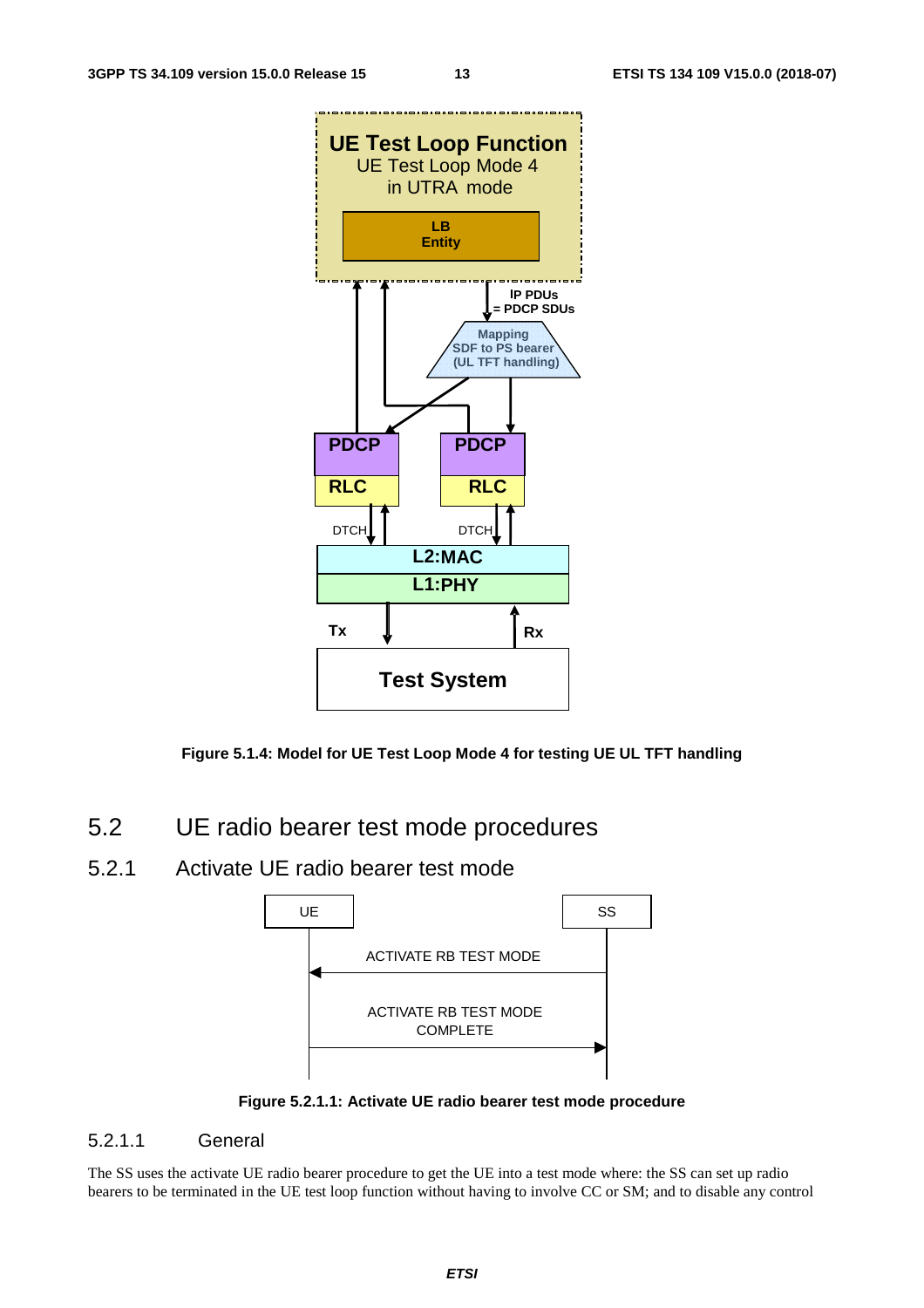mechanisms in NAS protocols (TC protocol excluded) or in any UE applications that otherwise could cause the RRC connection to be released.

#### 5.2.1.2 Initiation

The SS can initiate the UE radio bearer test mode when an RRC connection is established.

The SS requests the UE to activate the UE radio bearer test mode by transmitting an ACTIVATE RB TEST MODE message. The SS then starts timer TT01.

#### 5.2.1.3 Reception of ACTIVATE RB TEST MODE message by UE

When the UE receives the ACTIVATE RB TEST MODE message then the radio bearer test mode shall be activated.

When the radio bearer test mode is active the UE shall:

- accept any requested radio bearer setup within the radio access capabilities of the UE;
- terminate all user plane radio bearer(s) in the UE test loop function;
- discard all SDUs delivered by the RLC layer to the UE test loop function for a radio bearer without a closed test loop if the configuration of that radio bearer does not include the PDCP layer;
- discard all SDUs delivered by the PDCP layer to the UE test loop function for a radio bearer without a closed test loop if the configuration of that radio bearer includes the PDCP layer (configured by "PDCP info" (see [5]);
- disable any control mechanisms in NAS protocols or in any UE applications that otherwise could cause the RRC connection to be released; and
- optionally, if the UE supports CSG Proximity Indication, ignore any non 3GPP radio signals which are normally used in determining proximity to a CSG (closed subscriber group) cell and delete any previously stored cell information for proximity detection.
- NOTE: The UE may provide other means which would guarantee that the UE ignores any non 3GPP radio signals which are normally used in determining proximity to a CSG (closed subscriber group) cell and deletes any previously stored cell information for proximity detection. For such UEs the above mentioned CSG requirements in UE test mode may not apply.

When the radio bearer test mode has been activated the UE shall transmit the ACTIVATE RB TEST MODE COMPLETE message.

NOTE: For UEs not supporting UE test loop mode 4 then the UE does not need to provide any CC or SM functionality while the radio bearer test mode is active. For testing of UE uplink packet filtering using UE test loop mode 4 then SM procedures are used by the SS to configure uplink packet filters. Thus for UEs supporting UE test loop mode 4 then the UE has to provide SM functionality while the radio bearer test mode is active.

#### 5.2.1.4 Reception of ACTIVATE RB TEST MODE COMPLETE message by SS

Upon reception of the ACTIVATE RB TEST MODE COMPLETE message the SS stops timer TT01.

The reception of the ACTIVATE RB TEST MODE COMPLETE message by SS confirms that the UE radio bearer test mode has been activated in the UE.

#### 5.2.1.5 TT01 timeout

If TT01 expires, then the SS shall indicate this to the test case. The procedure is then completed.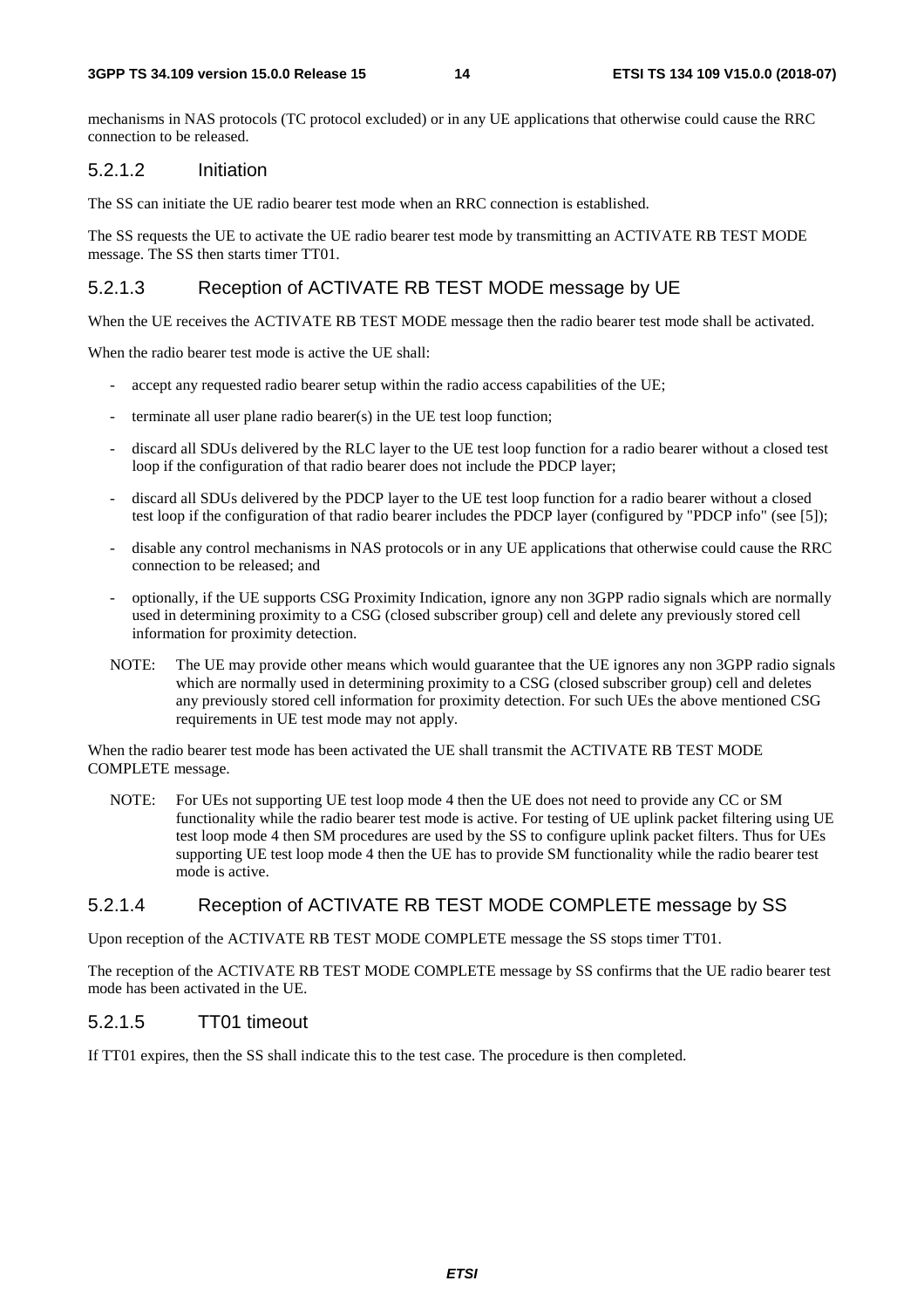### 5.2.2 Deactivate UE radio bearer test mode



**Figure 5.2.2.1: Deactivate UE radio bearer test mode procedure** 

#### 5.2.2.1 General

The purpose of this procedure is to deactivate the radio bearer test mode and return UE to normal operation.

#### 5.2.2.2 Initiation

The SS can deactivate the UE radio bearer test mode when an RRC connection is established and the UE radio bearer test mode is active.

The SS requests the UE to deactivate the UE radio bearer test mode by transmitting a DEACTIVATE RB TEST MODE message. The SS then starts timer TT01.

#### 5.2.2.3 Reception of DEACTIVATE RB TEST MODE message by UE

When the UE receives DEACTIVATE RB TEST MODE message then the radio bearer test mode shall be deactivated and UE shall be returned to normal operation.

When the UE has deactivated the radio bearer test mode the UE shall transmit the DEACTIVATE RB TEST MODE COMPLETE message using the RRC UPLINK DIRECT TRANSFER message.

#### 5.2.2.4 Reception of DEACTIVATE RB TEST MODE COMPLETE message by SS

Upon reception of the DEACTIVATE RB TEST MODE COMPLETE message the SS stops timer TT01.

The reception of DEACTIVATE RB TEST MODE COMPLETE message by SS confirms that the UE radio bearer test mode has been deactivated in the UE.

#### 5.2.2.5 TT01 timeout

If TT01 expires, then the SS shall indicate this to the test case. The procedure is then completed.

### 5.3 UE test loop procedures

### 5.3.1 General

The UE test loop function is intended for:

- Testing of receiver characteristics based on BER (Bit Error Ratio) measurement. The SS calculates BER from a bit-by-bit comparison of data sent to and received from UE. BER measurement requires symmetric RAB bitrates.
- Testing of receiver performance based on BLER (BLock Error Ratio) measurement. The SS calculates BLER based on the RLC STATUS SDU received from the UE operating in RLC acknowledged mode; or the SS calculates BLER based on checking returned downlink data and downlink CRC by UE operating in UE test loop mode 2.
- Testing of UE Blind Transport Format Detection.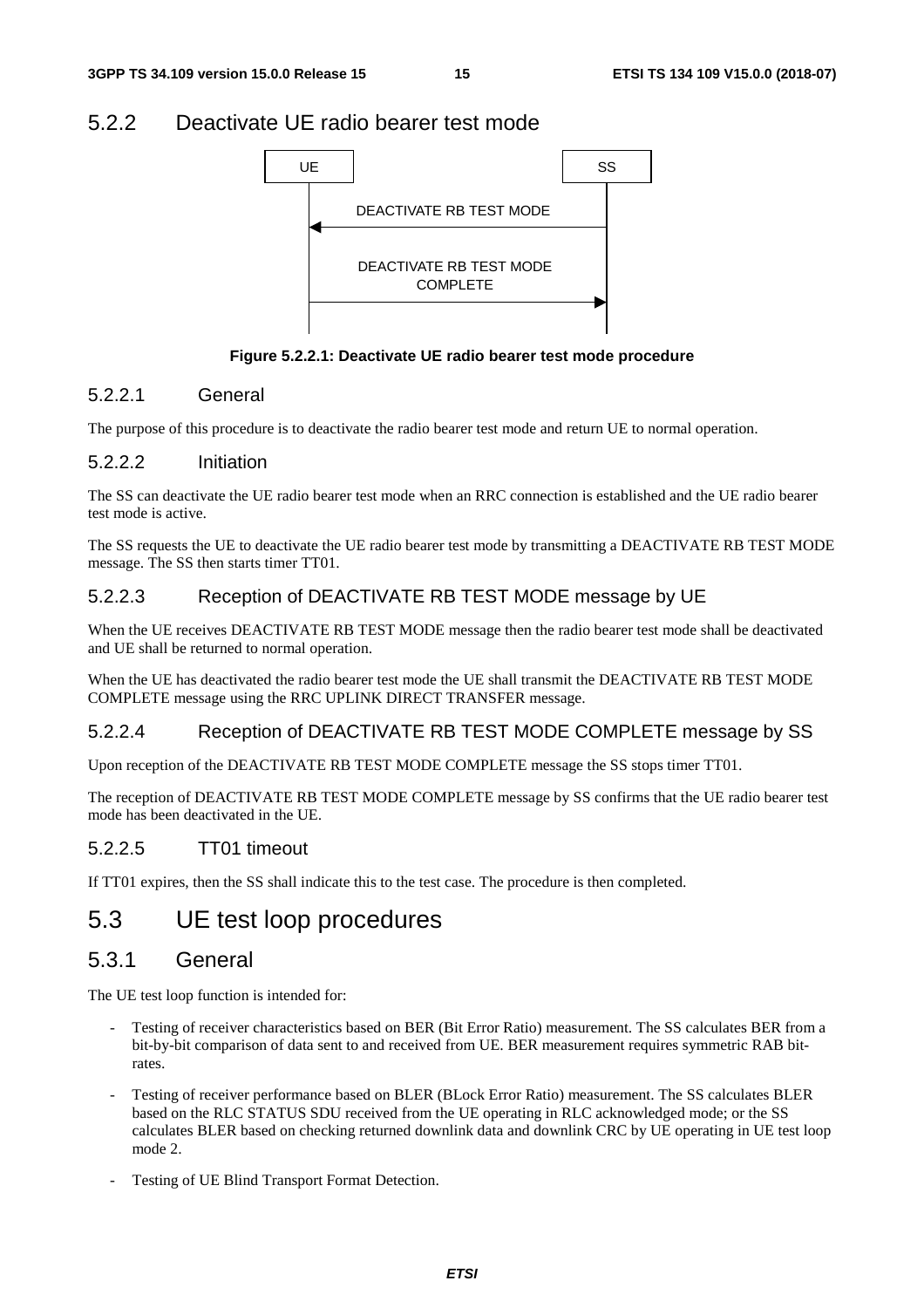- Testing of UE transmitter characteristics.
- Testing of UE transmitter DTX characteristics.
- Testing of radio bearers (UE test loop function emulates terminal equipment).
- Counting received RLC SDUs on a given MTCH. This may be used for the estimation of RLC SDU error rate for testing of MTCH performance.
- Generating reliable data transmission flow on E-DPDCH for E-DCH testing (UE test loop mode 1).
- Testing of UE uplink packet filtering (UE test loop mode 4).

#### 5.3.2 Close UE test loop



**Figure 5.3.2.1: Close UE test loop procedure** 

#### 5.3.2.1 General

The SS uses the close UE test loop procedure to start the UE Test Loop function in the UE. A prerequisite for UE test loop mode 1, UE test loop mode 2 and UE test loop mode 4 is that at least one bidirectional user plane radio bearer has been established between SS and UE. A prerequisite for UE test loop mode 3 is that at least one MTCH has been established. See TS 34.108 [10], clause 7 for generic setup procedures.

The UE shall provide for normal Uu layer 1, layer 2 and RRC functionality while the UE test loop function is active. This includes (but is not limited to) handover procedures and normal disconnection of the radio bearer. The loopback shall be maintained across handovers, but after radio bearer disconnection, the loopback shall cease to exist.

#### 5.3.2.2 Initiation

The SS can request the UE to close a test loop in mode 1, mode 2 or mode 4 if at least one bidirectional user plane radio bearer is established and the UE radio bearer test mode is active.

When testing reception of MBMS services not operating in MBSFN mode the SS can request the UE to close the test loop in mode 3 if any MTCH is established and the UE radio bearer test mode is active.

When testing reception of MBMS services operating in MBSFN mode the SS can request the UE to close the test loop in mode 3 before or after any MTCH has been established on the MBSFN carrier and the UE radio bearer test mode is active.

The SS requests the UE to close its radio bearer test loop by transmitting a CLOSE UE TEST LOOP message. The SS then starts timer TT01.

#### 5.3.2.3 Reception of CLOSE UE TEST LOOP message by the UE

If UE test loop mode 1, mode 2 or mode 4 has been selected and no user plane bidirectional radio bearers are established or the UE radio bearer test mode is not active, then the UE shall ignore any CLOSE UE TEST LOOP message.

If UE test loop mode 1, mode 2 or mode 4 has been selected and one or more user plane bidirectional radio bearers are established, the UE shall close the test loop on all user plane bidirectional radio bearers and then send back to the SS a CLOSE UE TEST LOOP COMPLETE message. The loopback shall be operational prior to the sending of the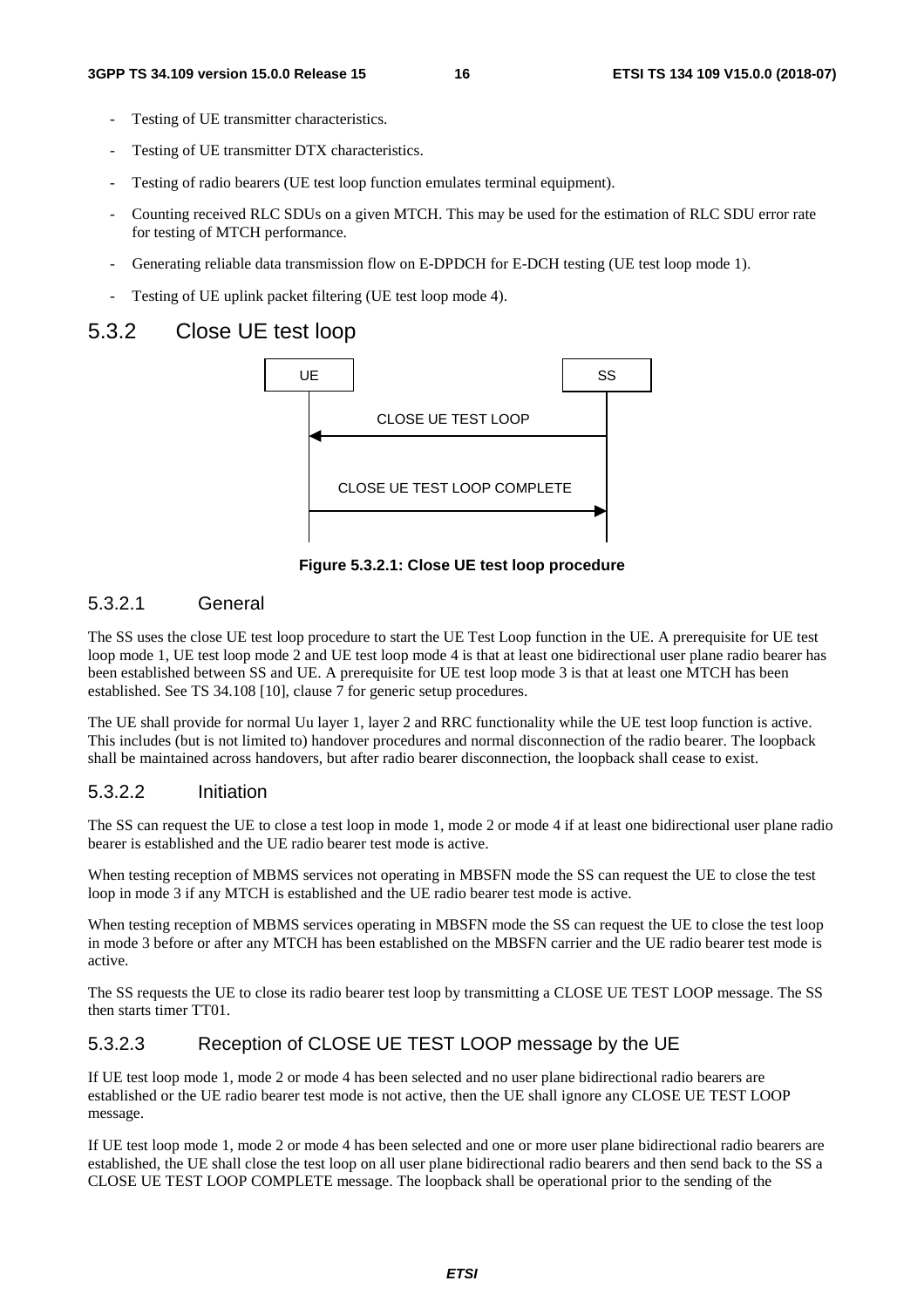acknowledgement. The UE shall not close the UE test loop mode 1, mode 2 or mode 4 on any unidirectional user plane radio bearers.

If UE test loop mode 3 has been selected and a MTCH corresponding to the specified MBMS short transmission identity is established, the UE shall commence counting of received RLC SDUs on this MTCH. The counter value shall be reset to zero on reception of CLOSE UE TEST LOOP MODE 3 and the UE shall send back a CLOSE UE TEST LOOP COMPLETE message to the SS.

If UE test loop mode 3 has been selected, no MTCH corresponding to the specified MBMS short transmission identity is established and the UE supports MBMS service operating in MBSFN mode, the UE shall wait until a MTCH is established corresponding to this MBMS short transmission identity to close the test loop and commence counting of received RLC SDUs. The counter value shall be reset to zero when the MTCH is established, the test loop shall be closed and the UE shall send back a CLOSE UE TEST LOOP COMPLETE message to the SS.

If the test loop is already closed on one or more user plane radio bearers, the UE shall still respond as if the loop had been open, i.e. the CLOSE UE TEST LOOP COMPLETE message shall be sent.

NOTE: There is no requirement on the UE to read the content of the CLOSE UE TEST LOOP message if it is received while the test loop is closed.

If UE test loop mode 1 has been selected then the loop back scheme according to subclause 5.3.2.6 shall be performed by the UE.

If UE test loop mode 2 has been selected then the loop back scheme according to subclause 5.3.2.7 shall be performed by the UE.

If UE test loop mode 3 has been selected then the RLC SDU counting scheme according to subclause 5.3.2.8a shall be performed by the UE.

If UE test loop mode 4 has been selected then the loop back scheme according to subclause 5.3.2.8b shall be performed by the UE.

#### 5.3.2.4 Reception of CLOSE UE TEST LOOP COMPLETE message by the SS

Upon reception of the CLOSE UE TEST LOOP COMPLETE message the SS stops timer TT01.

#### 5.3.2.5 TT01 timeout

If TT01 expires, then the SS shall indicate this to the test case. The procedure is then completed.

#### 5.3.2.6 UE test loop mode 1 operation

If the configuration of a user plane radio bearer with a closed UE test loop mode 1 includes the PDCP protocol layer, configured by "PDCP info" (see [5]), then the loop back scheme according to subclause 5.3.2.6.1 shall be performed by the UE for that radio bearer.

If the PDCP protocol layer is not used for a user plane radio bearer with a closed UE test loop mode 1 then the loop back scheme according to subclause 5.3.2.6.2 shall be performed by the UE for that radio bearer.

#### 5.3.2.6.1 Loopback of PDCP SDUs

If UE test loop mode 1 has been closed on a user plane radio bearer and the setup of that radio bearer includes configuration of PDCP protocol layer, configured by "PDCP info" (see [5]), then the following loop back scheme shall be performed by the UE.

After the UE has closed UE test loop mode 1 on a user plane radio bearer, every PDCP SDU received by the UE on that radio bearer (downlink) shall be taken from the output of the PDCP service access point (SAP) and be input to the correspondent PDCP SAP and transmitted (uplink).

The UE shall provide for normal PDCP operation.

The PDCP loopback operation is illustrated in figure 5.3.2.6.1.1.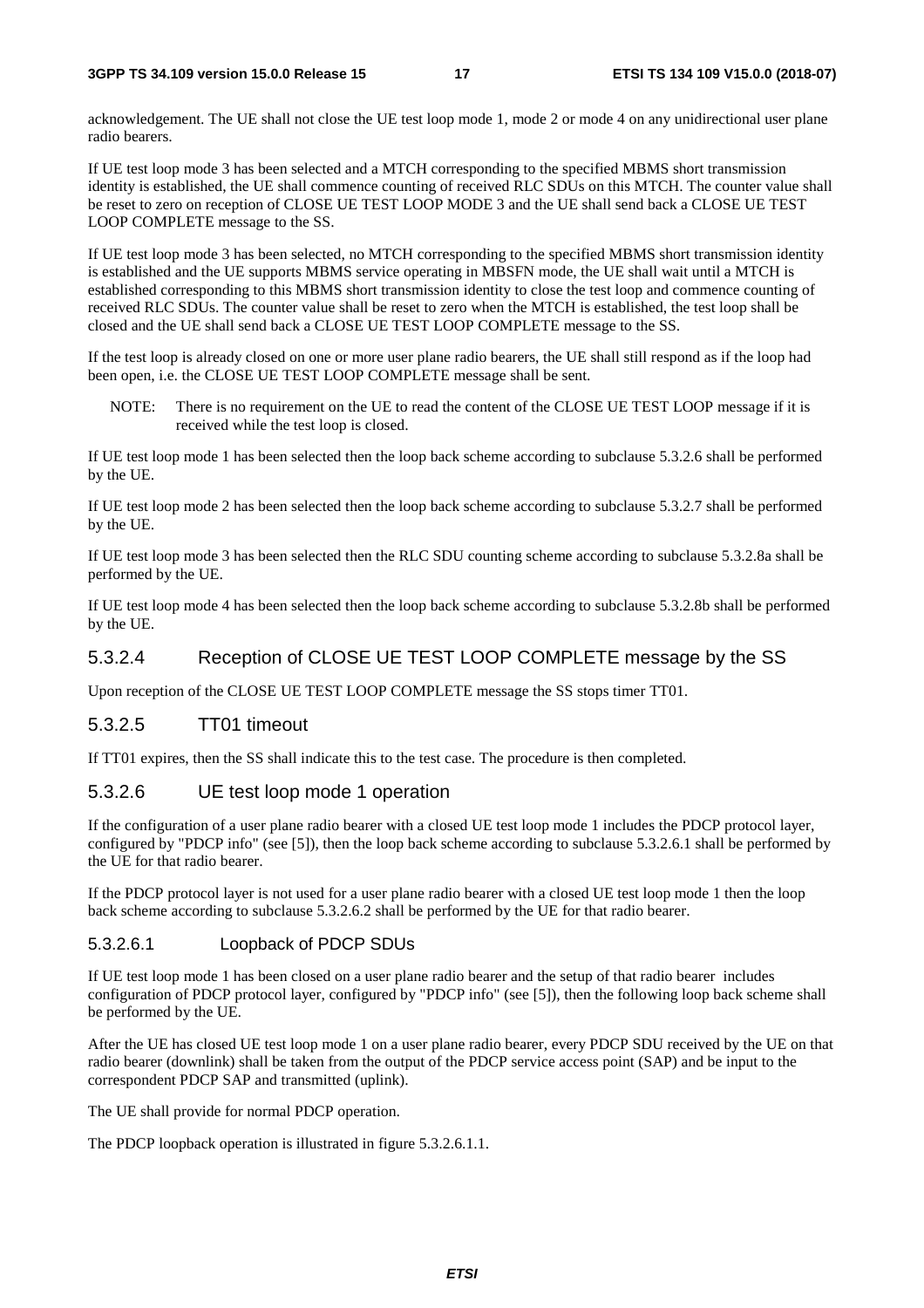

**Figure 5.3.2.6.1.1: Loop back of PDCP SDU (DL RLC SDU size = UL RLC SDU size = N)** 

#### 5.3.2.6.2 Loopback of RLC SDUs

If UE test loop mode 1 has been closed on a user plane radio bearer and the setup of that radio bearer does not include configuration of the PDCP protocol layer ("PDCP info" is not configured (see  $[5]$ ) then the following loop back scheme shall be performed by the UE.

After the UE has closed UE test loop mode 1 on a user plane radio bearer, every user data block received by the UE on that radio bearer (downlink) shall be taken from the output of the RLC service access point (SAP) and be input to the correspondent RLC SAP and transmitted (uplink). The UE reads the UL RLC SDU size parameter from the "LB Setup RB IE#k" parameter associated with that radio bearer, see subclause 6.2.

If no "LB Setup RB IE#k" parameter is associated with that radio bearer then the UE shall use the same UL RLC SDU size as the received DL RLC SDU.

For the case when the "UL RLC SDU size" parameter is set to "0" no data shall be returned.

For the case when the "UL RLC SDU size" parameter is set to the same value as the down link (DL) RLC SDU block size then the complete user data block shall be returned, see figure 5.3.2.6.2.1.



**Figure 5.3.2.6.2.1: DL and UL RLC SDU block size equal (DL RLC SDU size = UL RLC SDU size = N)** 

For the case when the "UL RLC SDU size" parameter is set to a value less than the down link (DL) RLC SDU block size then the UE shall return the first K bits of the received block, where K is the UL block size, see figure 5.3.2.6.2.2.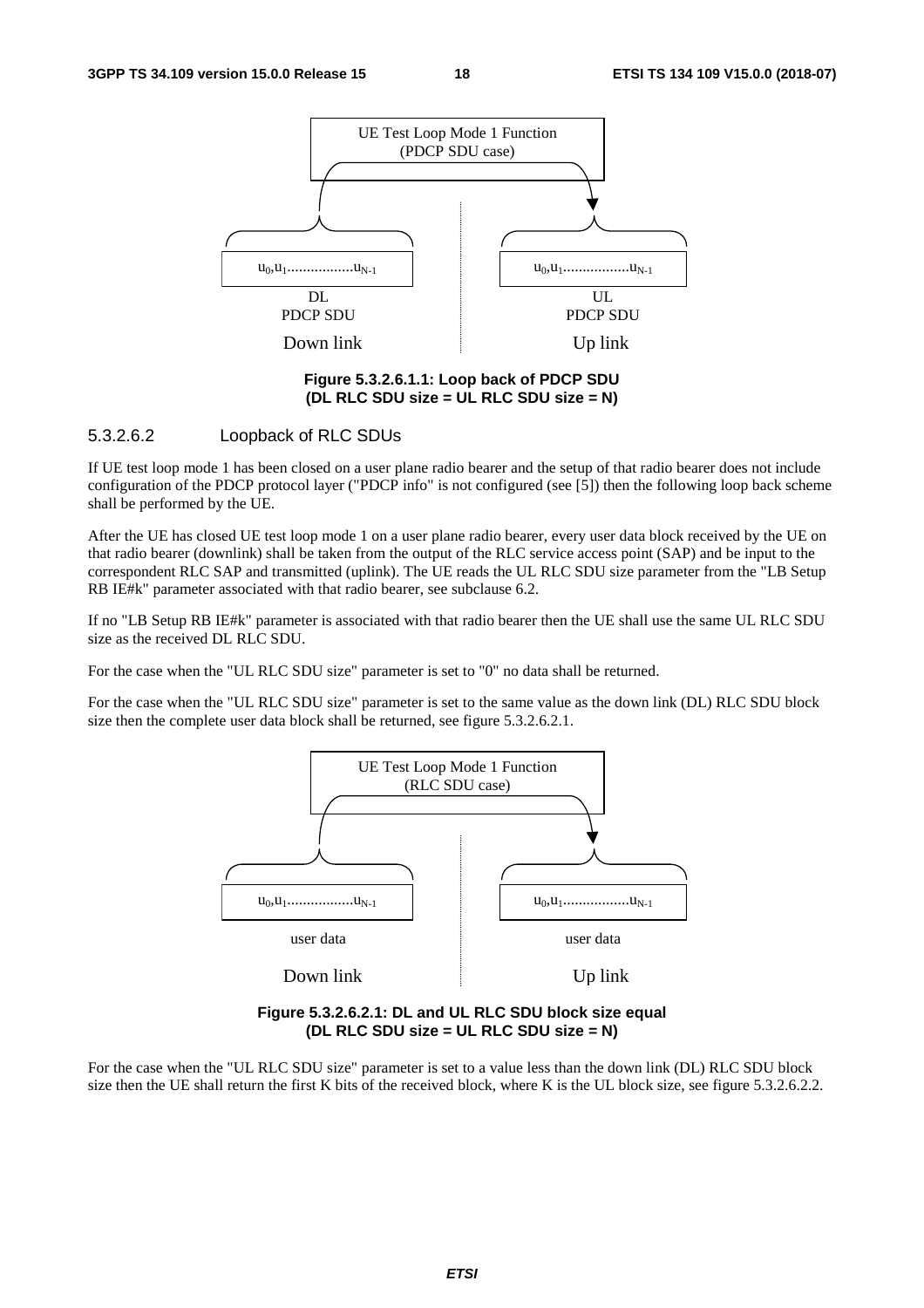

**Figure 5.3.2.6.2.2: DL > UL RLC SDU block size (DL RLC SDU size = N, UL RLC SDU size = K)** 

For the case when the "UL RLC SDU size" parameter is set to a value bigger than the down link (DL) RLC SDU block size then the UE shall pad the UL send block by repeating the received data block until the UL send block has been filled (truncating the last block if necessary), see figure 5.3.2.6.2.3.



**Figure 5.3.2.6.2.3: DL < UL RLC SDU block size (DL RLC SDU size = N, UL RLC SDU size = 2\*N + K)** 

For the case of loopback of data from DL HS-DSCH to UL E-DPDCH the following applies:

- For RLC unacknowledged mode, when the UL RLC SDU block does not fit in the Transmission buffer, the UE shall discard the UL RLC SDU block. The UE shall perform the discard either by the loopback entity or by the UM RLC entity as described in [19] subclause 9.7.3.5.
- For RLC unacknowledged mode the minimum total RLC UM buffer size supported by the UE shall be [10] kbytes]. See note 2.
- NOTE 1: The minimum total RLC UM buffer size and the RLC SDU discard functionality has been specified to enable E-DCH RF performance testing.
- NOTE 2: The value for minimum total RLC UM buffer size is preliminary set to 10kByte. The value is for further study to secure that the required buffer size is enough to cover all E-DCH RF testing scenarios and UE E-DCH categories.

#### 5.3.2.7 UE test loop mode 2 operation

For UE test loop mode 2 to work correctly ciphering shall be disabled.

For the UE to be able to return downlink transport block data and CRC bits then the up link transport channel configuration shall include a transport format for which the block size is equal to or bigger than the sum of the downlink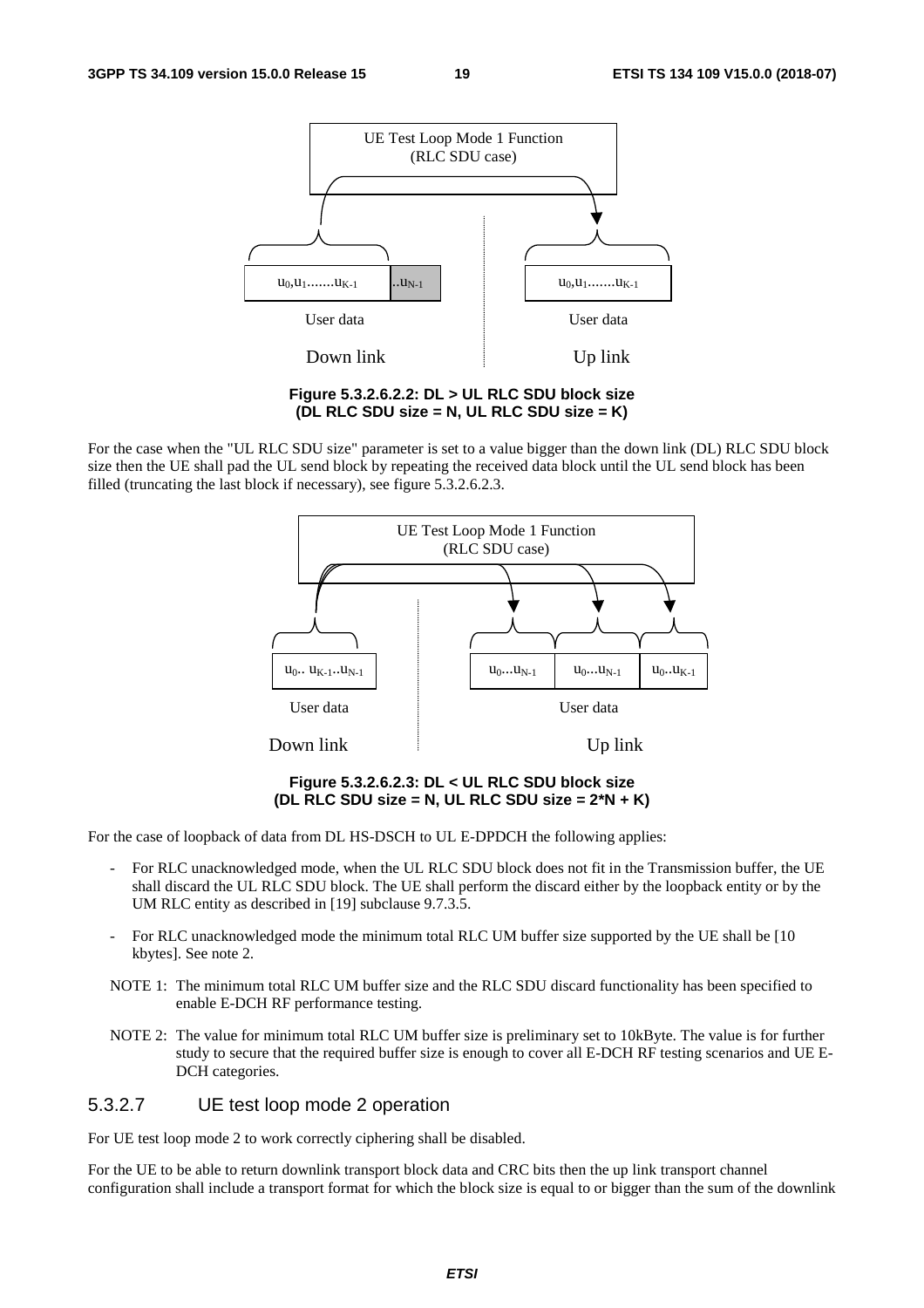$L<sub>1</sub>$ 

transport block size and the number of downlink CRC bits. If no such uplink transport format exists then the returned data and CRC bits will be truncated.

#### 5.3.2.7.1 Loopback of downlink transport block data and downlink CRC

If UE test loop mode 2 has been closed on a user plane radio bearer then the following loop back scheme shall be performed by the UE for all transport channels associated with a single DTCH:

After the UE has closed test loop mode 2 on a user plane radio bearer then the UE shall copy the downlink transport block and CRC bits received on that radio bearer to the uplink transport block and transmit in the up link transport channel configured for that radio bearer.

If the uplink configuration for that radio bearer is of variable rate then the transport format with the smallest transport block size which fits the downlink transport block size and the downlink CRC bits shall be selected for the uplink. In case there is no uplink transport format that fits the downlink transport block data and the downlink CRC bits then the data and CRC bits shall be truncated using the transport format with the biggest transport block size configured for that uplink transport channel.

UE test loop mode 2 operation is illustrated for the case when the uplink transport block size is bigger than the sum of the downlink transport block size and size of downlink CRC in figure 5.3.2.7.1.

UE test mode 2 operation is illustrated for the case when uplink transport block size is smaller than the sum of downlink transport block size and size of downlink CRC in figure 5.3.2.7.2.



**Figure 5.3.2.7.1. UE test loop mode 2 operation for the case when uplink transport block size is bigger than the sum of downlink transport block size and size of downlink CRC** 



**Figure 5.3.2.7.2. UE test loop mode 2 operation for the case when uplink transport block does not fit downlink transport block and downlink CRC bits.**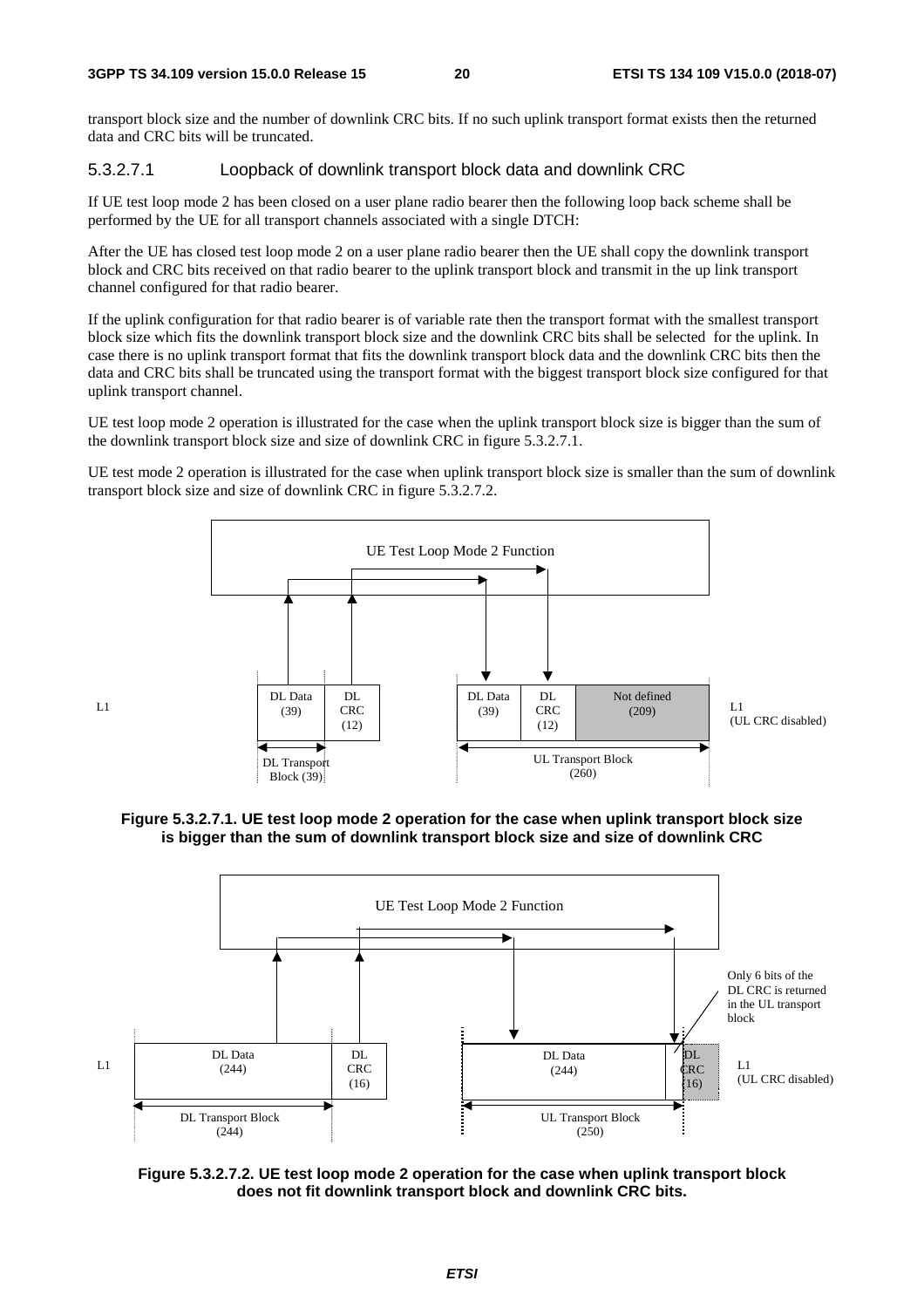#### 5.3.2.8 Void

#### 5.3.2.8a UE Test Loop Mode 3 Operation

In UE test loop mode 3, the UE is required to count RLC SDUs received on a given MTCH, which must have been configured in the UE prior to closing UE test loop mode 3.

When the CLOSE UE TEST LOOP message is received by the UE, the counter value is reset to zero. After this, every user data block successfully received by the UE on the chosen MTCH shall cause the counter value to be incremented by one. A 32 bit counter shall be used and the UE counter value is undefined if more than 4294967295 RLC SDUs have been received by the UE.



**Figure 5.3.2.8a.1: UE test loop mode 3 operation** 

#### 5.3.2.8b UE test loop mode 4 operation

If the configuration of a user plane radio bearer with a closed UE test loop mode 4 includes the PDCP protocol layer, configured by "PDCP info" (see [5]), then the loop back scheme according to subclause 5.3.2.8b.1 shall be performed by the UE for that radio bearer.

If the PDCP protocol layer is not used for a user plane radio bearer with a closed UE test loop mode 4 then the UE behaviour is unspecified.

#### 5.3.2.8b.1 Loopback of IP PDUs

If UE test loop mode 4 has been closed on a user plane radio bearer and the setup of that radio bearer includes configuration of PDCP protocol layer, configured by "PDCP info" (see [5]), then the following loop back scheme shall be performed by the UE.

After the UE has closed UE test loop mode 4 on a user plane radio bearer, every IP PDU (=PDCP SDU) received by the UE in downlink shall be taken from the output of the PDCP service access point (SAP) and be input to the SAP of the UL TFT handling function and transmitted in uplink.

The UE shall provide for normal PDCP operation and uplink packet filtering operation based on received UL TFT.

The IP PDU loopback operation is illustrated in figure 5.1.4 and 5.3.2.8b.1.1.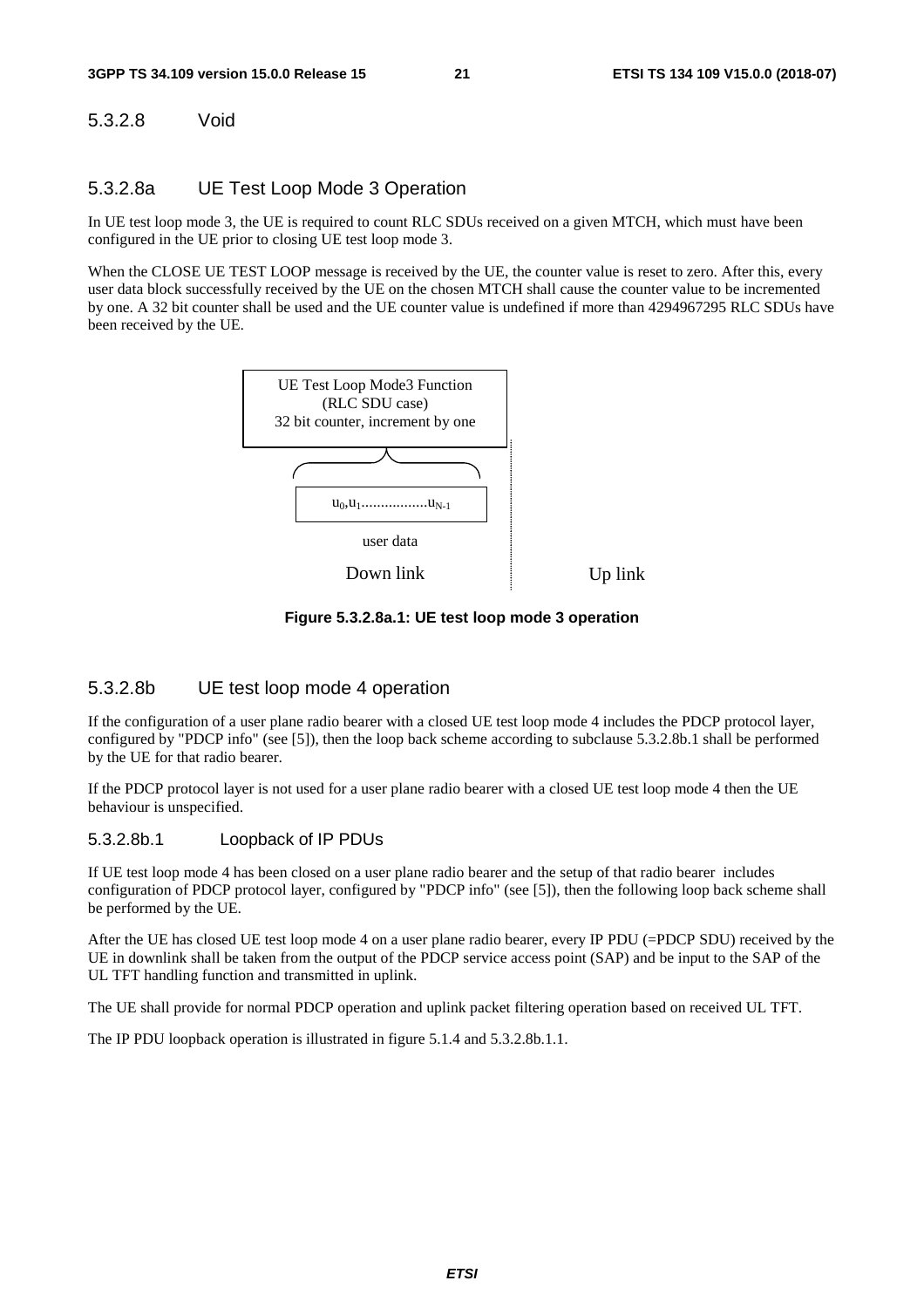

#### 5.3.2.9 Loopback delay requirement

#### 5.3.2.9.1 General loopback delay requirement

Loopback delay is specified as delay between received DL radio frames and their corresponding UL radio frames produced from the received data. The loopback delay is measured at the antenna connector of the UE and specified in the unit of radio frame(s). Timing offset between DL and UL radio frames, and timing errors are not included in the loopback delay.

For UE operating in UE test loop mode 1 the loopback delay requirement is applicable for a radio bearer with a closed test loop if the MAC and RLC protocols for that radio bearer are configured for transparent operation and if the downlink RLC SDU size is equal to the downlink transport block size, i.e. no segmentation/concatenation takes place.

For UE operating in UE test loop mode 1 the loopback delay requirement is not applicable for unacknowledged mode radio bearers configured on HS-DSCH and E-DPDCH.

NOTE 0: UE test loop mode 1 is used for E-DCH RF performance testing. For these test cases unacknowledged mode radio bearer configurations for HS-DSCH and E-DPDCH are used. This means that the data rate may vary depending on absolute and relative grants given by the SS. In addition overflow of UE UM buffer may happen as SS needs to guarantee continous data in uplink..

For UE operating in UE test loop mode 2 the loopback delay requirement is applicable for any radio bearer configuration.

For UE operating in UE test loop mode 3, the received data is only counted, and is not looped back to the SS so the loopback delay requirement is not applicable.

The UE shall maintain a fixed loopback delay (the loopback delay shall not vary during a test) if the configuration of radio bearers with closed test loops remains unchanged. The loopback delay shall not exceed the number of radio frames correspondent to 10 times the TTI of the actual transport channel configuration.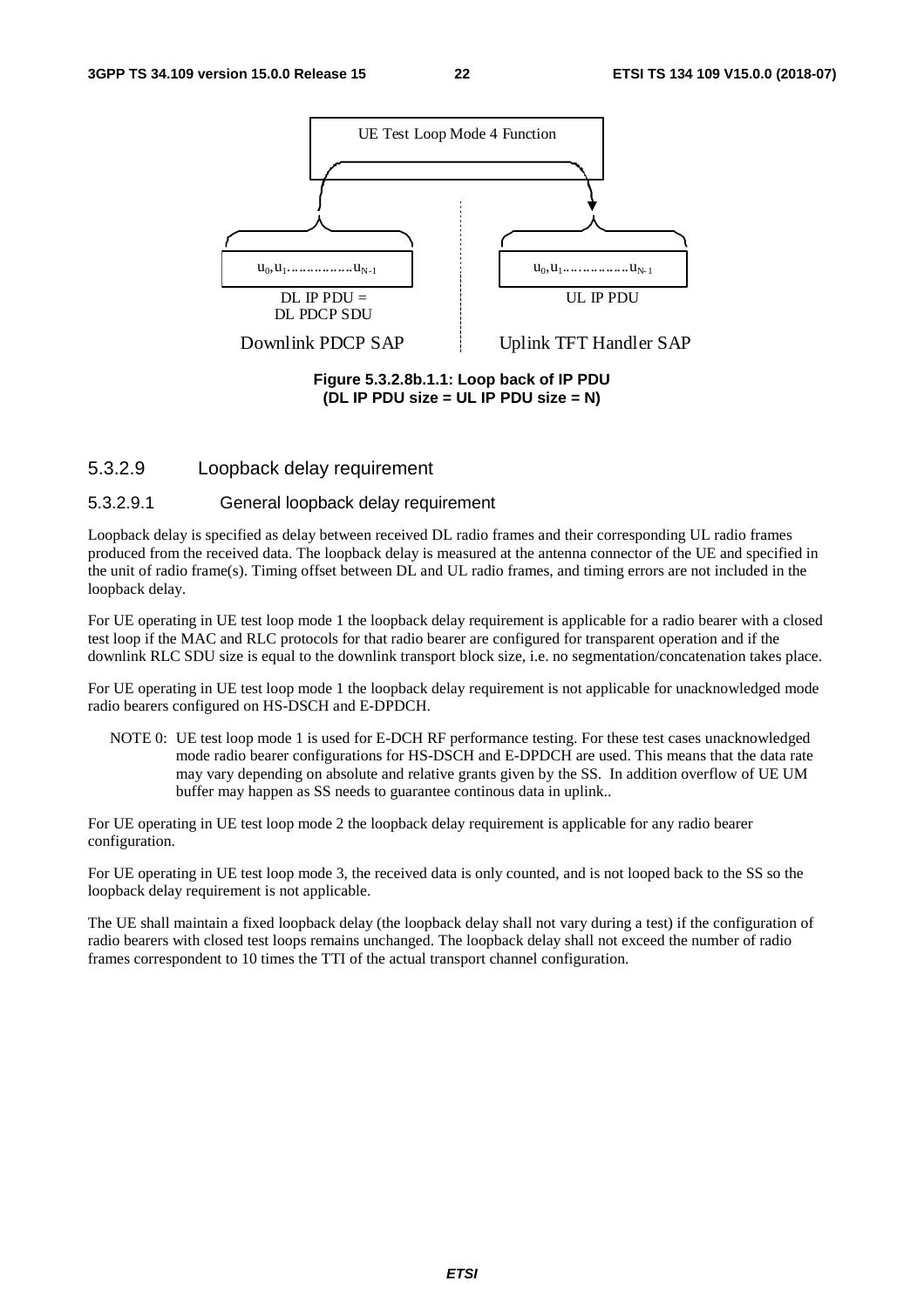The loopback delay requirement for the 10ms TTI case is illustrated in figure 5.3.2.9.1.

- NOTE 1: See TS 25.211 [11], subclause 7.6.3 for definition of the timing offset between DL and UL radio frames for FDD mode.
- NOTE 2: See TS 25.133 [12], subclause 7.1 for definition of the timing error for FDD mode.



**Figure 5.3.2.9.1: Loopback delay requirement (TTI=10 ms)** 

#### 5.3.2.9.2 Loopback delay requirement for RLC and PDCP SDUs (UE Test loop mode 1)

The maximum delay from receiving an RLC or PDCP SDU in a downlink SAP until returning an SDU in the correspondent uplink SAP shall be within the delay requirement specified in subclause 5.3.2.9.1.

The UE test loop function, operating in UE test loop mode 1, shall for every radio bearer with a closed test loop be able to return at least 4 SDUs within the time equal to the TTI of the actual radio bearer.

- NOTE: To enable testing of the Conversational CS TM reference radio bearer combinations as specified in 34.108 subclause 6.10 a UE must be able to loop back 4 SDUs per TTI. E.g. for "Conversational / unknown / UL:64 DL:64 kbps / CS RAB" operated in TM RLC mode 4 SDUs are needed to fill the transport format existing of 4x640 bits.
- NOTE: The loopback delay requirement in 5.3.2.9.2 does not impose any synchronisation mechanisms between the uplink RLC entity and the UE test loop function. Thus it could happen that a UE when having received 4 SDUs within one and the same TTI may deliver the SDUs to the uplink RLC entity in two subsequent TTIs. For a TM radio bearer requiring multiple SDUs to fill a transport block set then "Timer discard without explicit signalling" needs to be configured to secure that the TM RLC entity does not discard the SDUs in case they are delivered in subsequent TTIs.

### 5.3.3 Open UE test loop



**Figure 5.3.3.1: Open UE test loop procedure**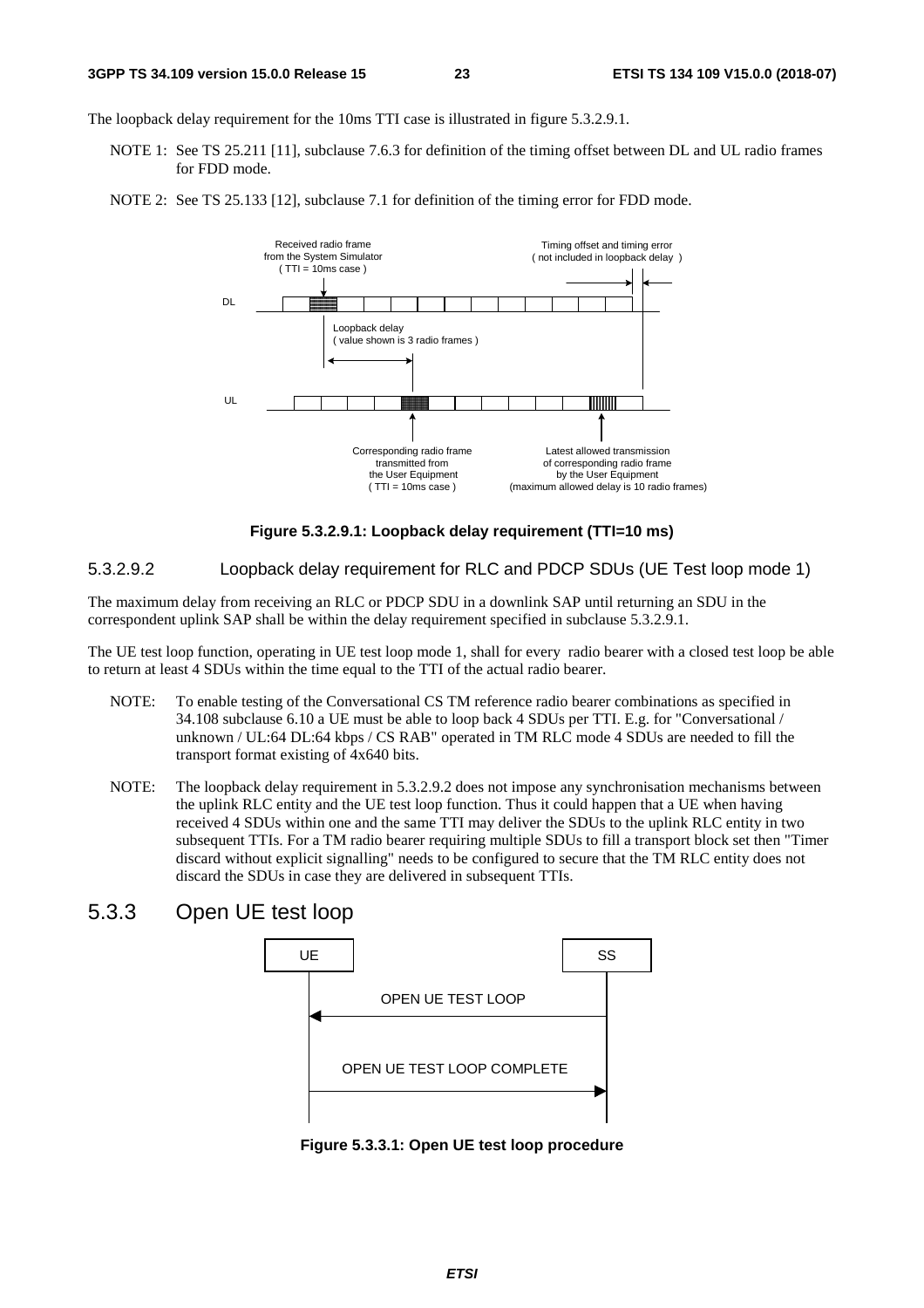#### 5.3.3.1 General

The SS uses the procedure open UE test loop to deactivate the UE test loop function in the UE.

#### 5.3.3.2 Initiation

The SS requests the UE to open all closed radio bearer test loops by transmitting an OPEN\_UE\_TEST \_LOOP\_CMD message. The SS then starts timer TT01.

#### 5.3.3.3 Reception of OPEN UE TEST LOOP message by the UE

If no bidirectional user plane radio bearers are established in UE Test loop mode 1 or UE test loop mode 2, the UE shall ignore any OPEN UE TEST LOOP message.

If one or more user plane radio bearer test loops are closed, the UE shall open all test loops and send back to the SS an OPEN UE TEST LOOP COMPLETE message.

If the test loops are already open, the UE shall still respond as if the loops had been closed, i.e. the OPEN UE TEST LOOP COMPLETE message should be sent prior to TT01 expiring.

#### 5.3.3.4 Reception of OPEN UE TEST LOOP COMPLETE by the SS

Upon reception of the OPEN UE TEST LOOP COMPLETE message the SS stops timer TT01.

#### 5.3.3.5 TT01 timeout

If TT01 expires, then the SS shall indicate this to the test case. The procedure is then completed.

### 5.4 UE Positioning test mode procedures

#### 5.4.1 Reset UE Positioning Stored Information



#### 5.4.1.1 General

The SS uses the reset UE positioning stored information procedure to command the UE to reset the already acquired UE POSITIONING information in preparation for subsequent test procedures.

#### 5.4.1.2 Initiation

The SS requests the UE to reset the stored UE positioning information mode by transmitting a RESET UE POSITIONING STORED INFORMATION message.

#### 5.4.1.3 Reception of RESET UE POSITIONING STORED INFORMATION message by UE

When UE receives RESET UE POSITIONING STORED INFORMATION message then the UE shall:

1> if the IE "UE Positioning Technology" has the value 'AGPS':

- 2> discard any stored GPS reference time, reference position, and any other aiding data obtained or derived during the previous test instance (e.g. expected ranges and Doppler).
- 1> if the IE "UE Positioning Technology" has the value 'AGNSS':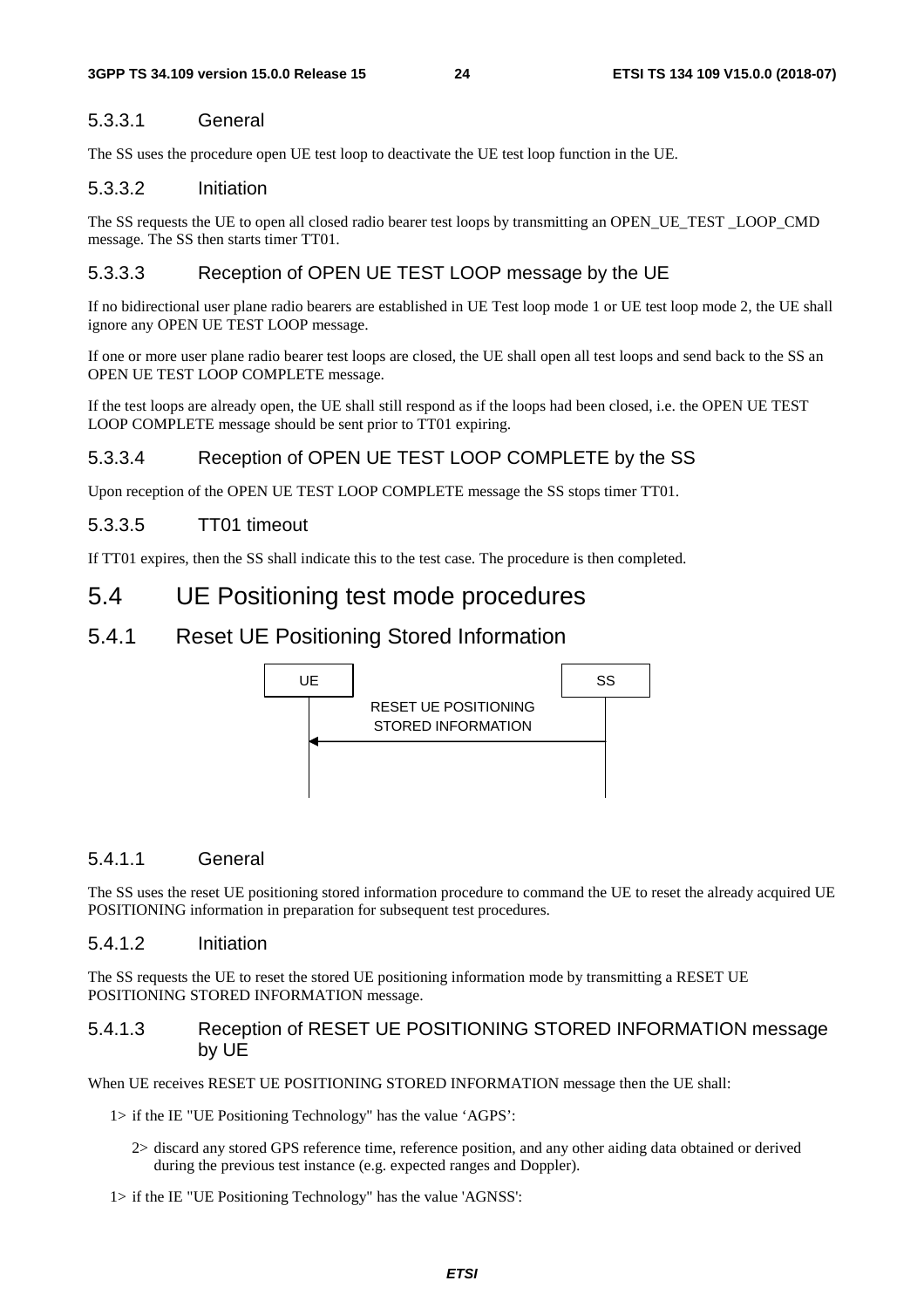- 2> discard any stored GPS and GANSS reference time, reference position, and any other aiding data obtained or derived previously (e.g. expected ranges and Doppler);
- 2> temporarily disable any sensor data (if applicable) that can aid the positioning for the duration of the subsequent positioning procedure.

1> otherwise:

2> ignore the message.

### 5.4.2 Update UE Location Information



**Figure 5.4.2-1: Update UE Location Information procedure** 

#### 5.4.2.1 General

The SS uses the Update UE Location information procedure to send positioning information to the UE and command it to store positioning information in preparation for subsequent test procedures.

#### 5.4.2.2 Initiation

The SS requests the UE to store the positioning information contained in the message by transmitting a UPDATE UE LOCATION INFORMATION message.

#### 5.4.2.3 Reception of UPDATE UE LOCATION INFORMATION message by UE

When UE receives UPDATE UE LOCATION INFORMATION message then the UE shall:

- 1> if the UE has location information values stored:
	- 2> discard the stored location information:
- 1> store the received location information (ellipsoidPointWithAltitude) and maintain it until reception of RESET UE POSITIONING STORED INFORMATION or UPDATE UE LOCATION INFORMATION message. Information not supported by the UE may be discarded.

# 5.5 UE RLC SDU counter reporting procedure



**Figure 5.5.1: UE RLC SDU counter reporting procedure**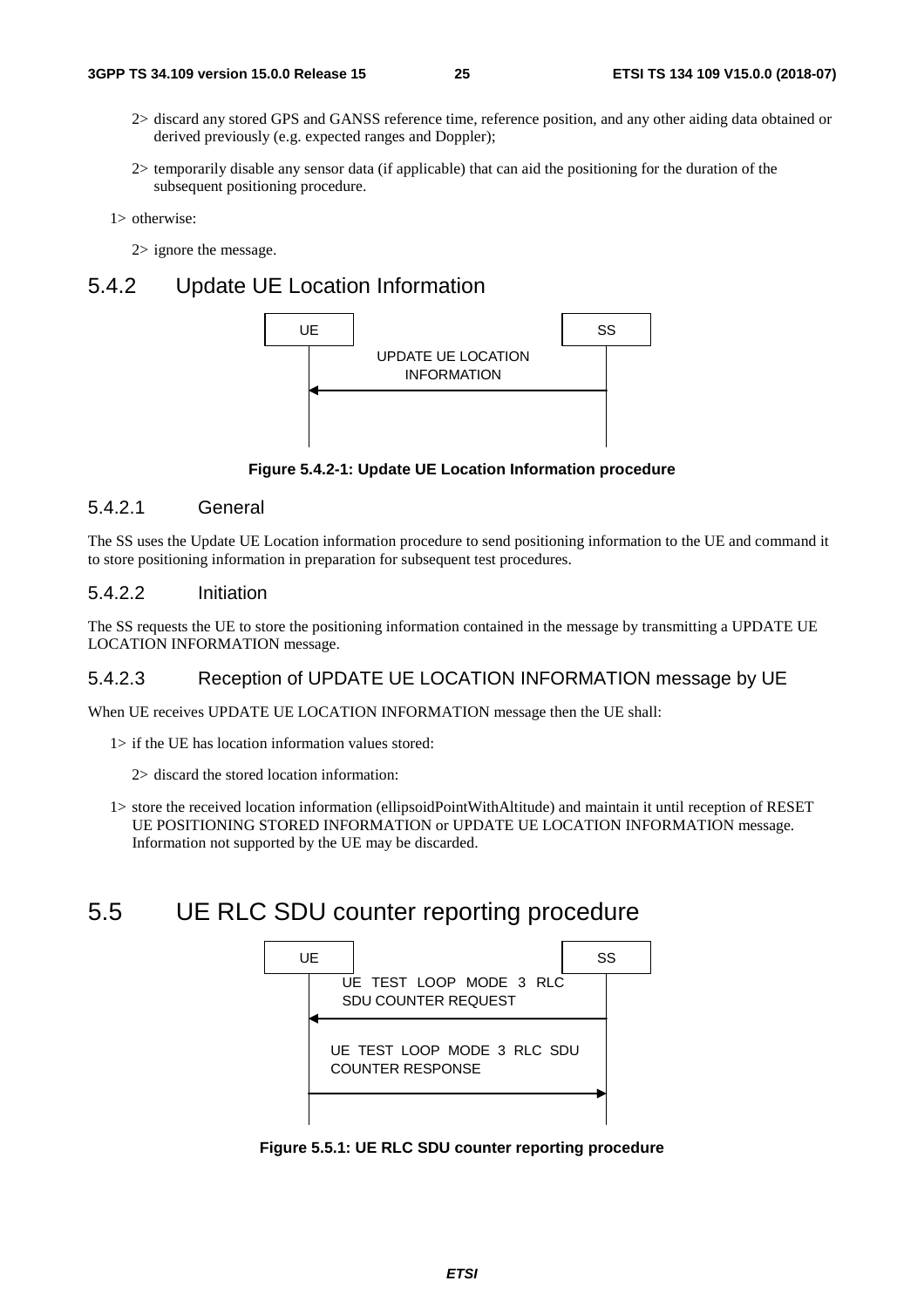### 5.5.1 UE TEST LOOP MODE 3 RLC SDU COUNTER REQUEST and UE TEST LOOP MODE 3 RLC SDU COUNTER RESPONSE

#### 5.5.1.1 General

The SS may transmit a UE TEST LOOP MODE 3 RLC SDU COUNTER REQUEST message at any time when UE test loop mode 3 is active.

#### 5.5.1.2 Initiation

The SS requests the UE to report its current RLC SDU counter value by sending the message UE TEST LOOP MODE 3 RLC SDU COUNTER REQUEST to the UE. The SS then starts timer TT01.

#### 5.5.1.3 Reception of UE TEST LOOP MODE 3 RLC SDU COUNTER REQUEST by the UE

If UE test loop mode 3 is not active, the UE shall ignore the UE TEST LOOP MODE 3 RLC SDU COUNTER REQUEST message.

If UE test loop mode 3 is active, the UE shall respond by transmitting a UE TEST LOOP MODE 3 RLC SDU COUNTER RESPONSE message, containing the current RLC SDU counter value.

#### 5.5.1.4 Reception of UE TEST LOOP MODE 3 RLC SDU COUNTER RESPONSE by the SS

Upon reception of the UE TEST LOOP MODE 3 RLC SDU COUNTER RESPONSE message the SS stops timer TT01.

#### 5.5.1.5 TT01 timeout

If TT01 expires, then the SS shall indicate this to the test case. The procedure is then completed.

# 6 Message definitions and contents

In this clause, only TC protocol messages are described. TC control messages are intended to be sent using the RRC downlink and uplink direct transfer procedures, see TS 25.331 [5], subclause 8.1.9 and subclause 8.1.10.

- NOTE 1: A message received with skip indicator different from 0 will be ignored.
- NOTE 2: For general definition of Layer 3 message format see TS 24.007 [1], clause 11.
- NOTE 3: GSM and 3G test messages uses the same protocol discriminator value ("1111"). Following message type value series are reserved for GSM testing commands as specified by TS 44.014 [13]: 0000xxxx, 0001xxxx and 0010xxxx where x represent 0 or 1. For 3G test commands the message type value series 0100xxxx is reserved.

### 6.1 Timer values

#### TT01:

- for testing the reception of MBMS services operating in MBSFN mode: [15] seconds.

- otherwise: 2.5 seconds.
- NOTE: For testing the reception of MBMS services operating in MBSFN mode a longer time is specified for TT01 as the response to the CLOSE UE TEST LOOP message by the UE may involve waiting for cluster selection and/or MTCH establishment on the MBSFN carrier.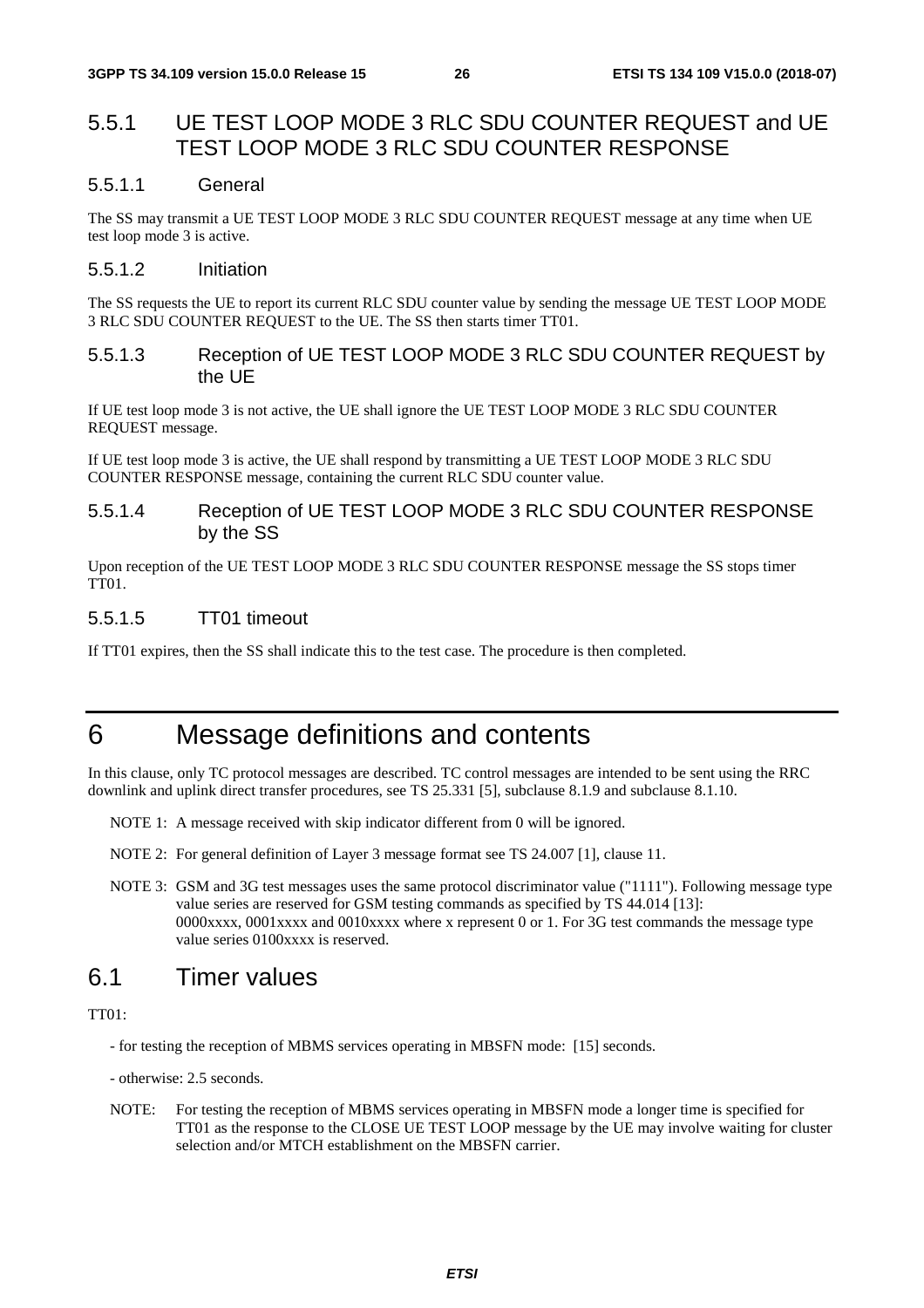### 6.2 CLOSE UE TEST LOOP

This message is only sent in the direction SS to UE.

| <b>Information Element</b>   | <b>Reference</b>                       | <b>Presence</b> | <b>Format</b> | Length        |
|------------------------------|----------------------------------------|-----------------|---------------|---------------|
| Protocol discriminator       | TS 24.007 [1],<br>subclause 11.2.3.1.1 | ΙM              |               |               |
| Skip indicator               | TS 24.007 [1],<br>subclause 11.2.3.1.2 | ıΜ              |               | $\frac{1}{2}$ |
| Message type                 |                                        | M               |               |               |
| UE test loop mode            |                                        | M               |               |               |
| UE test loop mode 1 LB setup |                                        |                 |               | $1 - 16$      |
| UE test loop mode 3 setup    |                                        |                 |               |               |

where message type is:

|  |  |  |  | bit no. |
|--|--|--|--|---------|
|  |  |  |  | ∩ct     |

where UE test loop mode is:

|  |  |  |               | bit no. |
|--|--|--|---------------|---------|
|  |  |  | . .<br>$\sim$ |         |

X2=0 and X1=0 then UE test loop mode 1 loop back scheme according to 5.3.2.6 shall be performed by the UE (loopback of RLC SDUs or PDCP SDUs).

X2=0 and X1=1 then UE test loop mode 2 loop back scheme according to 5.3.2.7 shall be performed by the UE (loopback of transport block data and CRC bits).

X2=1 and X1=0 then the UE test loop mode 3 RLC SDUcounting scheme according to section 5.3.2.8a shall be performed by the UE (counting of received RLC SDUs).

X2=1 and X1=1 then the UE test loop mode 4 loop back scheme according to section 5.3.2.8b shall be performed by the UE (loopback of IP PDUs).

For backward compatibility reason, the bit 3 of octet 1 shall not be used and shall always be set to zero.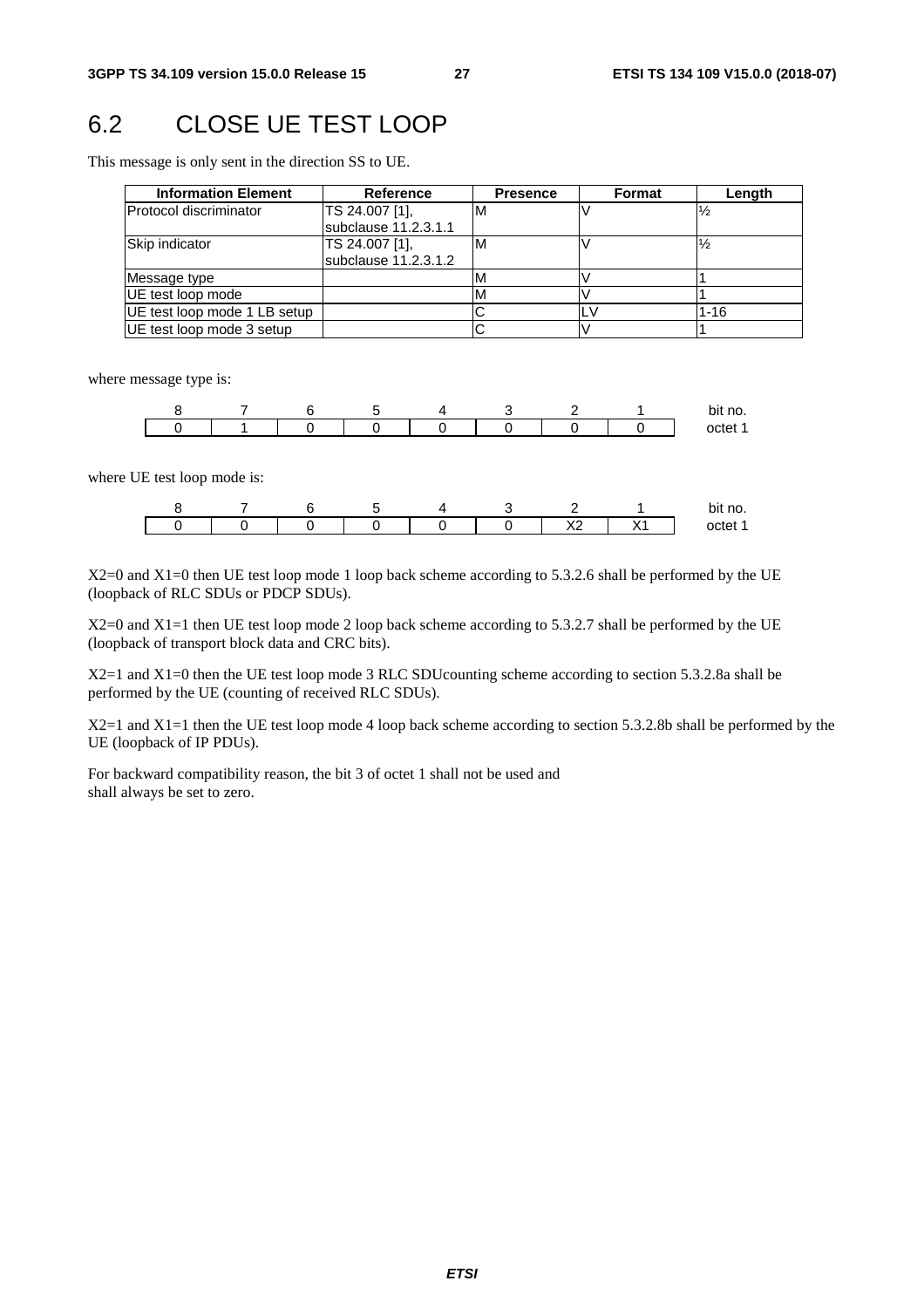#### **3GPP TS 34.109 version 15.0.0 Release 15 28 ETSI TS 134 109 V15.0.0 (2018-07)**

where UE test loop mode 1 LB setup is:



N is the number of LB entities in the LB setup list and is less than or equal to 5.

where LB setup list is:



where LB Setup RB IE#k is:

| ີ   |          |                 | ۰.  |     | ີ                        |    |    | bit no. |
|-----|----------|-----------------|-----|-----|--------------------------|----|----|---------|
| Z15 | 714      | Z <sub>13</sub> | 740 | 711 | $\sqrt{2}$<br>$\sim$ 1   | 29 | ∠⊂ | octet 1 |
| --  | ZЄ       | 75<br>دے        | –   | ںے  | $\overline{\phantom{a}}$ |    |    | octet 2 |
|     | Reserved |                 | Q4  | Q3  | w                        | w  | QC | octet 3 |

Z15..Z0 = Uplink RLC SDU size in bits 0.. 65535 (binary coded, Z15 is most significant bit and Z0 least significant bit). Support of Uplink RLC SDU sizes bigger than 12160 bits is optional for the UE, see Note 1.

 $Q4. Q0 = RB$  identity number, 5..32 (binary coded,  $Q4$  is most significant bit and  $Q0$  least significant bit), where RB identity identifies the radio bearer, see [5] TS 25.331. The range is limited to 5..32 due to RB0 to RB4 are reserved for signalling radio bearers.

NOTE: The parameter UL RLC SDU size is only applicable for UE test loop mode 1 and for radio bearers not using the PDCP protocol layer, see subclause 5.3.2.6.2. The UE capability for support of UL RLC SDU sizes bigger than 12160 bits is stated by the UE manufacturer as an Implementation Conformations Statement (ICS) as defined in TS 34.123-2 [17], subclause A.4.3.1 table A.13. The UE Total RLC AM buffer size according to the UE Radio Access Capabilities defined in TS 25.306 [18] shall not be exceeded.

And where UE test loop mode 3 setup is:

8 7 6 5 4 3 2 1

UE test loop mode 3 setup IE | Octet 1

Where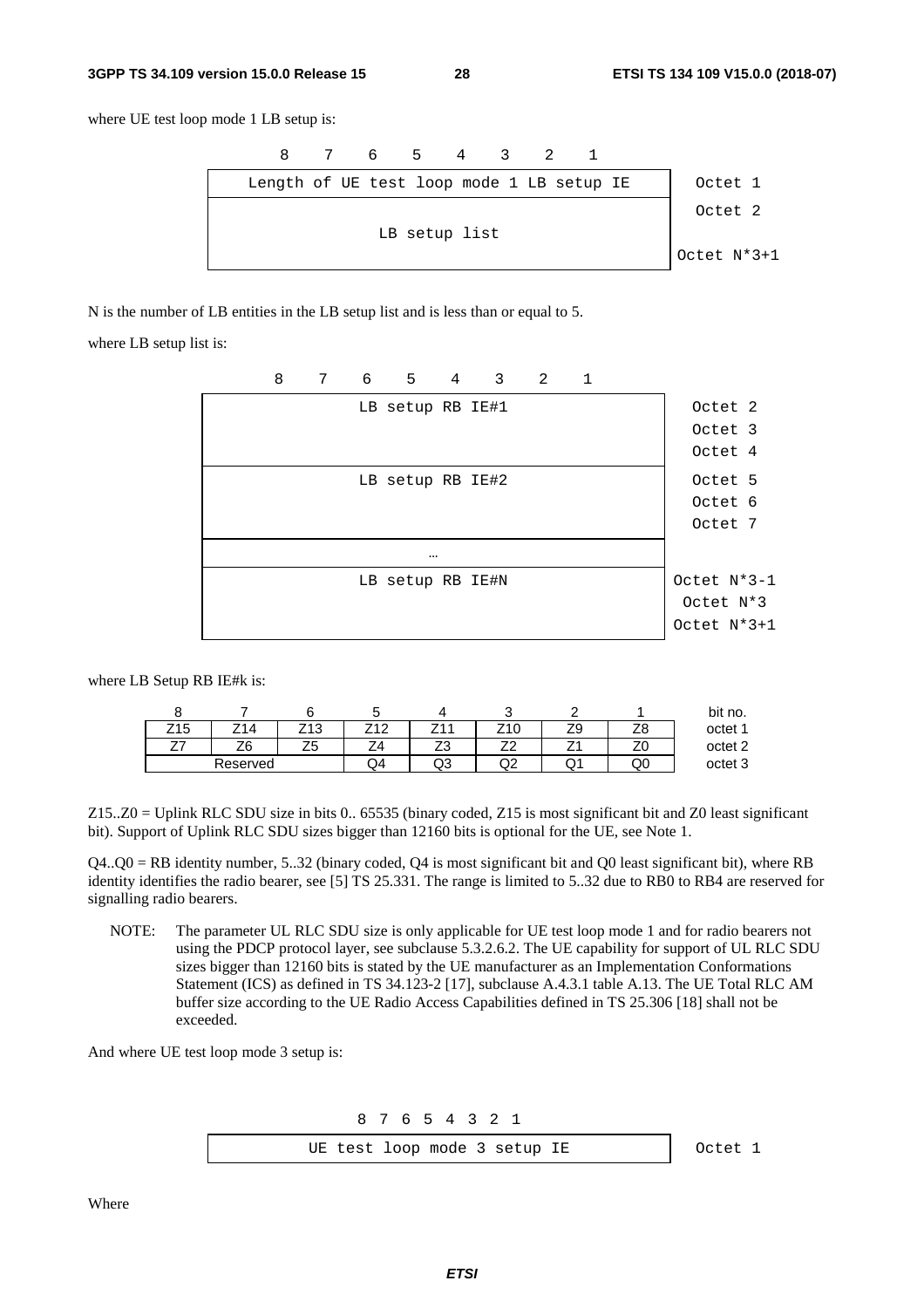|         |    |                  |     |   |            |    | bit no. |
|---------|----|------------------|-----|---|------------|----|---------|
| eserved | Q5 | 54<br>$\tilde{}$ | سرت | ∽ | $\check{}$ | שע | octet   |

Q5..Q0 = MBMS short transmission identity number -1, 0..63 (binary coded, Q5 is most significant bit and Q0 least significant bit), where MBMS short transmission identity number identifies the MBMS Transmission identity (= MBMS service identity + MBMS session id) associated with the MTCH under test, see [5] TS 25.331. Test loop mode 3 operation is only defined for MTCH.

# 6.3 CLOSE UE TEST LOOP COMPLETE

This message is only sent in the direction UE to SS.

| <b>Information Element</b>     | Reference            | <b>Presence</b> | <b>Format</b> | Length |
|--------------------------------|----------------------|-----------------|---------------|--------|
| <b>IProtocol discriminator</b> | TS 24.007 [1].       | ıΜ              |               | 1/2    |
|                                | subclause 11.2.3.1.1 |                 |               |        |
| Skip indicator                 | TS 24.007 [1],       | ıΜ              |               | 1/2    |
|                                | subclause 11.2.3.1.2 |                 |               |        |
| Message type                   |                      | ιM              |               |        |

where message type is:

|  |  |  |  | bit<br>no. |
|--|--|--|--|------------|
|  |  |  |  | . .        |

### 6.4 OPEN UE TEST LOOP

This message is only sent in the direction SS to UE

| <b>Information Element</b> | Reference            | <b>Presence</b> | Format | Length |
|----------------------------|----------------------|-----------------|--------|--------|
| Protocol discriminator     | TS 24.007 [1],       | ιM              |        |        |
|                            | subclause 11.2.3.1.1 |                 |        |        |
| Skip indicator             | TS 24.007 [1].       | M               |        |        |
|                            | subclause 11.2.3.1.2 |                 |        |        |
| Message type               |                      | M               |        |        |

where message type is:



# 6.5 OPEN UE TEST LOOP COMPLETE

This message is only sent in the direction UE to SS.

| <b>Information Element</b> | <b>Reference</b>                               | <b>Presence</b> | Format | Length |
|----------------------------|------------------------------------------------|-----------------|--------|--------|
| lProtocol discriminator    | TS 24.007 [1].<br><b>Isubclause 11.2.3.1.1</b> | ιM              |        | 1/2    |
| Skip indicator             | TS 24.007 [1].<br>subclause 11.2.3.1.2         | ιM              |        | 1/2    |
| Message type               |                                                | M               |        |        |

where message type is:

|  |  |  |  | bit no. |
|--|--|--|--|---------|
|  |  |  |  | م+ہ7    |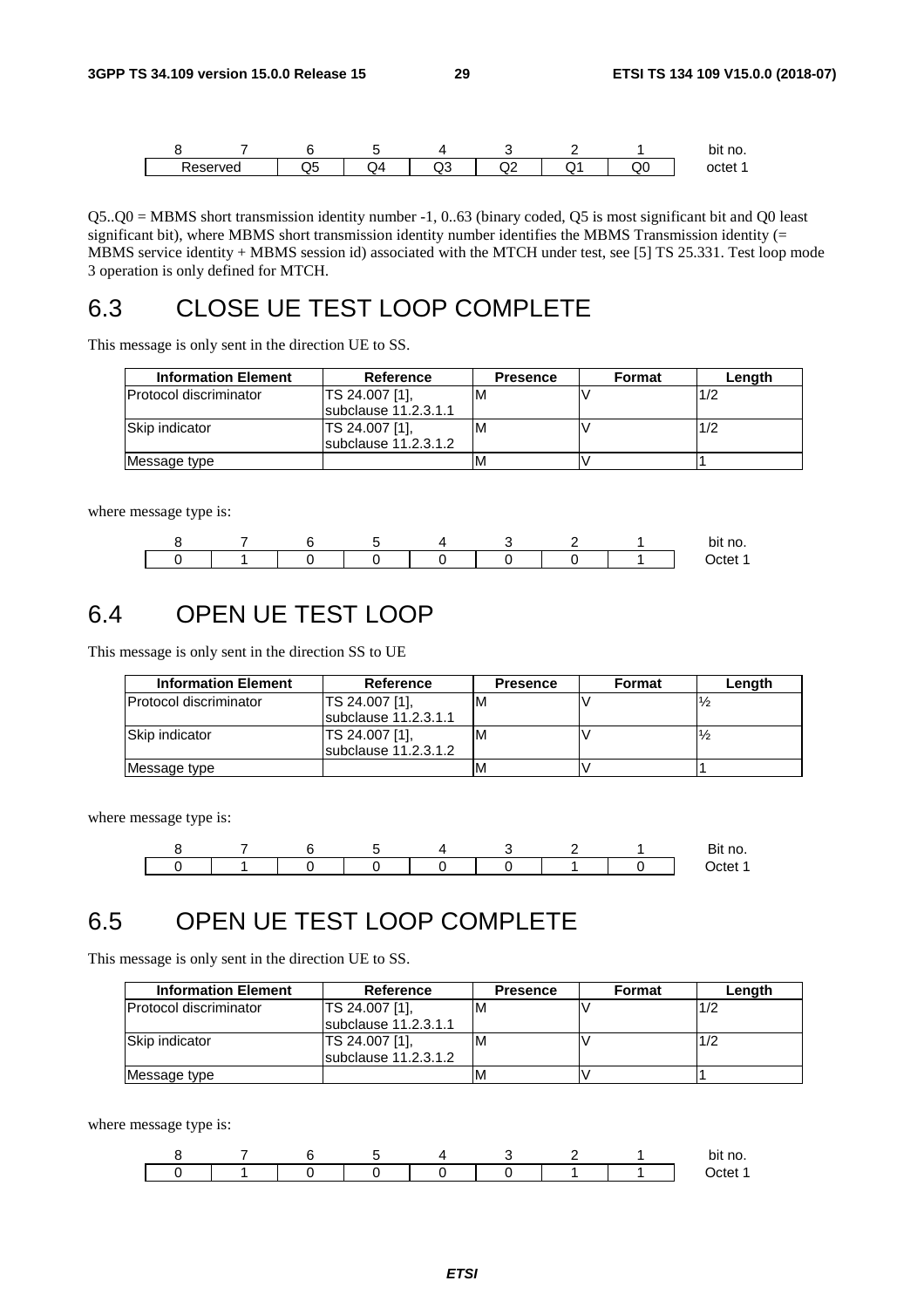# 6.6 ACTIVATE RB TEST MODE

This message is only sent in the direction SS to UE.

| <b>Information Element</b>    | Reference            | <b>Presence</b> | Format | Length |
|-------------------------------|----------------------|-----------------|--------|--------|
| <b>Protocol discriminator</b> | TS 24.007 [1].       | ΙM              |        |        |
|                               | subclause 11.2.3.1.1 |                 |        |        |
| Skip indicator                | TS 24.007 [1].       | M               |        |        |
|                               | subclause 11.2.3.1.2 |                 |        |        |
| Message type                  |                      |                 |        |        |

where message type is:

|  |  |  |  | bit no. |
|--|--|--|--|---------|
|  |  |  |  |         |

# 6.7 ACTIVATE RB TEST MODE COMPLETE

This message is only sent in the direction UE to SS.

| <b>Information Element</b>     | Reference                              | <b>Presence</b> | Format | Length |
|--------------------------------|----------------------------------------|-----------------|--------|--------|
| <b>IProtocol discriminator</b> | TS 24.007 [1].<br>subclause 11.2.3.1.1 | ιM              |        |        |
| Skip indicator                 | TS 24.007 [1],<br>subclause 11.2.3.1.2 | ΙM              |        |        |
| Message type                   |                                        | IV              |        |        |

where message type is:

|  |  |  |  | bit no. |
|--|--|--|--|---------|
|  |  |  |  |         |

# 6.8 DEACTIVATE RB TEST MODE

This message is only sent in the direction SS to UE.

| <b>Information Element</b>     | <b>Reference</b>       | <b>Presence</b> | Format | Length |
|--------------------------------|------------------------|-----------------|--------|--------|
| <b>IProtocol discriminator</b> | TS 24.007 [1].         | ιM              |        |        |
|                                | Isubclause 11.2.3.1.1  |                 |        |        |
| Skip indicator                 | TS 24.007 [1],         | M               |        |        |
|                                | subclause $11.2.3.1.2$ |                 |        |        |
| Message type                   |                        | M               |        |        |

where message type is:



# 6.9 DEACTIVATE RB TEST MODE COMPLETE

This message is only sent in the direction UE to SS.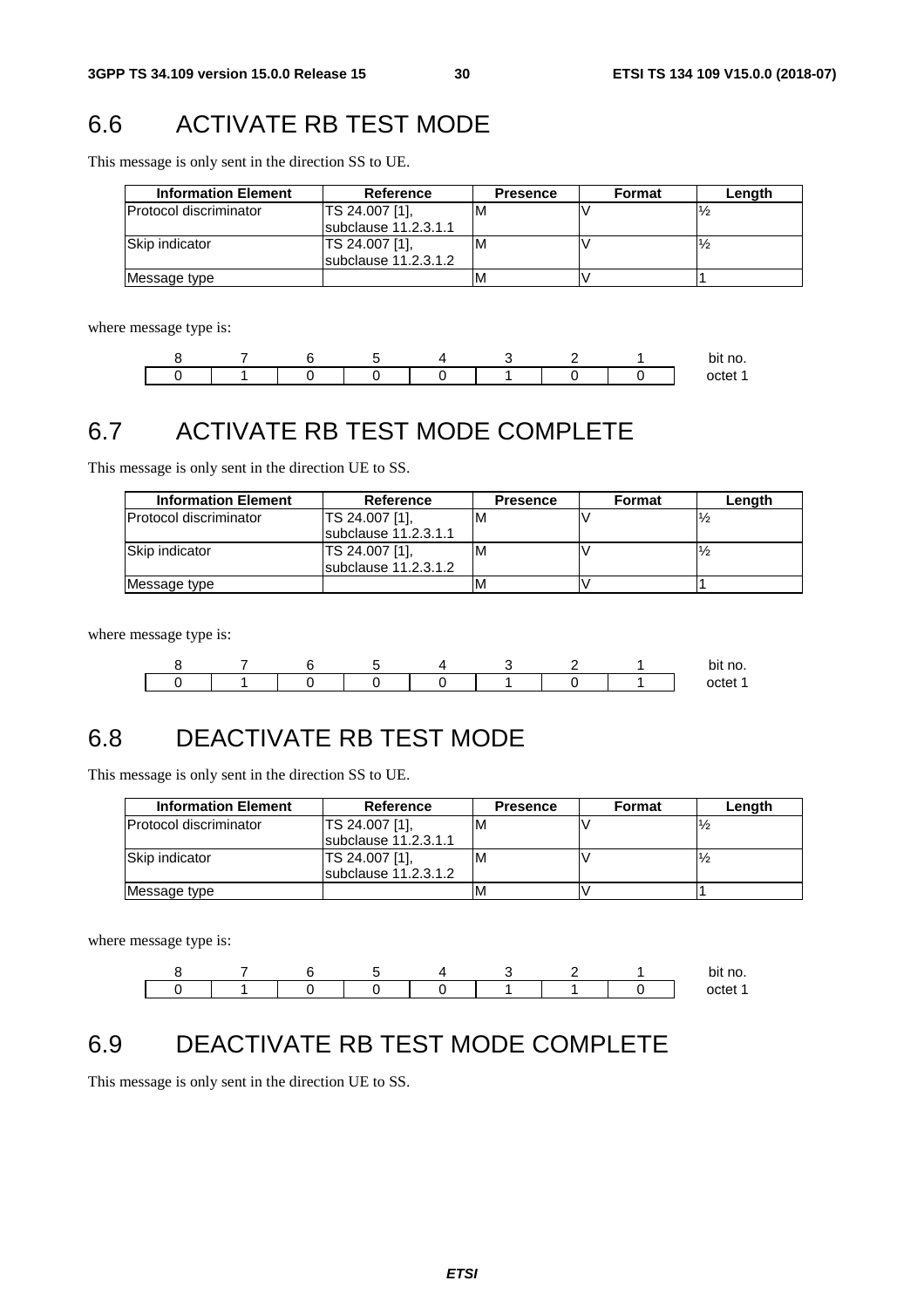| <b>Information Element</b> | Reference              | <b>Presence</b> | <b>Format</b> | Lenath |
|----------------------------|------------------------|-----------------|---------------|--------|
| IProtocol discriminator    | TS 24.007 [1].         | M               |               |        |
|                            | subclause 11.2.3.1.1   |                 |               |        |
| Skip indicator             | <b>TS 24.007 [1].</b>  | M               |               |        |
|                            | subclause $11.2.3.1.2$ |                 |               |        |
| Message type               |                        |                 |               |        |

where message type is:



# 6.10 RESET UE POSITIONING STORED INFORMATION

This message is only sent in the direction SS to UE.

| <b>Information Element</b>       | Reference                              | <b>Presence</b> | Format | Length |
|----------------------------------|----------------------------------------|-----------------|--------|--------|
| Protocol discriminator           | TS 24.007 [1],<br>subclause 11.2.3.1.1 | ΙM              |        |        |
| Skip indicator                   | TS 24.007 [1].<br>subclause 11.2.3.1.2 |                 |        |        |
| Message type                     |                                        |                 |        |        |
| <b>UE Positioning Technology</b> |                                        | IM              |        |        |

where message type is:

|  |  |  |  | bit no. |
|--|--|--|--|---------|
|  |  |  |  |         |

where UE positioning technology is a single octet IE:

|  |   |               |             |  | bit<br>no. |
|--|---|---------------|-------------|--|------------|
|  | . | . positioning | l echnoloav |  |            |

UE Positioning Technology value

Bits **8 7 6 5 4 3 2 1** 0 0 0 0 0 0 0 0 AGPS 0 0 0 0 0 0 0 1 AGNSS

All other cause values are reserved for future use

# 6.11 UE TEST LOOP MODE 3 RLC SDU COUNTER REQUEST

This message is only sent in the direction SS to UE.

| <b>Information Element</b> | <b>Reference</b>       | <b>Presence</b> | <b>Format</b> | Length |
|----------------------------|------------------------|-----------------|---------------|--------|
| Protocol discriminator     | TS 24.007 [1].         | ιM              |               |        |
|                            | subclause 11.2.3.1.1   |                 |               |        |
| Skip indicator             | TS 24.007 [1],         | ιM              |               |        |
|                            | subclause $11.2.3.1.2$ |                 |               |        |
| Message type               |                        | ΙM              |               |        |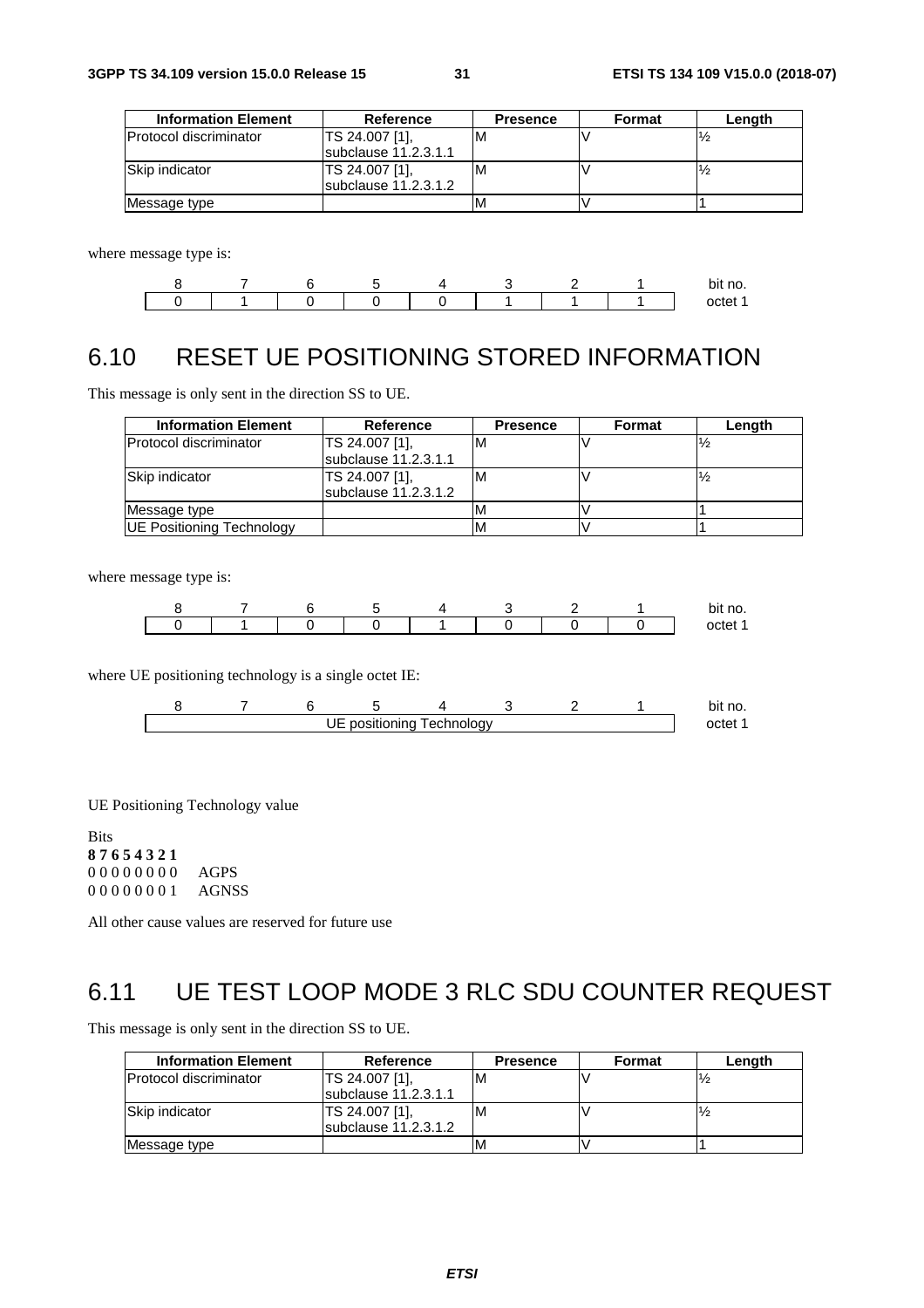where message type is:



# 6.12 UE TEST LOOP MODE 3 RLC SDU COUNTER RESPONSE

This message is only sent in the direction UE to SS.

| <b>Information Element</b>    | <b>Reference</b>                       | <b>Presence</b> | Format | Length |
|-------------------------------|----------------------------------------|-----------------|--------|--------|
| <b>Protocol discriminator</b> | TS 24.007 [1].<br>subclause 11.2.3.1.1 | M               |        |        |
| Skip indicator                | TS 24.007 [1].<br>subclause 11.2.3.1.2 | M               |        |        |
| Message type                  |                                        |                 |        |        |
| <b>RLC SDU Counter Value</b>  |                                        |                 |        |        |

where message type is:



And where

RLC SDU Counter Value is

| octet 1 | C24 | C <sub>25</sub> | C <sub>26</sub> | C27  | C28          | C29 | C30 | C31     |
|---------|-----|-----------------|-----------------|------|--------------|-----|-----|---------|
| octet 2 | C16 | C17             | C18             | C19  | C20          | C21 | C22 | C23     |
| octet 3 | C8  | C9              | C10             | r 11 | r 1 2<br>◡ィ∠ | C13 | C14 | C15     |
| octet 4 | C0  | $\sim$<br>U.    | ⌒⌒<br>◡∠        | C3   | C4           | C5  | C6  | ~7<br>◡ |

C31..C0 = UE received RLC SDU counter value 0.. 4294967295 (binary coded, C31 is most significant bit and C0 least significant bit).

# 6.13 UPDATE UE LOCATION INFORMATION

This message is only sent in the direction SS to UE.

| <b>Information Element</b> | <b>Reference</b>     | <b>Presence</b> | Format | Lenght |
|----------------------------|----------------------|-----------------|--------|--------|
| Protocol discriminator     | TS 24.007 [1],       | м               |        |        |
|                            | subclause 11.2.3.1.1 |                 |        |        |
| Skip indicator             | TS 24.007 [1],       | М               |        |        |
|                            | subclause 11.2.3.1.2 |                 |        |        |
| Message type               |                      | м               |        |        |
| ellipsoidPointWithAltitude | TS 25.331 [5],       | м               |        |        |
|                            | subclause 10.3.8.4b  |                 |        |        |

where message type is:

|  |  |  |  | bit no. |
|--|--|--|--|---------|
|  |  |  |  | nctet   |

and where ellipsoidPointWithAltitude is: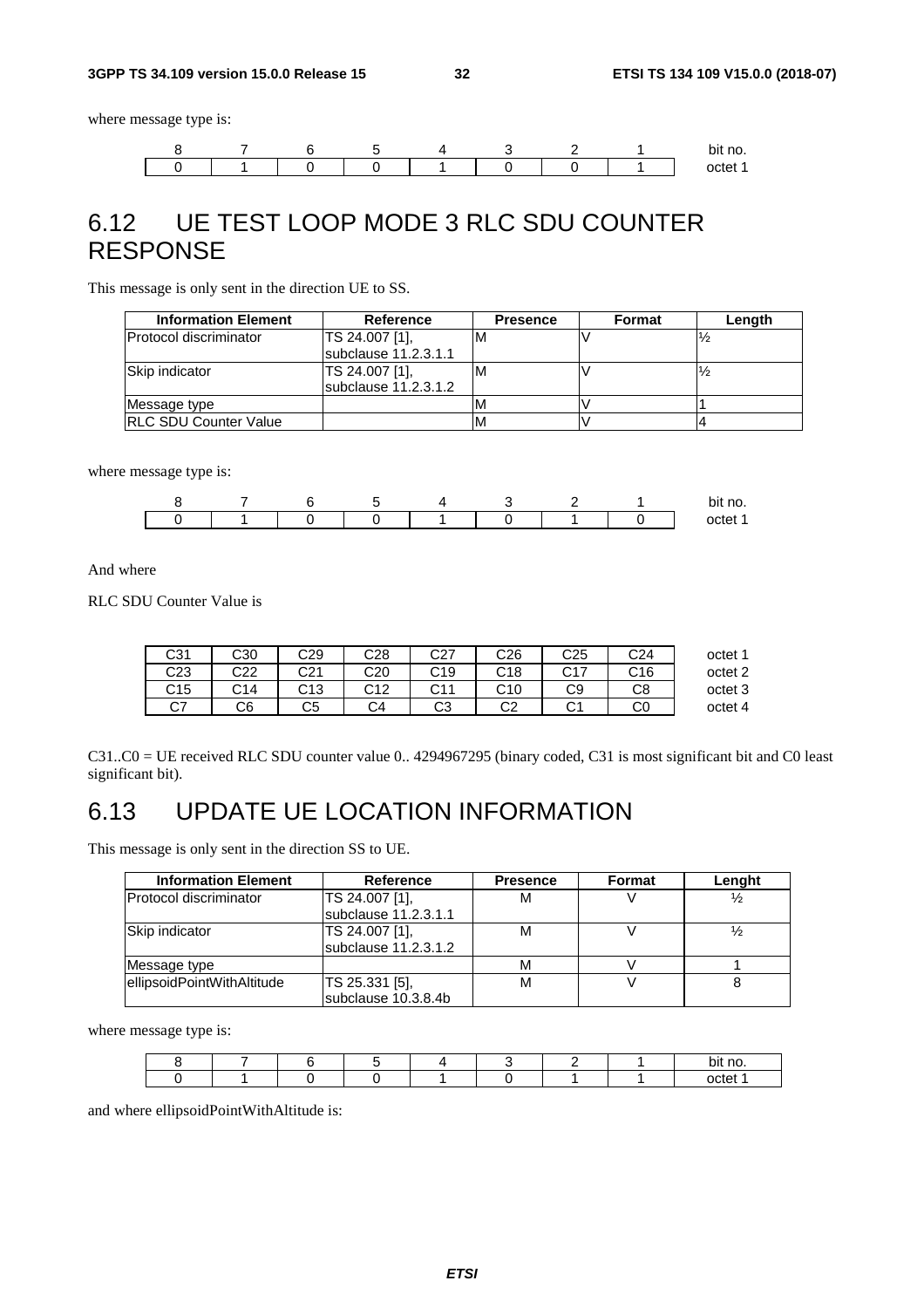| 5<br>bit no.<br>3<br>2<br>8<br>6<br>4<br>DLA <sub>19</sub><br>DLA <sub>18</sub><br>DLA <sub>17</sub><br>DLA <sub>22</sub><br>DLA <sub>21</sub><br>DLA <sub>16</sub><br>DLA <sub>20</sub><br>L1<br>octet 1<br>DLA <sub>13</sub><br>DLA <sub>12</sub><br>DLA <sub>11</sub><br>DLA <sub>10</sub><br>DLA9<br>DLA <sub>15</sub><br>DLA <sub>14</sub><br>DLA8<br>octet 2<br>DLA7<br>DLA6<br>DLA <sub>2</sub><br>DLA <sub>1</sub><br>DLA0<br>DLA <sub>5</sub><br>DLA4<br>DLA3<br>octet 3<br>DLO <sub>23</sub><br><b>DLO22</b><br><b>DLO21</b><br><b>DLO20</b><br>DLO <sub>19</sub><br>DLO <sub>18</sub><br>DLO <sub>17</sub><br>DLO <sub>16</sub><br>octet 4<br><b>DLO12</b><br>DLO <sub>10</sub><br>DLO <sub>15</sub><br>DLO <sub>14</sub><br>DLO <sub>13</sub><br>DLO <sub>11</sub><br>DLO <sub>9</sub><br>DLO <sub>8</sub><br>octet 5<br>DLO7<br>DLO <sub>6</sub><br>DLO <sub>5</sub><br>DLO <sub>4</sub><br>DLO <sub>3</sub><br>DLO <sub>2</sub><br>DLO <sub>0</sub><br>DLO <sub>1</sub><br>octet 6<br>AD <sub>14</sub><br>AD <sub>13</sub><br>AD12<br>AD <sub>11</sub><br>AD <sub>9</sub><br>AD <sub>8</sub><br>AD <sub>10</sub><br>octet 7<br>A1<br>AD7<br>AD6<br>AD5<br>AD3<br>AD <sub>2</sub><br>AD <sub>1</sub><br>AD <sub>0</sub><br>AD4<br>octet 8 |  |  |  |  |  |
|--------------------------------------------------------------------------------------------------------------------------------------------------------------------------------------------------------------------------------------------------------------------------------------------------------------------------------------------------------------------------------------------------------------------------------------------------------------------------------------------------------------------------------------------------------------------------------------------------------------------------------------------------------------------------------------------------------------------------------------------------------------------------------------------------------------------------------------------------------------------------------------------------------------------------------------------------------------------------------------------------------------------------------------------------------------------------------------------------------------------------------------------------------------------------------------------------------------------------------------------------------|--|--|--|--|--|
|                                                                                                                                                                                                                                                                                                                                                                                                                                                                                                                                                                                                                                                                                                                                                                                                                                                                                                                                                                                                                                                                                                                                                                                                                                                        |  |  |  |  |  |
|                                                                                                                                                                                                                                                                                                                                                                                                                                                                                                                                                                                                                                                                                                                                                                                                                                                                                                                                                                                                                                                                                                                                                                                                                                                        |  |  |  |  |  |
|                                                                                                                                                                                                                                                                                                                                                                                                                                                                                                                                                                                                                                                                                                                                                                                                                                                                                                                                                                                                                                                                                                                                                                                                                                                        |  |  |  |  |  |
|                                                                                                                                                                                                                                                                                                                                                                                                                                                                                                                                                                                                                                                                                                                                                                                                                                                                                                                                                                                                                                                                                                                                                                                                                                                        |  |  |  |  |  |
|                                                                                                                                                                                                                                                                                                                                                                                                                                                                                                                                                                                                                                                                                                                                                                                                                                                                                                                                                                                                                                                                                                                                                                                                                                                        |  |  |  |  |  |
|                                                                                                                                                                                                                                                                                                                                                                                                                                                                                                                                                                                                                                                                                                                                                                                                                                                                                                                                                                                                                                                                                                                                                                                                                                                        |  |  |  |  |  |
|                                                                                                                                                                                                                                                                                                                                                                                                                                                                                                                                                                                                                                                                                                                                                                                                                                                                                                                                                                                                                                                                                                                                                                                                                                                        |  |  |  |  |  |
|                                                                                                                                                                                                                                                                                                                                                                                                                                                                                                                                                                                                                                                                                                                                                                                                                                                                                                                                                                                                                                                                                                                                                                                                                                                        |  |  |  |  |  |
|                                                                                                                                                                                                                                                                                                                                                                                                                                                                                                                                                                                                                                                                                                                                                                                                                                                                                                                                                                                                                                                                                                                                                                                                                                                        |  |  |  |  |  |

 $L1 =$  "latitudeSign" value 0=north and 1=south

DLA22..DLA0 = "degreesLatitude" value 0..8388607 (binary coded, DLA22 is most significant bit and DLA0 is least significant bit).

DLO23..DLO0 = "degreesLongitude" value -8388608..8388607 (two's complement binary coded as per ASN.1 encoding of an integer value, DLO23 is most significant bit and DLO0 is least significant bit).

 $A1 = "altitudeDirection" value 0 = height and 1 = depth$ 

AD14..AD0 = "altitude" value 0..32767 (binary coded, AD14 is most significant bit and AD0 is least significant bit).

# 7 Electrical Man Machine Interface (EMMI)

The EMMI is used for automation of conformance testing. The commands used on the EMMI by the System Simulator, shall be limited to the AT commands specified in TS 27.005 [15], TS 27.007 [16] and TS 27.060 [17]. The EMMI and its use for automation of signalling testing are illustrated in figure 7.1 as an example.

At the System Simulator side, a logical EMMI using AT commands shall interface with the TTCN test cases. A physical EMMI interface may be a standard RS232 interface towards the UE. Other interfaces shall not be precluded.

At the UE side the physical interface may be of various types, and an adapter may be provided by the UE manufacturer for converting the AT commands between the System Simulator interface into the UE manufacturer specific interface and format.

The use of EMMI is optional for the UE.



**Figure 7.1: An example of EMMI and its use for automation of signalling testing**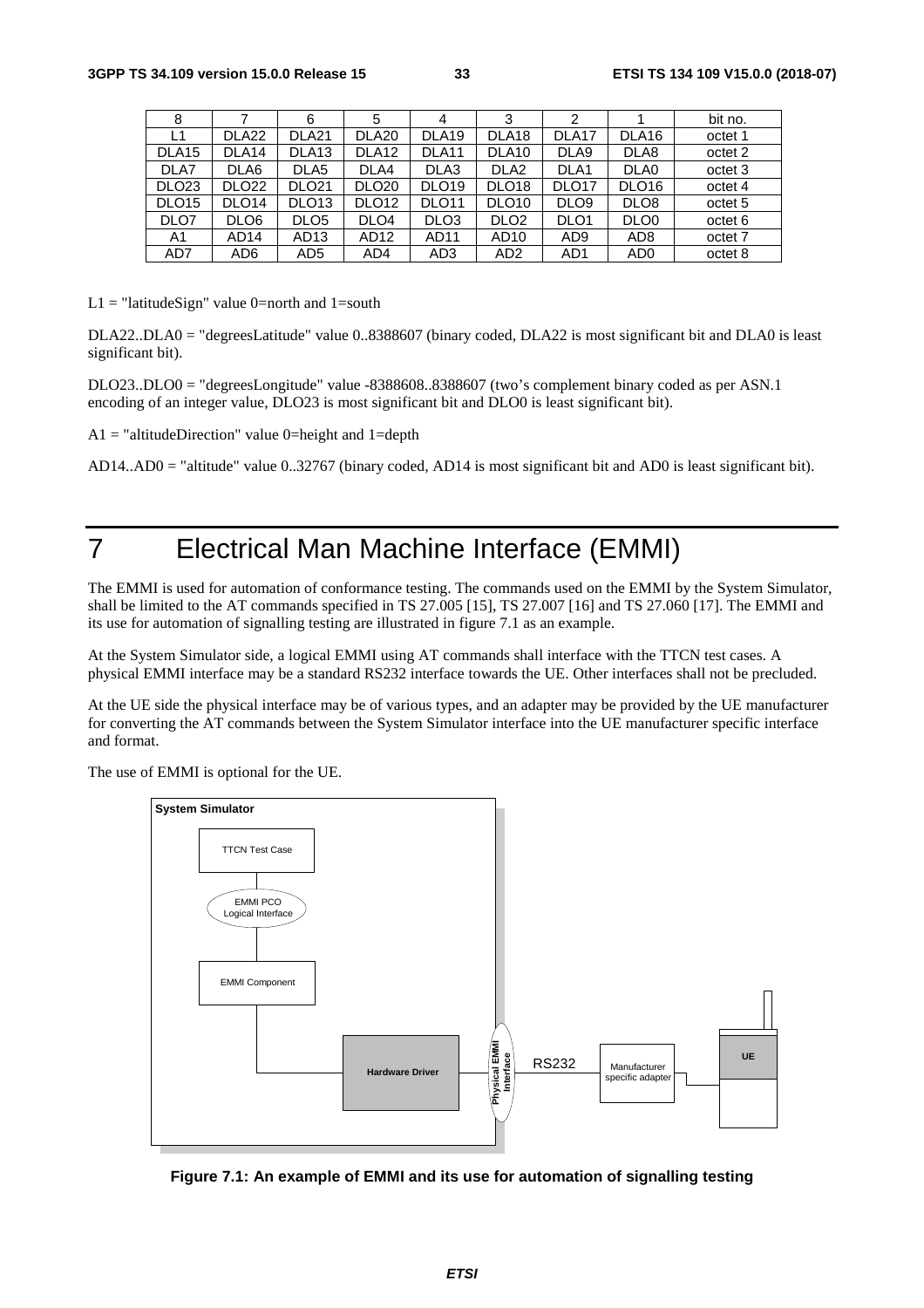# 8 UICC/ME test interface

### 8.1 General description

A special interface is required in order to perform the tests of the UICC/ME interface.

### 8.2 Formal aspects

It shall be possible to connect the UICC/USIM simulator to the ME. If an adapter is to be used, the manufacturer of the ME shall provide it.

When using the UICC/USIM simulator, the ME does not necessarily conform to all RF requirements.

When the UICC/USIM simulator is connected the ME shall be able to correctly send and receive on a DTCH and associated channels under ideal radio conditions.

### 8.3 Hardware and logical aspects of the interface

The signals on this interface are specified in TS 31.101 [7].

### 8.4 Mechanical characteristics of the interface

The mechanical interface is specified in TS 31.101 [7].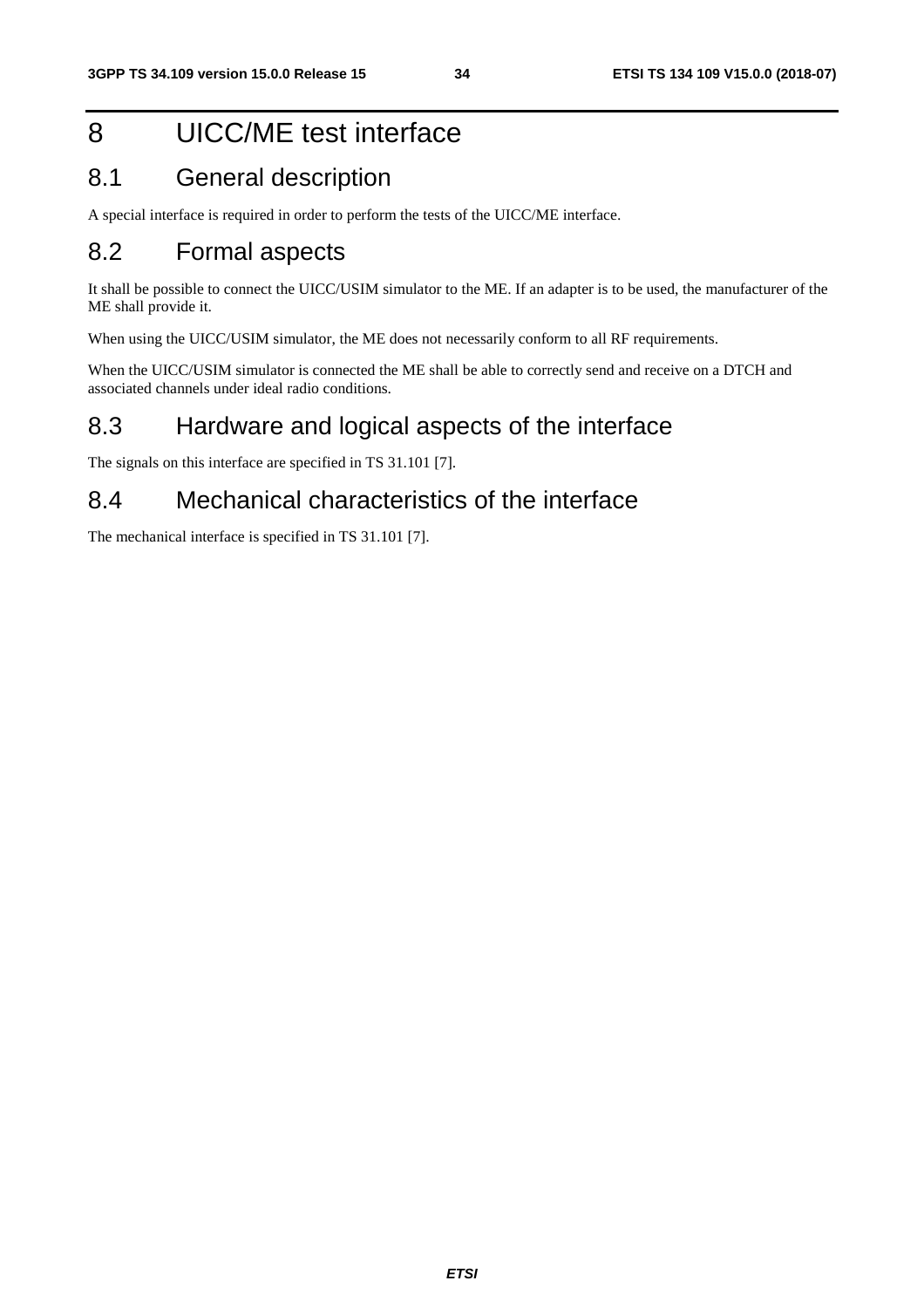# Annex A (informative): UE test loop use scenarios

# A.1 Measurement of receiver characteristics (BER) using UE test loop mode 1 and RLC TM

SS can use the UE test loop mode 1 and RLC TM for measuring BER. For UE to be able to return all data it receives form SS it is required that the DL and UL transport block size are the same. It is also required that the UL RLC SDU size parameter of the CLOSE UE TEST LOOP message is set to the same value as the DL and UL transport block size.

### A.1.1 Measurement of receiver characteristics (BER) - DL reference measurement channel (12.2 kbps)

In FDD mode, for measuring BER for the DL and UL reference measurement channel 12.2 kbps according to TS 34.121 [8], Annex C the configuration should be:

- DL and UL transport block size  $= 244$  bits (RLC TM);
- UE test loop mode 1 parameter UL RLC SDU size  $= 244$  bits.

In TDD mode, for measuring BER for the DL and UL reference measurement channel 12.2 kbps according to TS 34.122 [9], Annex C.

### A.2 Measurement of receiver performance (BLER) using UE test loop mode 1 and RLC AM

To measure BLER UE test loop mode 1 can be used by having the DL RLC protocol operating in acknowledged mode (AM). The SS can calculate BLER from the ratio of number of UE retransmission requests and the total number of blocks sent by the SS.

In AM the UE indicates missing protocol units (=transport blocks) in the STATUS PDU message. There are different triggers for sending the STATUS PDU message. For the purpose of SS BLER measurement a timer based trigger such as receiver timer based STATUS PDU transfer can be used (see TS 25.322, subclause 9.7.2). The figure below illustrates the SS BLER measurement procedure. In the example in the figure block errors are detected by the UE of a total of N blocks. The BLER calculated by the SS is 4 / N.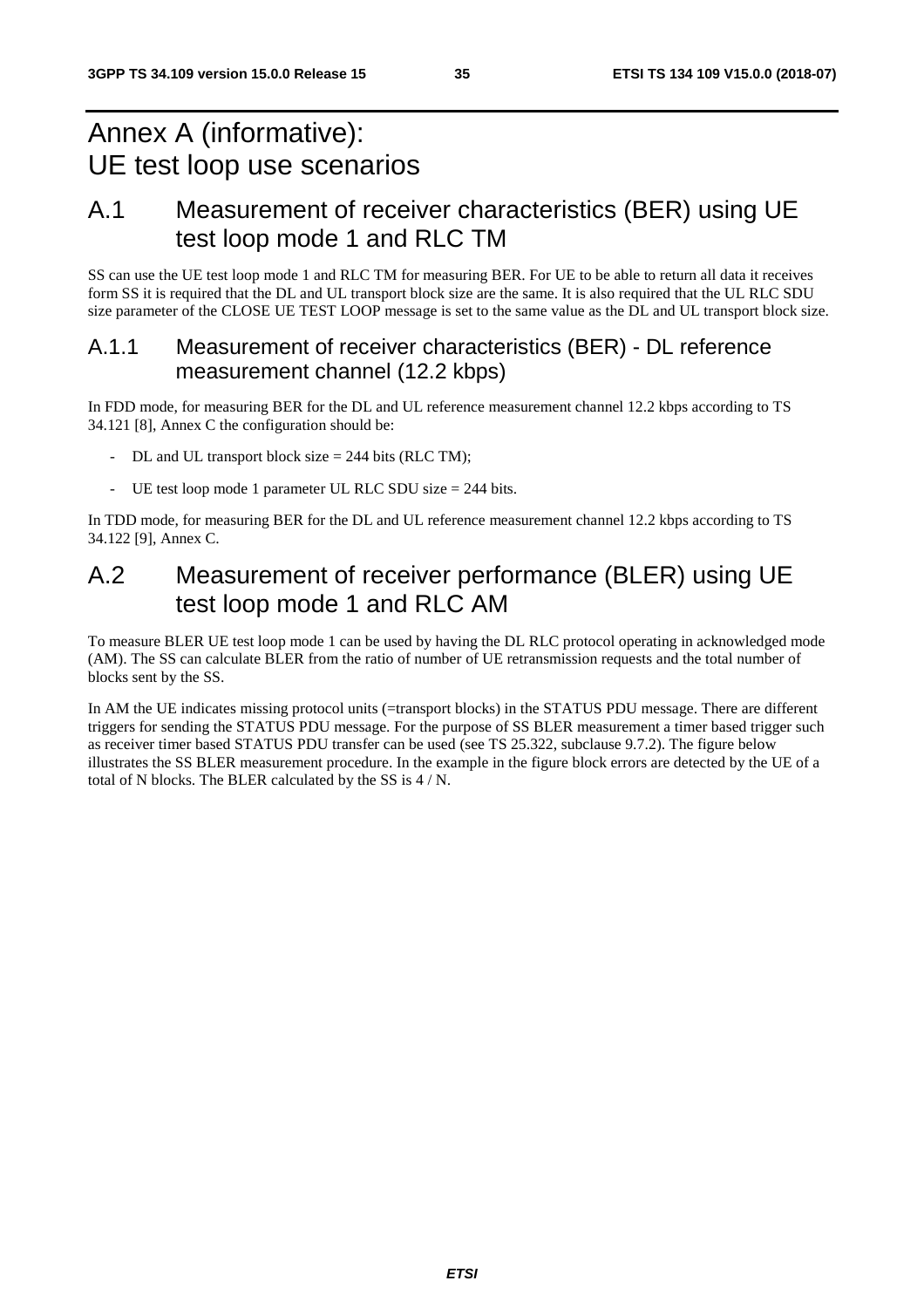

 $#Total$  = Number of sent blocks,  $\#Retransmit$  = Number of UE retransmission requests

#### **Figure A.2.1: Measuring BLER using UE test loop mode 1 and DL RLC AM**

### A.2.1 Measurement of receiver performance (BLER) - DL reference measurement channel (64,144,384 kbps)

By having downlink transport block size set to size of user data part according to the 64, 144 or 384 kbps reference measurement channels and using RLC acknowledge mode the UE test loop mode 1 can be used to measure BLER.

### A.3 Measurement of receiver performance (BLER) using UE test loop mode 2

In addition to the method described in A.2 UE test loop mode 2 can be used to measure BLER if the UL transport block size is bigger or equal to the sum of DL transport block size and number of DL CRC bits.

The SS can calculate BLER by checking returned data and CRC and count number of block errors and the total number of sent blocks.

### A.3.1 Measurement of receiver performance (BLER) - DL reference measurement channel (12.2 kbps)

TS 34.121 [8], subclauses C.2.1 and C.3.1 defines the DL and UL reference measurement channel 12.2 kbps for FDD mode.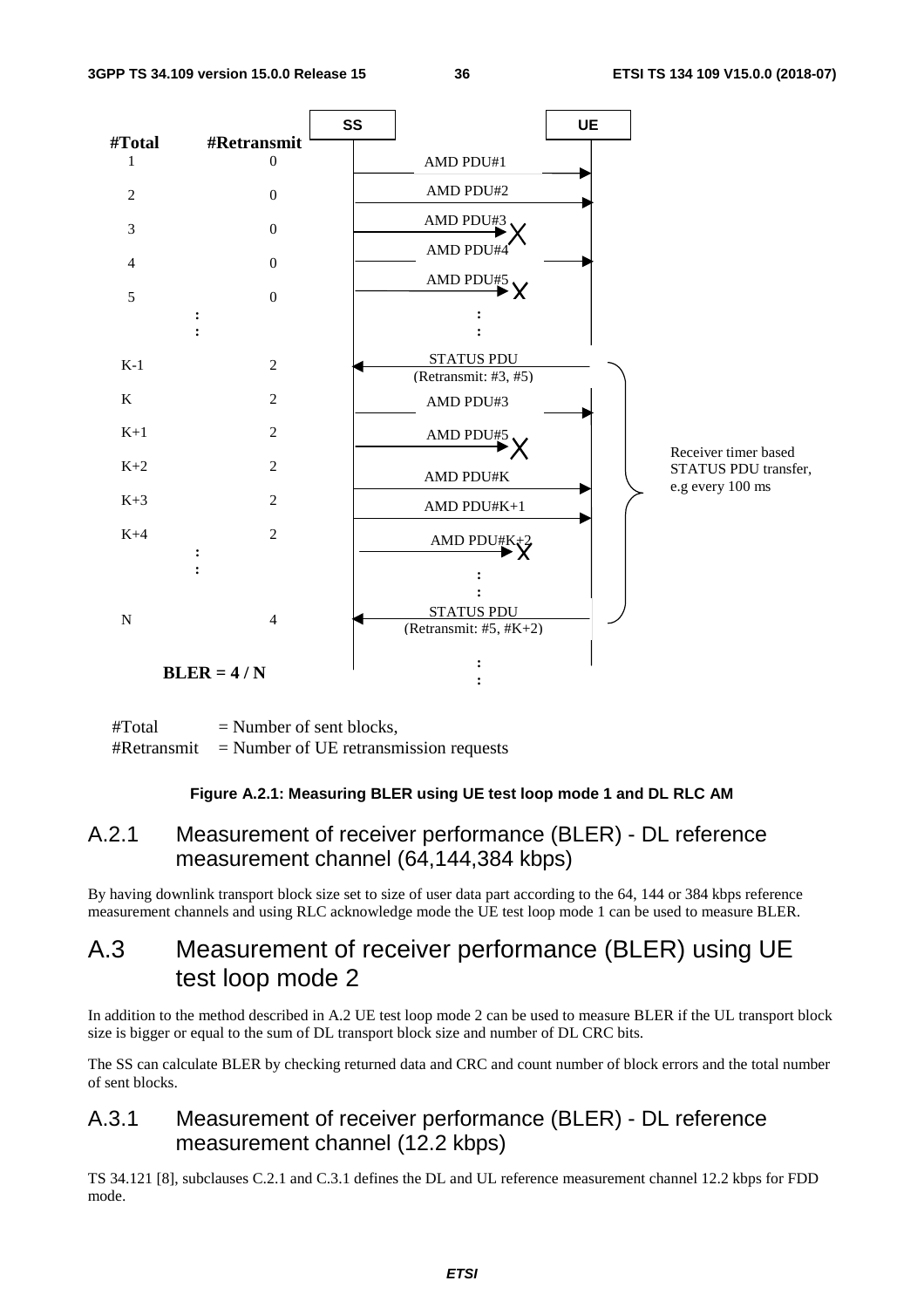TS 34.122 [9], subclauses C.2.1 and C.3.1 defines the DL and UL reference measurement channel 12.2 kbps for TDD mode.

To be able to measure BLER using UE test loop mode 2 the SS needs to configure the uplink transport block size to 260 bits to fit downlink transport block size (244 bits) and downlink CRC bits (16 bits), see figure A.3.1.



**Figure A.3.1: UE test loop mode 2 operation for the 12.2 kbps BLER measurement case** 

### A.3.2 Measurement of receiver performance (BLER) - DL reference measurement channel (64,144 and 384 kbps)

TS 34.121 [8], subclause C.2 defines the DL and UL reference measurement channel for 64, 144 and 384 kbps for FDD mode.

TS 34.122 [9], subclause C.2 defines the DL reference measurement channel for 64, 144 and 384 kbps for TDD mode.

If a UE supports downlink reference measurement channels for 64,144 or 384 kbps and also the correspondent uplink reference measurement channel then it is possible to use UE test loop mode 2 for measuring BLER for these reference measurement channels.

### A.4 Measurement of transmitter characteristics

The SS sets up the radio bearer for DL and UL reference measurement channels 12.2 kbps using the generic setup procedure.

See TS 34.108 [10], clause 7 for specification of the generic setup procedure.

See TS 34.121 [8], subclauses C.2.1 and C.3.1 for definition of the DL and UL reference measurement channel 12.2 kbps for FDD mode.

See TS 34.122 [9], subclauses C.2.1 and C.2.2 for definition of the DL and UL reference measurement channel 12.2 kbps for TDD mode.

The SS orders the UE to close its UE test loop by transmitting a CLOSE UE TEST LOOP CMD message.

When the SS receives the CLOSE UE TEST LOOP COMPLETE message from the UE the SS starts transmission of data to the UE.

Perform the transmitter test.

The SS sends the OPEN UE TEST LOOP message to the UE to open the UE test loop.

### A.5 Measurement of transmitter DTX characteristics

The SS requests the UE to enable DTX and sets up the radio bearer for DL and UL reference measurement channels 12.2 kbps using the generic setup procedure.

See TS 34.108 [10], clause 7 for specification of the generic setup procedure.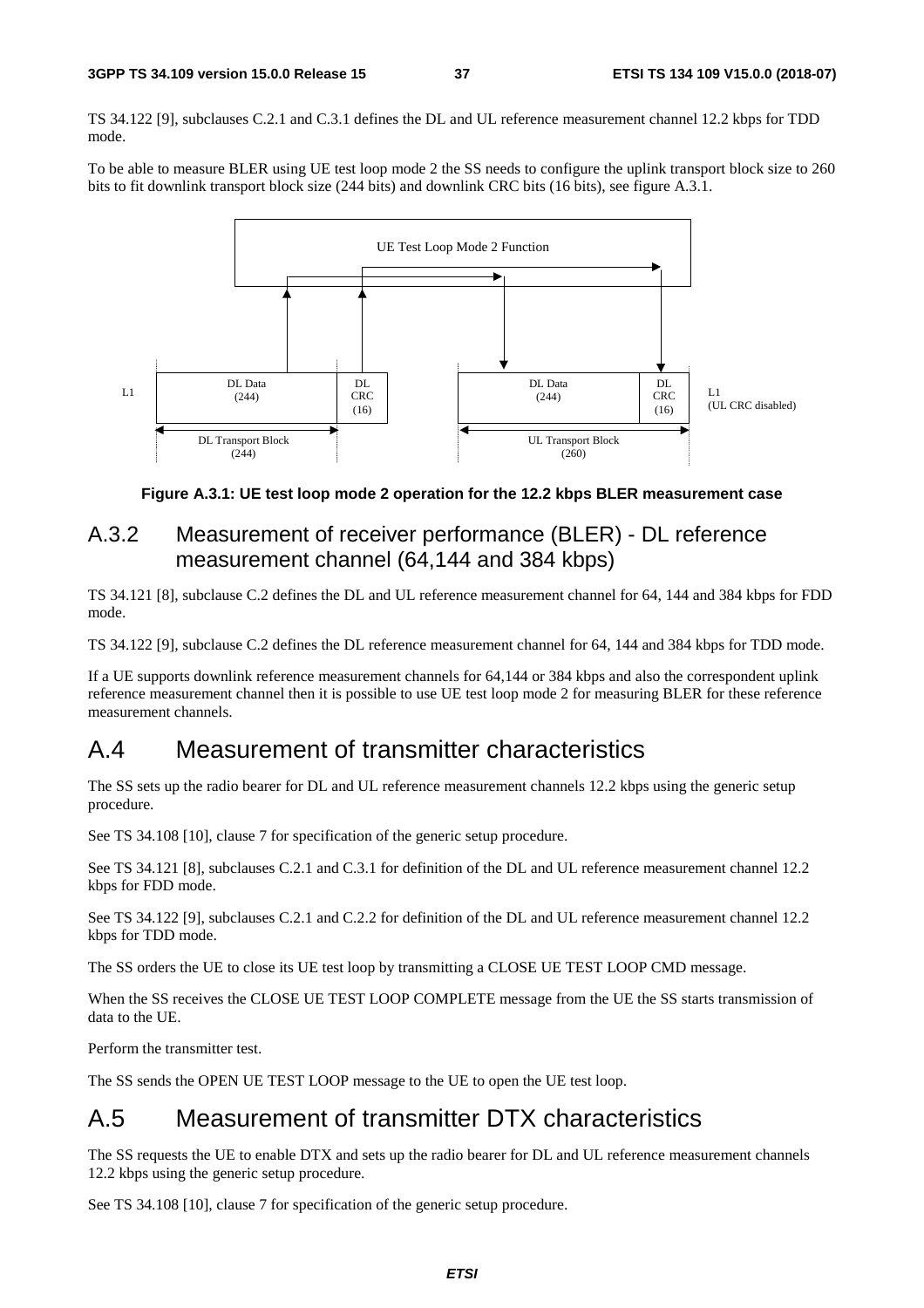See TS 34.121 [8], subclauses C.2.1 and C.3.1 for definition of the DL and UL reference measurement channel 12.2 kbps for FDD mode.

See TS 34.122 [9], subclauses C.2.1 and C.2.2 for definition of the DL and UL reference measurement channel 12.2 kbps for TDD mode.

The SS orders the UE to close its UE test loop using UE test mode 1 by transmitting a CLOSE UE TEST LOOP message.

The UE confirms that the UE test loop is closed by sending the CLOSE UE TEST LOOP COMPLETE message to the SS.

Perform the transmitter DTX testing.

The SS sends the OPEN UE TEST LOOP message to the UE to open the UE test loop.

### A.6 Using UE test loop mode 2 for testing of UE Blind Transport Format Detection (FDD mode)

When a UE operates in UE test loop mode 2 then the received downlink transport block and the downlink CRC data bits shall be returned in the uplink transport block, see subclause 5.3.2.7. The UE shall select the uplink transport format with the smallest transport block size, which fits both the received downlink transport block and the downlink CRC bits. Table A.6.1 gives an example of an uplink radio bearer configuration for variable rate having three transports formats TF0, TF1 and TF2. Table A.6.2 gives some examples of UE selected uplink transport format versus size of received downlink transport block and downlink CRC bits.

The SS can use UE test loop mode 2 for testing UE blind transport format detection by taken the possible downlink transport formats into consideration when configuring the uplink transport formats. I.e. for every downlink transport format there should be an uplink transport format for which the transport block size is equal to the sum of the downlink transport block size and the number of downlink CRC bits. Thus the SS can check the TFI of the UE transmitted transport format to verify that the UE has detected the correct downlink transport format. Table A.6.3 gives an example of a configuration for testing blind transport format detection using 9 possible downlink transport formats TF0 to TF8. The right hand column shows the minimum uplink transport block sizes the SS has to set-up to be able to test the UE blind transport format detection behaviour.

| UL transport<br>format | <b>Transport block size</b> |
|------------------------|-----------------------------|
| TF0                    |                             |
| TF1                    | 55 bits                     |
| TF2                    | 111 bits                    |

| Table A.6.1: Uplink transport formats |  |  |  |  |
|---------------------------------------|--|--|--|--|
|---------------------------------------|--|--|--|--|

#### **Table A.6.2: Selected uplink transport format versus size of received downlink transport block and downlink CRC bits**

| <b>DL transport block</b><br>size | Number of DL CRC<br><b>bits</b> | <b>Selected UL TF</b> | <b>Comment</b>                                                                                                                                                                                 |
|-----------------------------------|---------------------------------|-----------------------|------------------------------------------------------------------------------------------------------------------------------------------------------------------------------------------------|
| 39 bits                           | 16 bits                         | TF <sub>1</sub>       | $39 + 16 = 55$ i.e. TF1 ok                                                                                                                                                                     |
| 40 bits                           | 16 bits                         | TF <sub>2</sub>       | TF1 not possible $(40 + 16 = 56)$<br>> 55<br>TF2 OK (56 < 111)                                                                                                                                 |
| 95 bits                           | 16 bits                         | TF <sub>2</sub>       | TF2 OK (95+16=111)                                                                                                                                                                             |
| 96 bits                           | 16 bits                         | TF <sub>2</sub>       | $96 + 16 = 112$ is bigger than<br>TF2 block size but no bigger<br>TF available i.e. TF2 is<br>selected and returned DL data<br>and CRC is truncated (one bit<br>of the DL CRC is not returned) |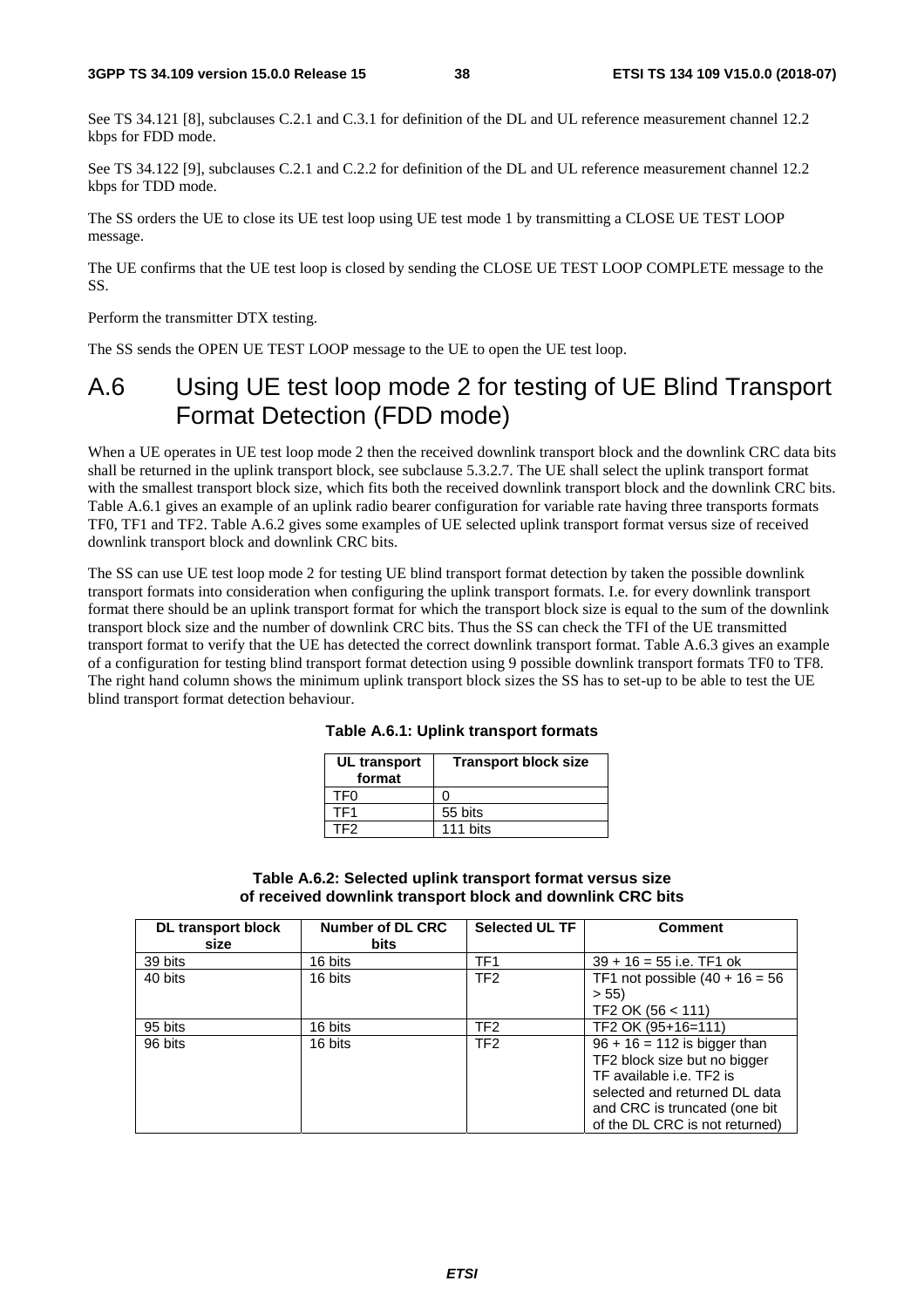|                 | <b>DL TFI of DTCH</b> | <b>UL TFI of DTCH</b><br>Minimum required UL transport<br>block size if DL CRC size=12 |                       |  |
|-----------------|-----------------------|----------------------------------------------------------------------------------------|-----------------------|--|
| TF <sub>0</sub> | 39 bits               | TF <sub>0</sub>                                                                        | 51 bits $(39 + 12)$   |  |
| TF <sub>1</sub> | 95 bits               | TF <sub>1</sub>                                                                        | 107 bits $(95 + 12)$  |  |
| TF <sub>2</sub> | 103 bits              | TF2                                                                                    | 115 bits $(103 + 12)$ |  |
| TF <sub>3</sub> | 118 bits              | TF <sub>3</sub>                                                                        | 130 bits $(118 + 12)$ |  |
| TF4             | 134 bits              | TF4                                                                                    | 146 bits (134 + 12)   |  |
| TF <sub>5</sub> | 148 bits              | TF <sub>5</sub>                                                                        | 160 bits (148 + 12)   |  |
| TF <sub>6</sub> | 159 bits              | TF <sub>6</sub>                                                                        | 171 bits $(159 + 12)$ |  |
| TF7             | 204 bits              | TF7                                                                                    | 216 bits $(204 + 12)$ |  |
| TF8             | 244 bits              | TF <sub>8</sub>                                                                        | 256 bits (244 + 12)   |  |

**Table A.6.3: Example of configuration for testing behaviour of UE blind transport format detection** 

# A.7 Using UE test loop mode 1 for protocol testing

The parameter UL RLC SDU in CLOSE UE TEST LOOP message is used to control the behaviour of the UE test function behaviour regarding the uplink RLC SDU size.

In downlink the SS can control the downlink RLC SDU size by creating test data blocks of the size required for the test purpose.

Table A.7.1 describes the UE test function behaviour when operating in UE test loop mode 1 for different settings of DL and UL RLC SDU sizes:

**Table A.7.1: UE test loop behaviour for different settings of DL and UL RLC SDU sizes.** 

| <b>UL RLC SDU size</b> | UE test loop behaviour                                                           |
|------------------------|----------------------------------------------------------------------------------|
| $= 0$                  | Nothing is returned by UE in uplink                                              |
| $=$ DL RLC SDU size    | All received data is returned by UE in uplink                                    |
| < DL RLC SDU size      | Received data is truncated by UE and sent<br>in uplink                           |
| > DL RLC SDU size      | Received data is repeated until UL RLC<br>SDU block is filled and sent in uplink |

Examples of different configurations are shown in figures A.7.1 and A.7.2.

Figure A.7.1 illustrates a configuration for testing of RLC reassemble and segmentation. SS sends DL RLC SDU block size > DL RLC PDU block size and have configured UL RLC SDU block size = DL RLC SDU size > UL RLC PDU block size.

NOTE: For this type of configuration the UE receiver buffer limitations need to be considered when designing the test.

Figure A.7.2 illustrates a configuration for BER measurements. SS sends DL RLC SDU block size = DL RLC PDU block size and have configured UL RLC SDU block size = UL RLC PDU block size = DL RLC PDU block size. RLC and MAC are configured for transparent mode.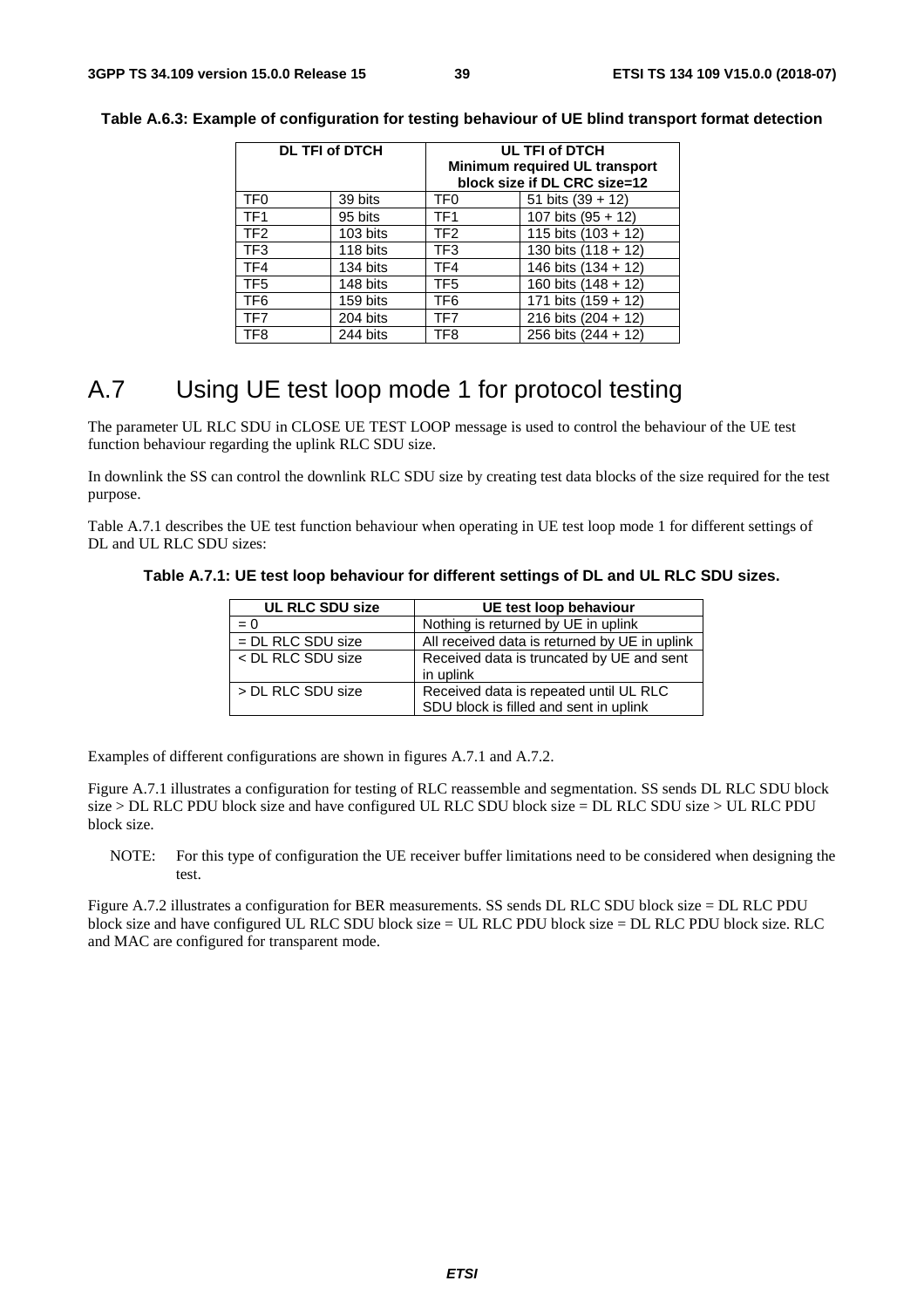

**Figure A.7.1: Configuration for testing of RLC reassembly in downlink and RLC segmentation in uplink** 



**Figure A.7.2: Example of a configuration used for BER measurement**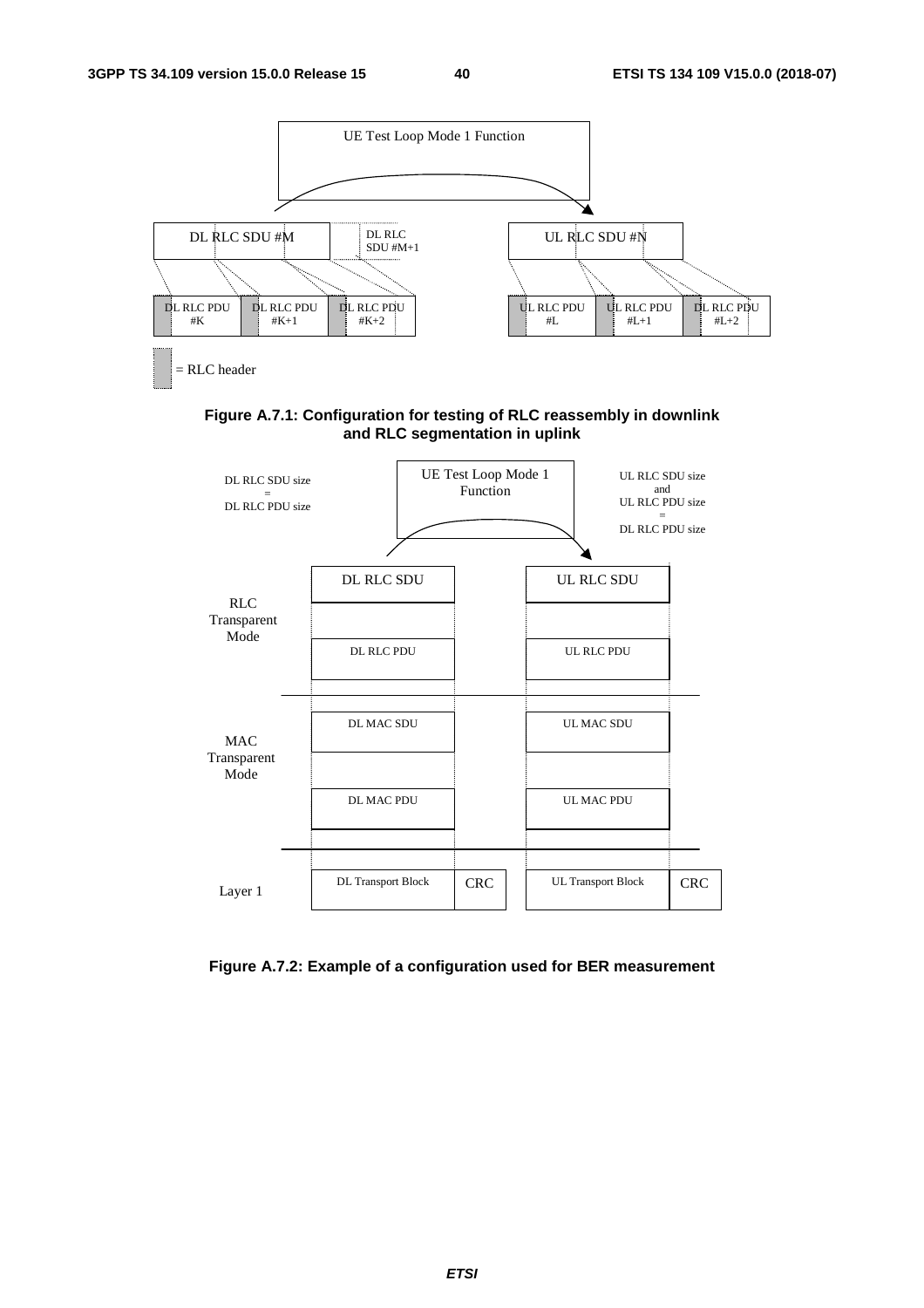# Annex B (informative): Change history

|               | <b>Change history</b> |                         |                  |              |     |                                                                                                      |                       |
|---------------|-----------------------|-------------------------|------------------|--------------|-----|------------------------------------------------------------------------------------------------------|-----------------------|
| <b>Date</b>   |                       | TSG #   TSG Doc.        | <b>CR</b>        | <b>Rev</b>   | Cat | Subject/Comment                                                                                      | <b>New</b><br>version |
| 06/2000       | <b>TP-08</b>          |                         |                  |              |     | Approved at TSG-T #8 and placed under Change Control                                                 | 3.0.0                 |
|               |                       | 09/2000 TP-09 TP-000162 | 001              |              |     | Clarification of UE test loop mode 2 loop back scheme                                                | 3.1.0                 |
|               |                       | TP-09 TP-000162         | 002              |              |     | Clarification of loopback delay requirement                                                          | 3.1.0                 |
|               |                       | TP-09 TP-000162         | 003              |              |     | Change Request about specification TS 34.109                                                         | 3.1.0                 |
|               |                       | TP-09 TP-000162         | 004              |              |     | UE test loop mode 1, loopback of PDCP SDUs                                                           | 3.1.0                 |
| 11/2000       |                       |                         |                  |              |     | Handover of responsibility from TSG-T to TSG-RAN                                                     |                       |
| 12/2000       |                       | RP-10 RP-000579         | 005              | 1            |     | Setting up UE test loop for multiple radio bearer configurations                                     | 3.2.0                 |
| 03/2001       |                       | RP-11 RP-010036         | 006              |              |     | Electrical Man Machine Interface                                                                     | 3.3.0                 |
|               | <b>RP-11</b>          |                         |                  |              |     | Upgrade to Release 4 - no technical change                                                           | 4.0.0                 |
| 06/2001       |                       | RP-12 RP-010319         | 008              |              |     | Clarification to Loopback Delay requirement & BTFD in TDD mode                                       | 4.1.0                 |
|               |                       | RP-12 RP-010319         | 010              |              |     | Expanding UE test loop buffering capabilities to enable testing of 2048<br>kbps radio bearers        | 4.1.0                 |
| 03/2002       |                       | RP-15 RP-020077         | 012              |              |     | Clarifications of UE conformance test functions                                                      | 4.2.0                 |
|               | <b>RP-15</b>          |                         |                  |              |     | Upgrade to Release 5 - no technical change                                                           | 5.0.0                 |
| 06/2002       |                       | RP-16 RP-020338         | 015              |              |     | Correction to UE test loop mode 2                                                                    | 5.1.0                 |
|               |                       | RP-16 RP-020338         | 018              |              |     | Clarification of test loop performance requirements                                                  | 5.1.0                 |
| 12/2002       |                       | RP-18 RP-020728         | 022              |              |     | Reference Measurement Channels references                                                            | 5.2.0                 |
| 03/2003       |                       | RP-19 RP-030162         | $\overline{025}$ | $\mathbf{1}$ |     | Removal of uplink dummy DCCH transmission function in UE                                             | 5.3.0                 |
| 09/2004       |                       | RP-25 RP-040329         | 029              |              |     | UE test loop mode with PDCP configuration                                                            | 5.4.0                 |
|               |                       | RP-25 RP-040329         | 033              | $\mathbf{1}$ |     | Addition of RESET UE POSITIONING STORED INFORMATION message                                          | 5.4.0                 |
|               |                       | RP-25 RP-040337         | 034              |              |     | Increase of maximum number of loopback entities                                                      | 5.4.0                 |
| 12/2004       | <b>RP-26</b>          |                         |                  |              |     | Upgrade to the Release 6. No technical change                                                        | 6.0.0                 |
| 06/2005       |                       | RP-28 RP-050301         | 0036             |              |     | Clarification of loopback behaviour for uni-directional radio bearers                                | 6.1.0                 |
| 09/2006       |                       | RP-33 RP-060571         | 0037             |              |     | Introduction of UE test loop mode 3 (SDU counters) to support MTCH<br>performance testing            | 6.2.0                 |
|               | <b>RP-33</b>          |                         |                  |              |     | Upgrade to the Release 7. No technical change                                                        | 7.0.0                 |
| 12/2006       |                       | RP-34 RP-060716         | 0040             |              |     | Enhancements of UE test loop mode 1 for E-DCH RF performance testing                                 | 7.1.0                 |
| 03/2007       |                       | RP-35 RP-070153         | 0042             | 2            |     | Correction of max RLC SDU size                                                                       | 7.2.0                 |
| 09/2008       |                       | RP-41 RP-080680         | 0043             |              |     | Enhancement of UE test loop mode 3 for testing reception of MBMS<br>services operating in MBSFN mode | 7.3.0                 |
| 12/2008 RP-42 |                       |                         |                  |              |     | Upgrade to Release 8 - no technical change                                                           | 8.0.0                 |
| 12/2009       | <b>RP-46</b>          |                         |                  |              |     | Upgrade to Release 9 - no technical change                                                           | 9.0.0                 |
| 09/2010       |                       | RP-49 RP-100861         | 0044             |              |     | Addition of RESET command for GNSS (contact: Qualcomm)                                               | 9.1.0                 |
| 03/2011       |                       | RP-51 RP-110263         | 0048             |              |     | Introduction of UE test loop mode 4 for testing of network initiated<br>secondary PDP context        | 9.2.0                 |
| 03/2011       | <b>RP-51</b>          |                         |                  |              |     | Upgrade to Release 10 - without technical change                                                     | 10.0.0                |
|               |                       | 12/2011 RP-54 RP-111715 | 0050             |              |     | Corrections to UE test loop mode 4                                                                   | 10.1.0                |
| 09/2012 RP-57 |                       |                         |                  |              |     | Upgrade to Release 11 - without technical change                                                     | 11.0.0                |
|               |                       | 03/2013 RP-59 RP-130238 | 0053             | 1            |     | Addition of Location Information functionality to 34.109                                             | 11.1.0                |
|               |                       | 03/2014 RP-63 RP-140344 | 0056             |              |     | Update to UE radio bearer test mode for CSG proximity testing                                        | 11.2.0                |
| 09/2014 RP-65 |                       |                         |                  |              |     | Upgrade to the Release 12 - no technical change                                                      | 12.0.0                |
| 12/2015 RP-70 |                       |                         |                  |              |     | Upgrade to the Release 13 - no technical change                                                      | 13.0.0                |
| 03/2017 RP-75 |                       |                         |                  |              |     | Upgrade to Release 14 - no technical change                                                          | 14.0.0                |
| 07/2018 RP-80 |                       |                         |                  |              |     | Upgrade to Release 15- no technical change                                                           | 15.0.0                |